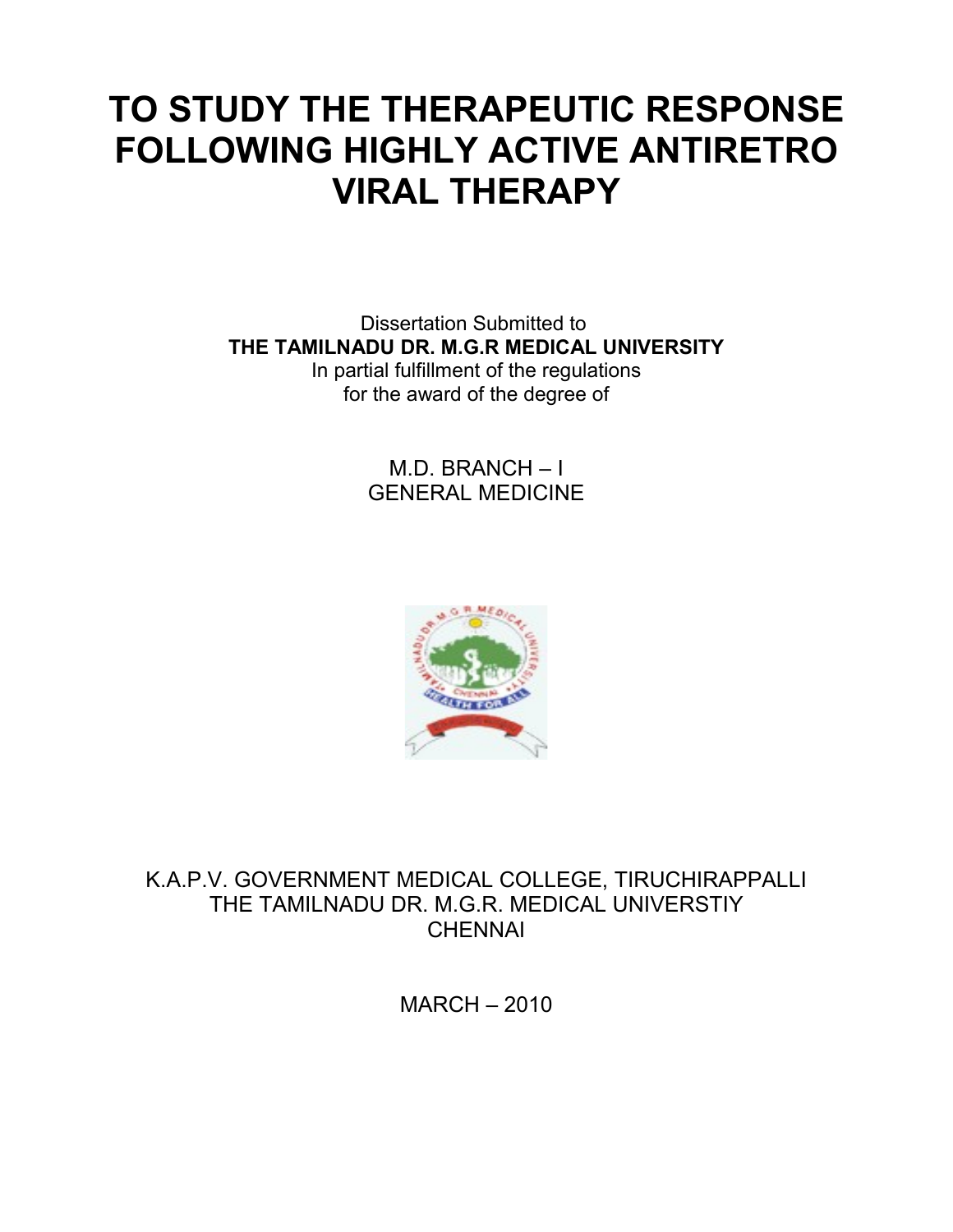## **Certificate**

This is to certify that the dissertation entitled

**" THERAPEUTIC RESPONSE FOLLOWING HIGHLY ACTIVE ANTIRETROVIRAL THERAPY "** is the bonafide original work of **Dr.A.VENI**, in partial fulfillment of the requirements for M.D. Branch-1 (General Medicine) Examination of the Tamil Nadu DR.M.G.R.Medical University to be held in March 2010.

## **PROF.S.PANNEER SELVAM, M.D.**

Professor and Head of the Dept of Medicine K.A.P.V.Govt Medical College Trichy-1.

### **DEAN**

K.A.P.V Govt Medical College Trichy-1.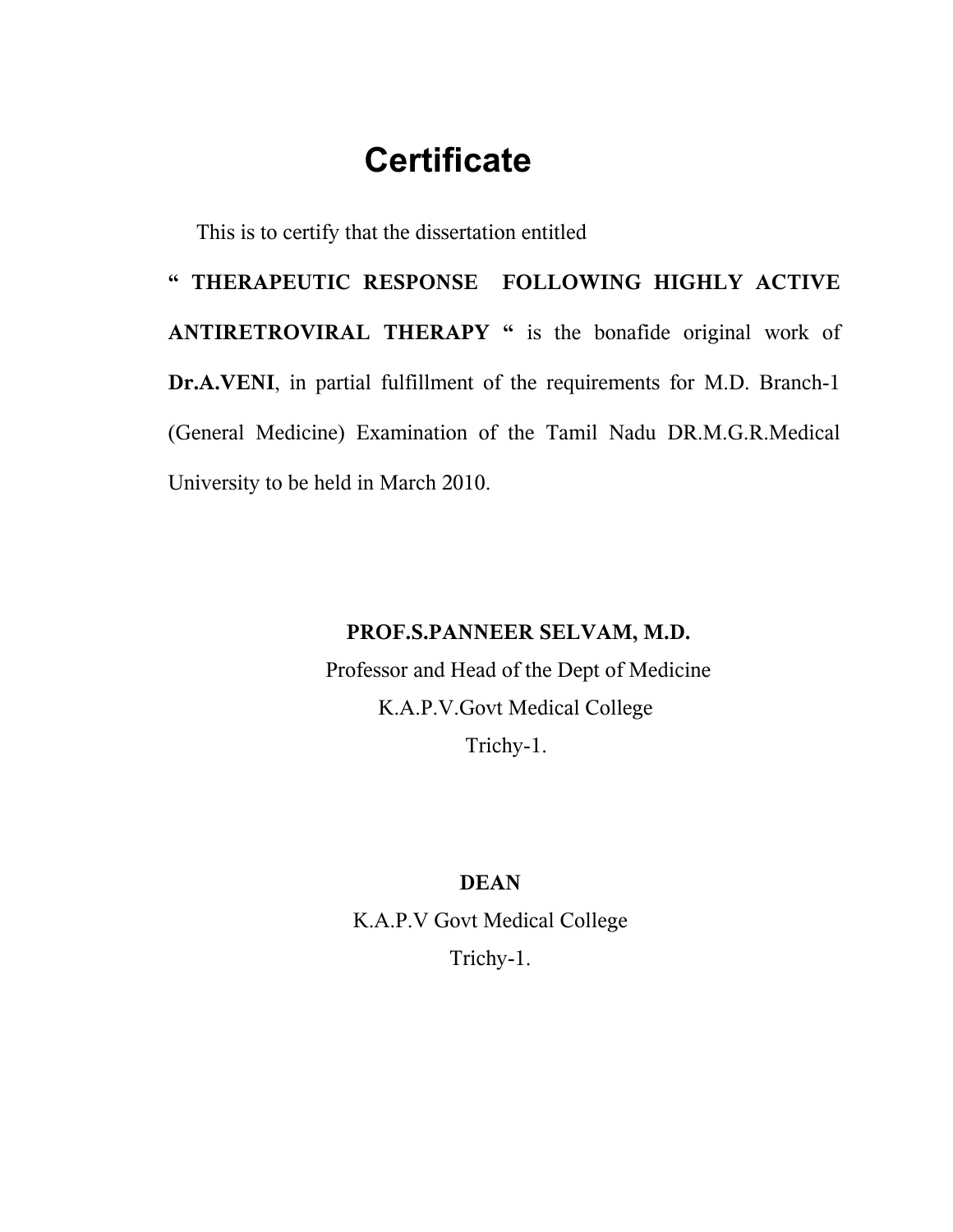## **DECLARATION**

I **Dr. A.VENI**, solemnly declare that dissertation titled, **"THERAPEUTIC RESPONSE FOLLOWING HIGHLY ACTIVE ANTIRETRO VIRAL THERAPY"** is a bonafide work done by me at Annal Gandhi Memorial Hospital during 2007-2009 under the guidance and supervision of my unit Chief Prof Dr**.S.PANNEER SELVAM, M.D**.,HOD /PROFESSOR of Medicine.

The dissertation is submitted to the Tamilnadu **Dr.M.G.R Medical University,**towards the partial fulfillment of requirement for the award of M.D. Degree (Branch-I ) in General Medicine.

Place: Trichy

Date : **Dr.A.VENI**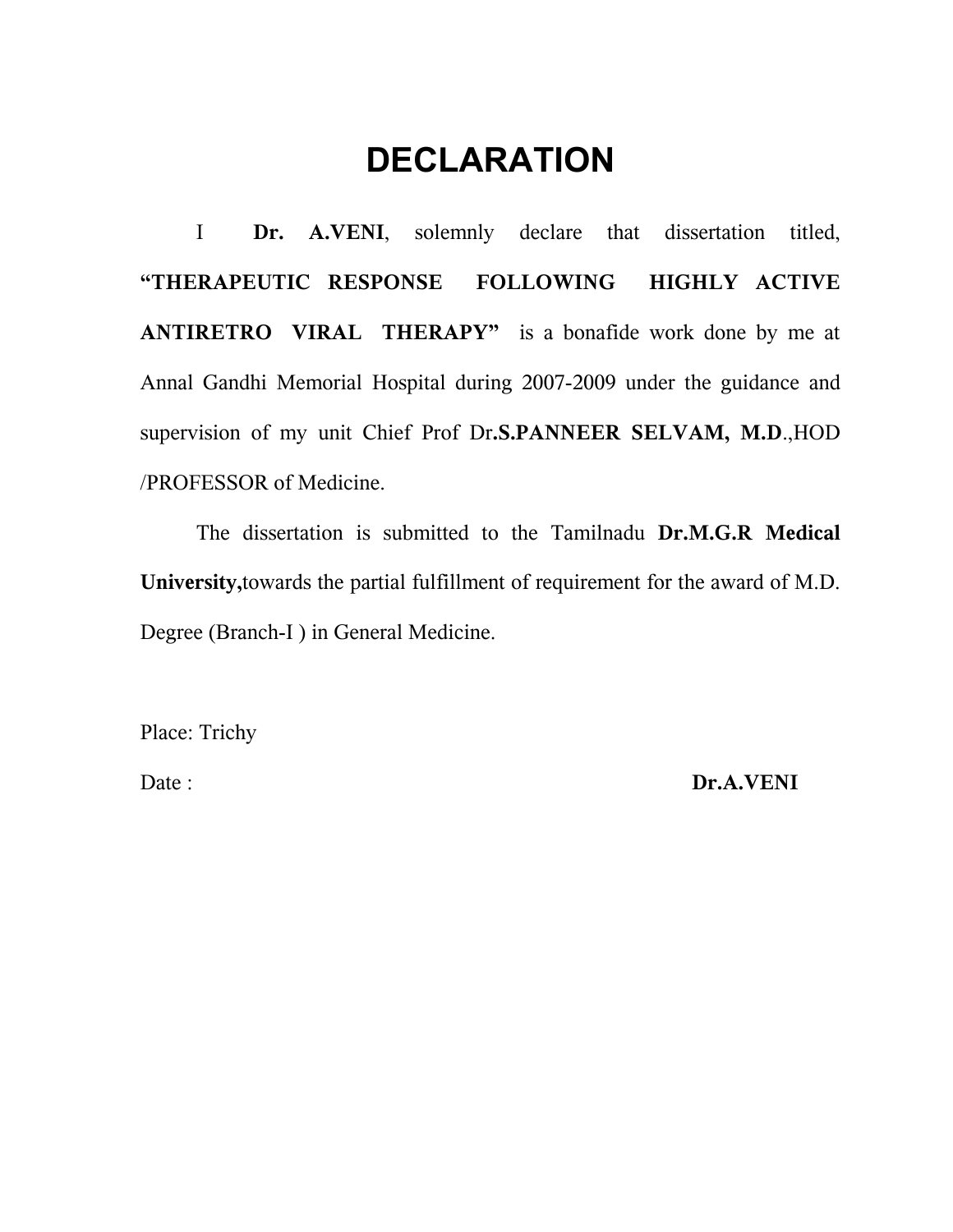## **ACKNOWLEDGEMENT**

I owe my thanks **to Dr.N.BALASUBRAMANIAN M.D**., THE DEAN K.A.P.V Govt Medical College and Hospital, for allowing me to avail the facilities needed for my dissertation work.

I am grateful to Prof**. S.PANNEER SELVAM**, M.D. Prof and Head of the Department of Medicine, K.A.P.V Govt Medical College for permitting me to do the study and for his encouragement.

I express my gratitude to Registrar and Prof **M.SIVASANKARAN**, **M.D**. Department of Medicine and K.A.P.V. Govt Medical College, for his valuable assistance and guidance.

I am extremely thankful to Dr. E.ARUNRAJ MD., Dr.G.SATHISH KUMAR M.D.,.Assistant Professors of Medicine, K.A.P.V. Govt Medical College, who has been the inspiration behind this study and for their unlimited encouragement, guidance and help during this study.

I owe my thanks to **Dr.A.R.PARVEEN GANI** Associate Professor of Community Medicine, **Dr.S.M. MANIVANNAN** Medical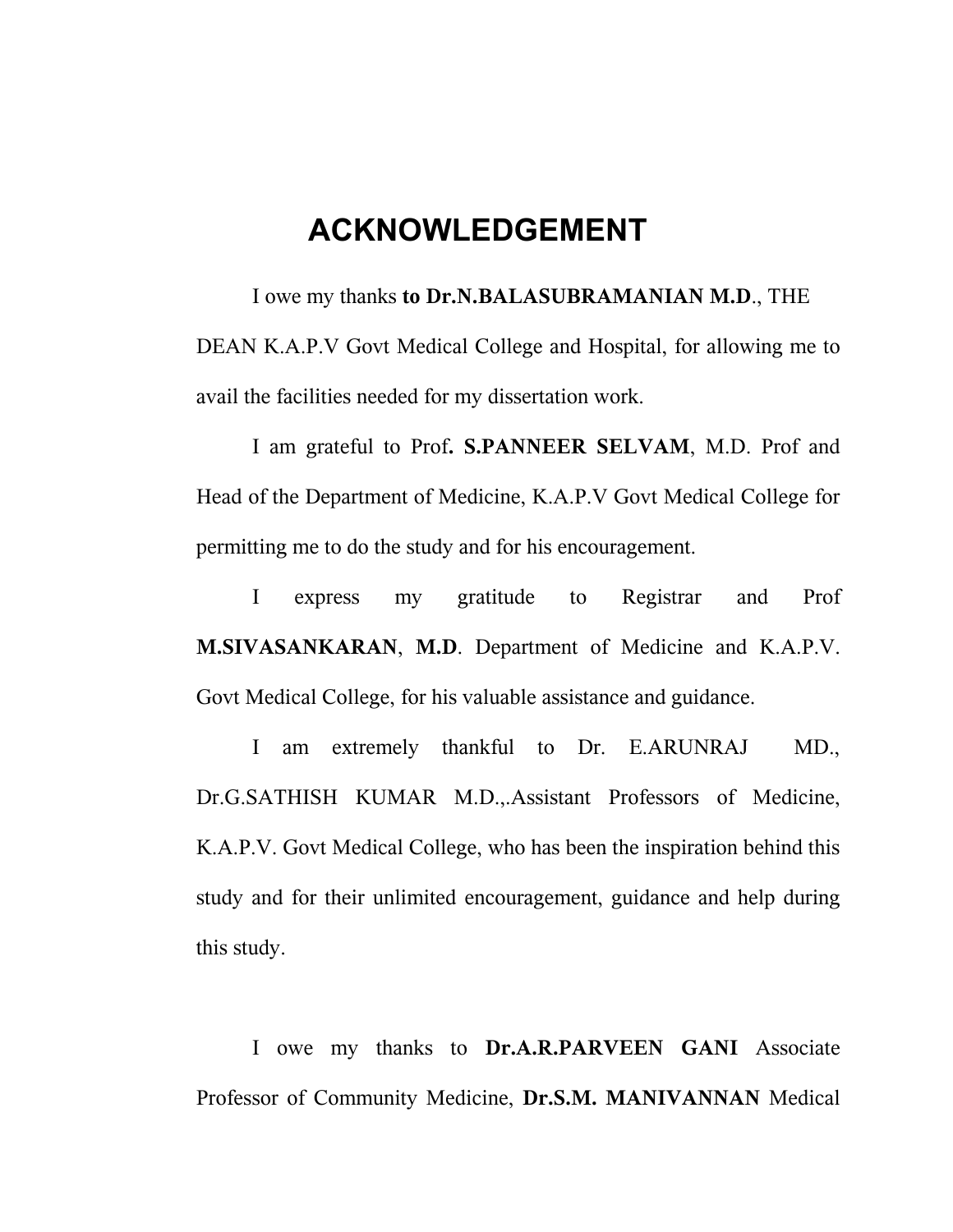Officer, ART centre, Annal Gandhi Memorial Hospital , Trichy, **Dr.S.RAJSEKARAN. M.D., D.M**, **DR.V.RAVIKUMAR M.D., D.M,** Dr. S. MANOHARAN.MD.,for their guidance and help during this study.

I sincerely thank Miss. **S.MEENA,** Data Entry Operator, Dept.of COMMUNITY MEDICINE, for her help during this study.

Last but not least, my sincere thanks to all the patients who cooperated for this study, without whom this study could not have been undertaken and to all my colleagues who helped me and shared their knowledge about this study.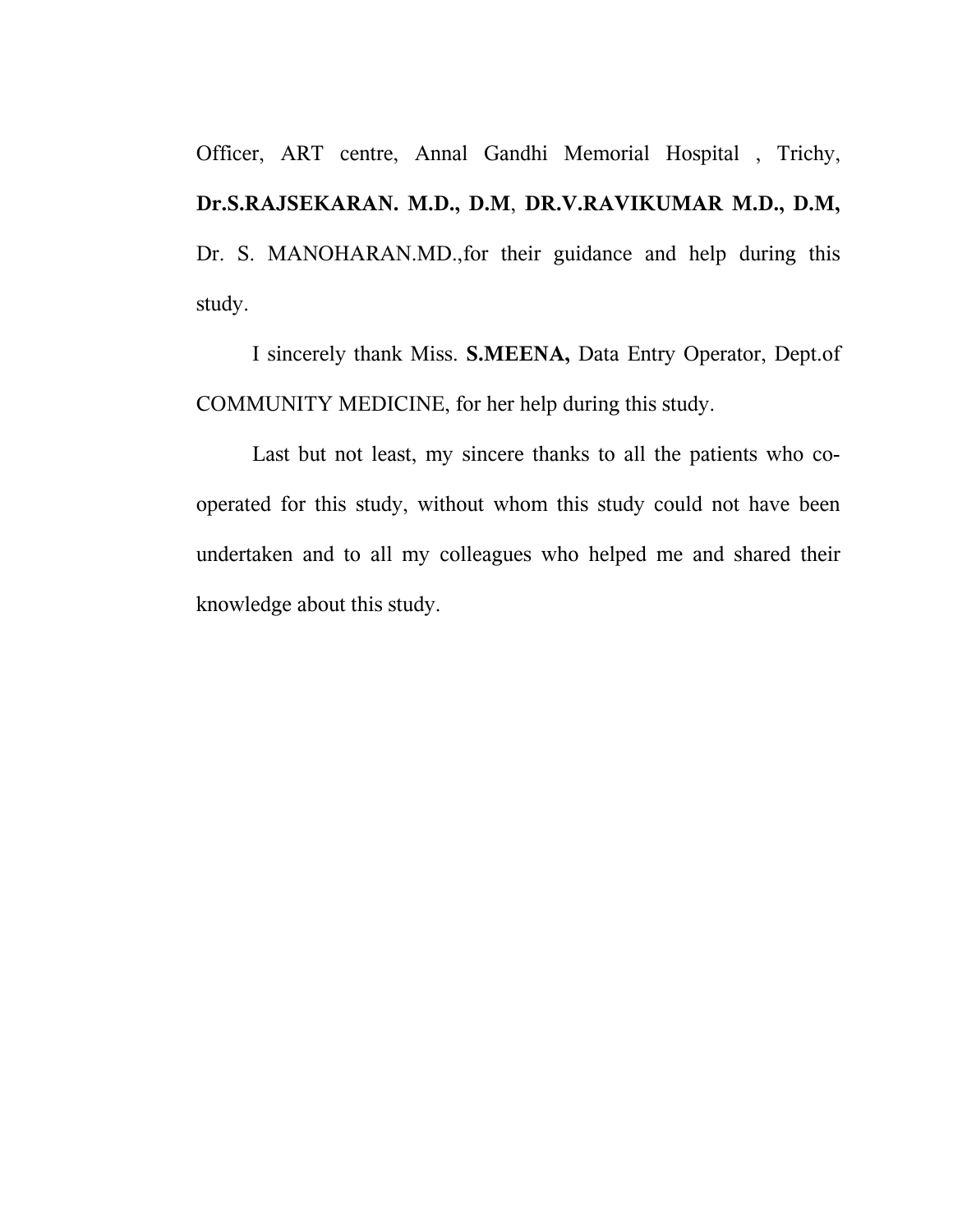# **CONTENTS**

|   | <b>TITLE</b>                    | <b>PAGE NO</b> |
|---|---------------------------------|----------------|
|   | Introduction                    |                |
| 2 | Aim of the study                | 4              |
| 3 | <b>Review of literature</b>     | 5              |
| 4 | <b>Materials and Methods</b>    | 27             |
| 5 | <b>Observations and Results</b> | 35             |
| 6 | Analysis and Discussion         | 47             |
| 7 | Conclusion                      | 55             |
| 8 | Bibliography                    | 56             |
|   | Annexure                        |                |
| 9 | A. Proforma                     | 64             |
|   | <b>B.</b> Master chart          |                |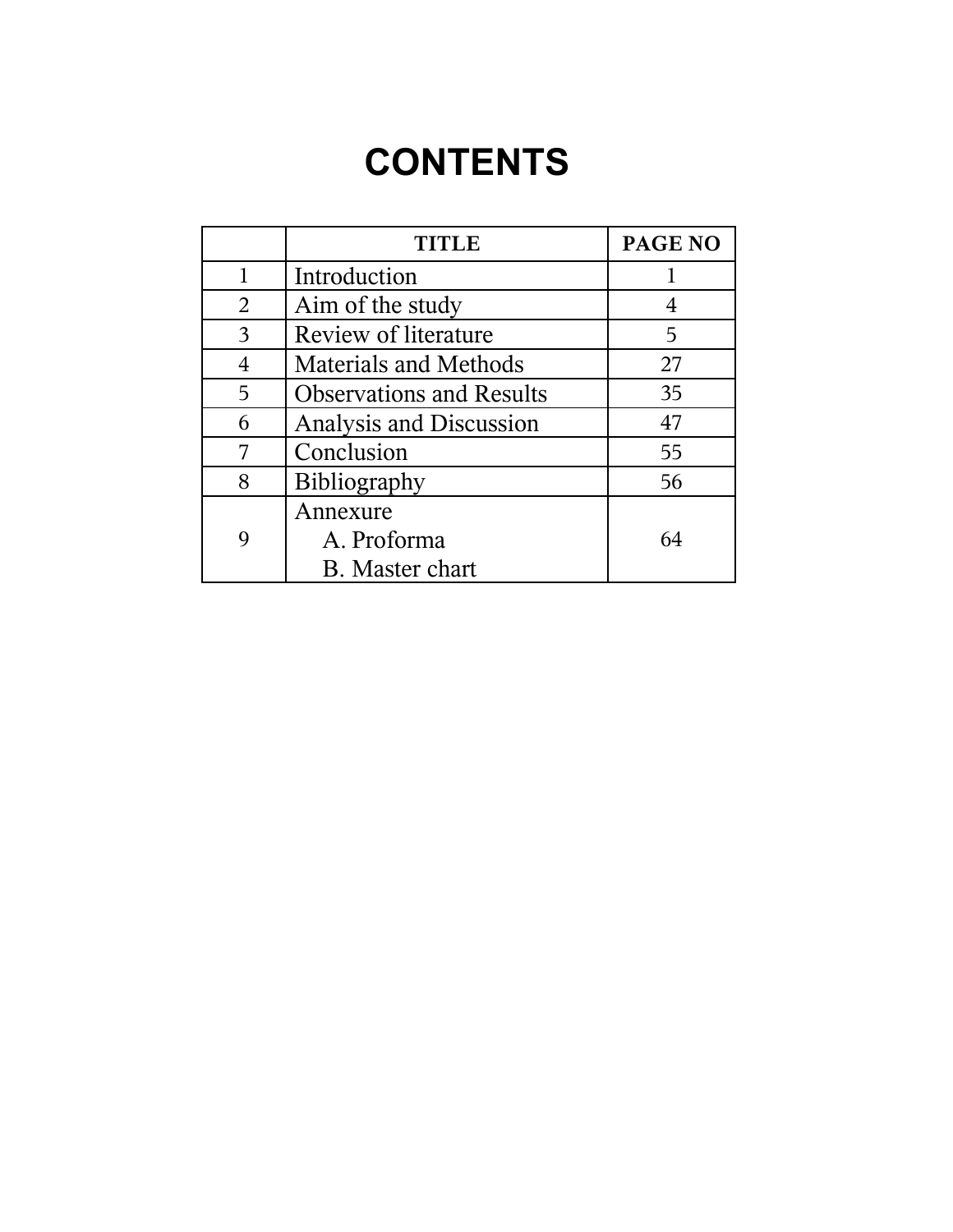## **INTRODUCTION**

AIDS – the acquired immuno deficiency syndrome called slim disease is a fatal illness caused by a retrovirus known as human immuno deficiency virus which breakdown the body's immune system leaving the victim Vulnerable to a host of life threatening opportunistic infections, neurological disorders or unusual malignancy. Strictly speaking the term AIDS refers only to the last stage of the HIV infection.<sup>5</sup>

 The human immunodeficiency virus (HIV) infection has spread worldwide, with various adverse health and economic implications, particularly in the developing world. Unless a cure is found or life prolonging therapy can be made more widely available, the majority of people will remain suffering the profound impacts the disease has on their quality of life.<sup>56</sup>

 Globally, 33 million people were estimated to be living with HIV/AIDS in 2007. The number of HIV-positive TB cases and deaths were estimated at 1.39 million cases (15% of all incident cases) and 0.48 million deaths, which was 24% of the estimated two million HIV deaths in 2007.<sup>10,21</sup>

In India, the 2006 estimates suggested that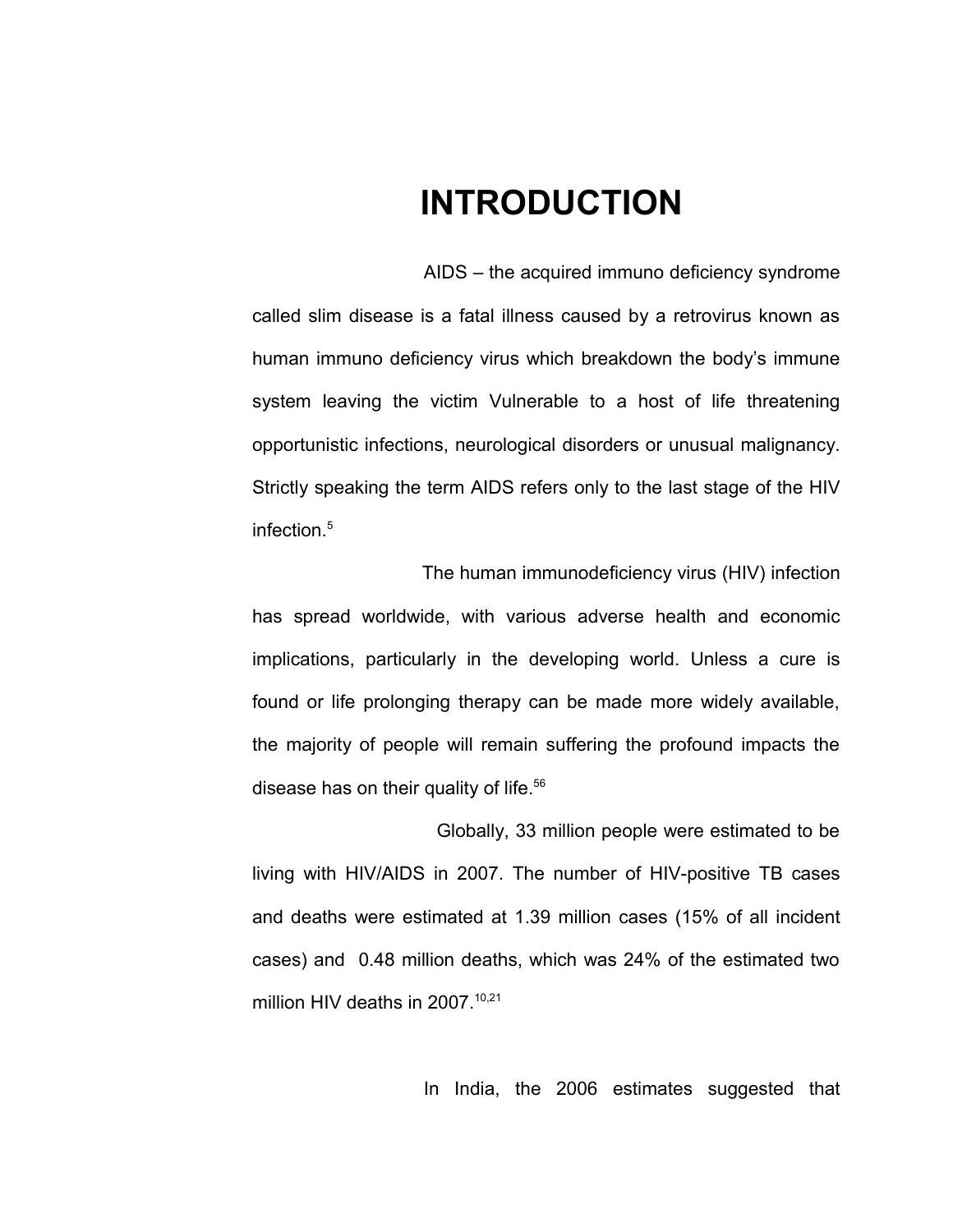national adult HIV prevalence in India was approximately 0.36 per cent, amounting to 2.34 million (ranging between 2 and 3.1 million) people living with HIV and AIDS.Even going by the conventional figure of 40% of the Indian population infected with *Mycobacterium tuberculosis*, it is estimated that not less than one million persons with HIV are co-infected with TB.

 Considering the fact that the lifetime risk of developing TB disease is between 50-60%, India is likely to have not less than one lakh patients, needing treatment for both HIV and TB simultaneously at any given point of time. Free Anti-Retroviral Therapy (ART) was introduced in India in April, 2004, as a component of care, support and treatment, in National AIDS Control Program(NACP).

 The concept of managing HIV disease in India till that time was to treat the opportunistic infections, as and when these were identified. Initiation of ART reduces risk of further HIV-related morbidity and mortality. ART reduces the incidence of TB even in high TB prevalence countries.21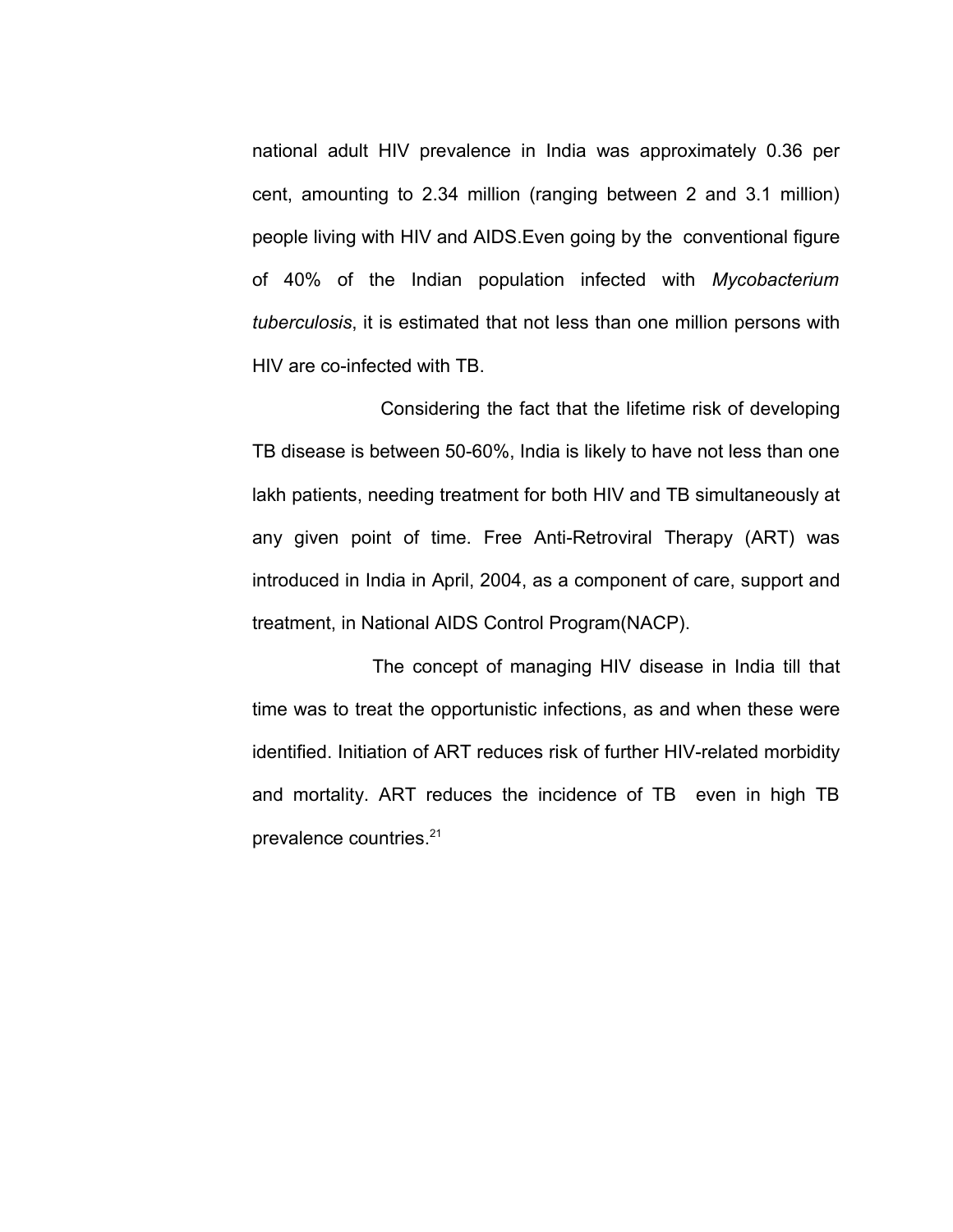## **MILESTONES IN THE HISTORY OF**

## **HIV 14,4**

- 1. 1981- First report of AIDS case
- 2. 1983 HIV identified
- 3. 1985 AZT entered phase I, II trials
- 4. 1986 HIV 2 identified, AZT showed survival benefit in AIDS **Patients**
- 5. 1987 AZT for Therapy
- 6. 1995 Double nucleoside combination
- 7. 1996 Protease Inhibitor, NNRTI introduced
- 8. 1997 Concept of full HIV suppression
- 9. 1998 Dramatic reduction in AIDS related morbidity and mortality
- 10.2001 Inexpensive ART available in resource poor country
- 11. 2004 During April Government of India initiated supply of free ART to HIV Patients.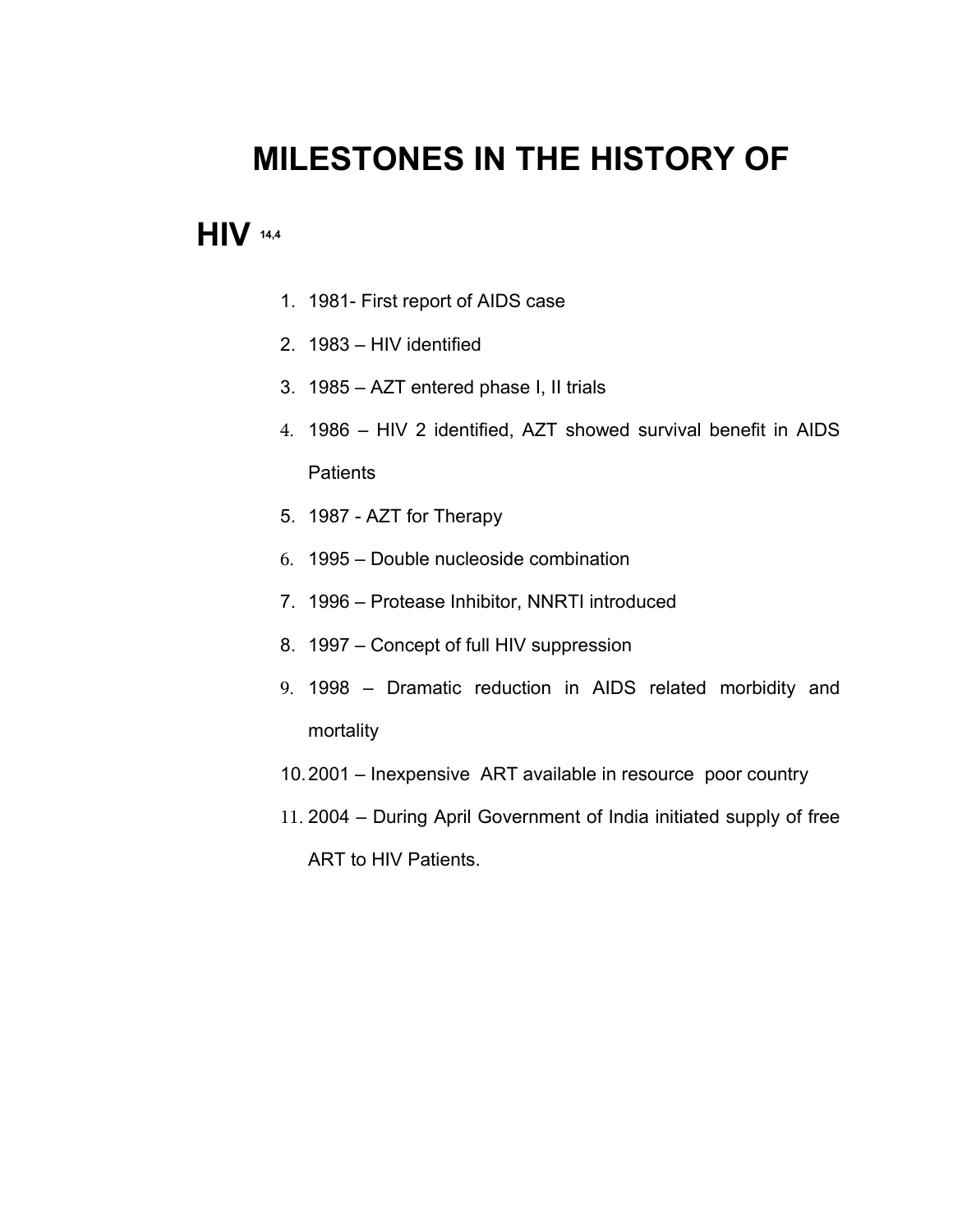## **AIM OF THE STUDY**

- 1. To study the clinical response to highly active antiretroviral therapy (HAART)
- 2. To study the Immunological response to highly active antiretroviral therapy (HAART)
- 3. To study the functional status improvement to highly active antiretroviral therapy (HAART)
- 4. To study the prevalence of HIV and TB co-infection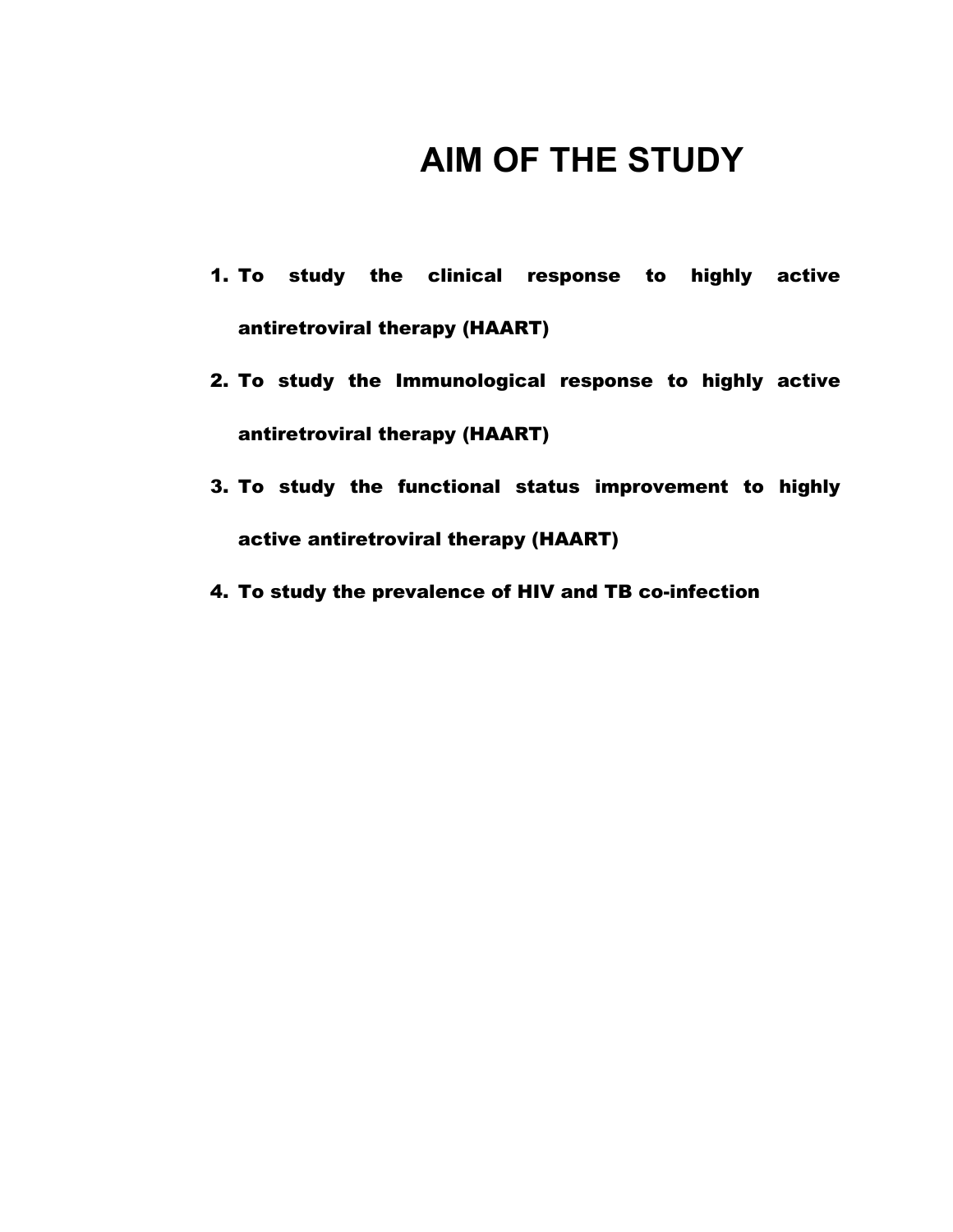## **Review of literature**

## **Introduction**

 No other disease in history has been studied so extensively in a short period as AIDS. The first documented evidence of the disease appeared in United States in 1981, followed by reports from other parts of the world. HIV entered India a few years later. The first case of AIDS was reported in 1986.<sup>5</sup> Antiretroviral therapy for treatment of Human Immuno deficiency Virus type 1 (HIV-1) infection has improved steadily since the advent of combination therapy in 1996. More recently, new drugs have been approved, offering added dosing convenience and improved safety profiles, while some previously popular drugs are being used less often as their drawbacks become better defined.<sup>36</sup>

## **AGENT FACTOR**

When the Virus was first identified it was called Lymphadenopathy associated Virus, then renamed as Human T cell lymphotropic virus III. In May 1986, the international committee on the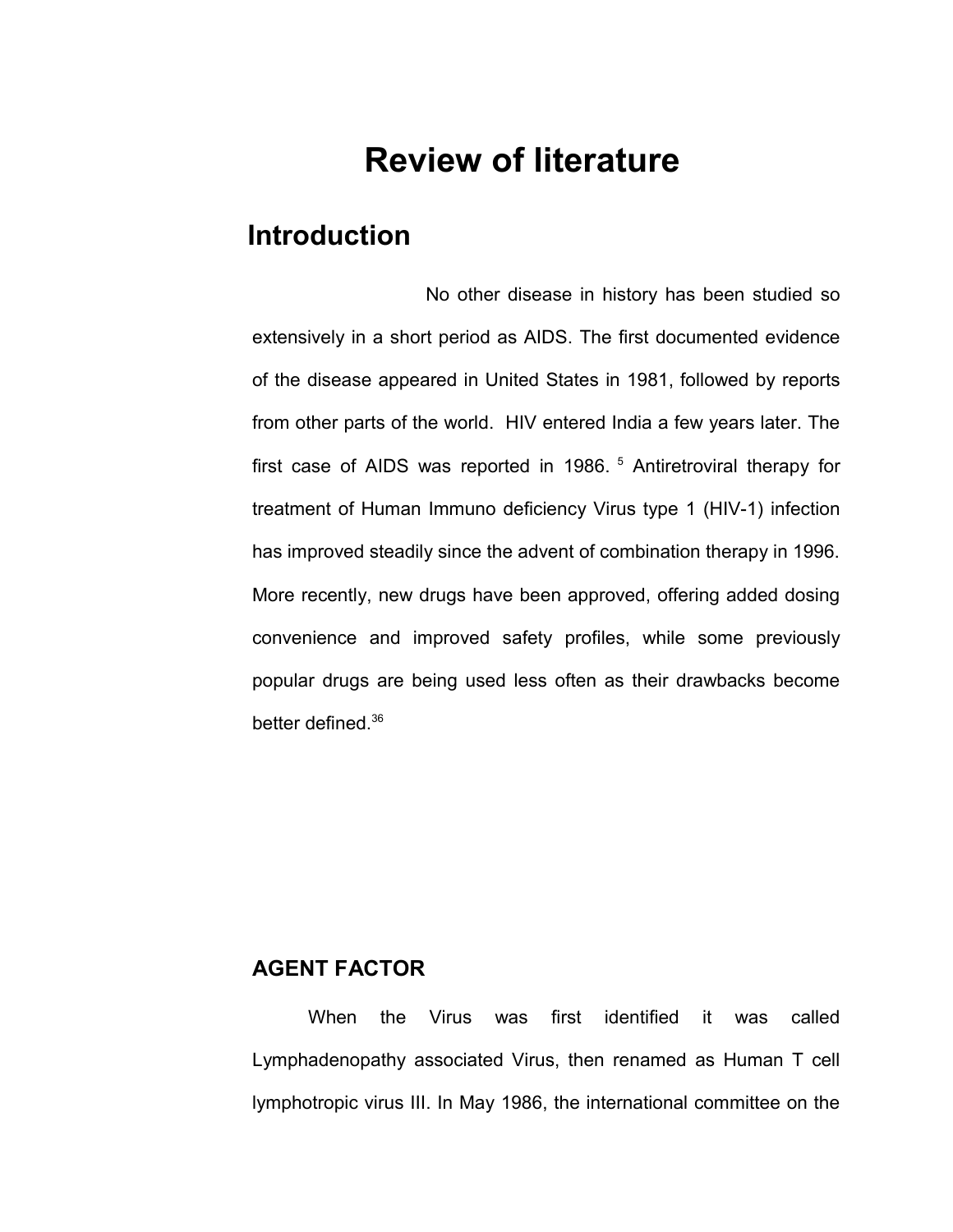taxonomy gave it a new name: Human immune deficiency virus (HIV)<sup>5</sup>

### **STRUCTURE**<sup>42</sup>

Belongs to the lentivirus subgroup of the family retroviridae. HIV is a spherical envelop virus about 90-120nm in size. Nucleocapsid has an outer icosahedral shell and an inner cone shaped core, enclosing the ribonucleo proteins. The genome is diploid, Composed of two identical Single stranded, positive sense. RNA copies . In association with Viral RNA, the reverse transcriptase enzyme, Which is a characteristic feature of retroviruses.

### **VIRAL GENES AND ANTIGENS** <sup>42</sup>

The genome of HIV contains the three structural genes, gag, pol and env characteristics of all retroviruses as well as other nonstructural and regulatory genes specific for the virus.

### **MAJOR ANTIGEN OF HIV** A. **Envelope Antigens**:

Spike Antigen – gp 120 (Principle envelope Antigen)

Transmembrane pedicle protein – gp 41

### B. **Shell Antigen**:

Nucleocapsid protein - P – 18

### C. **Core Antigens**:

Principle Core Antigen –P24

Other Core Antigen - P15, P55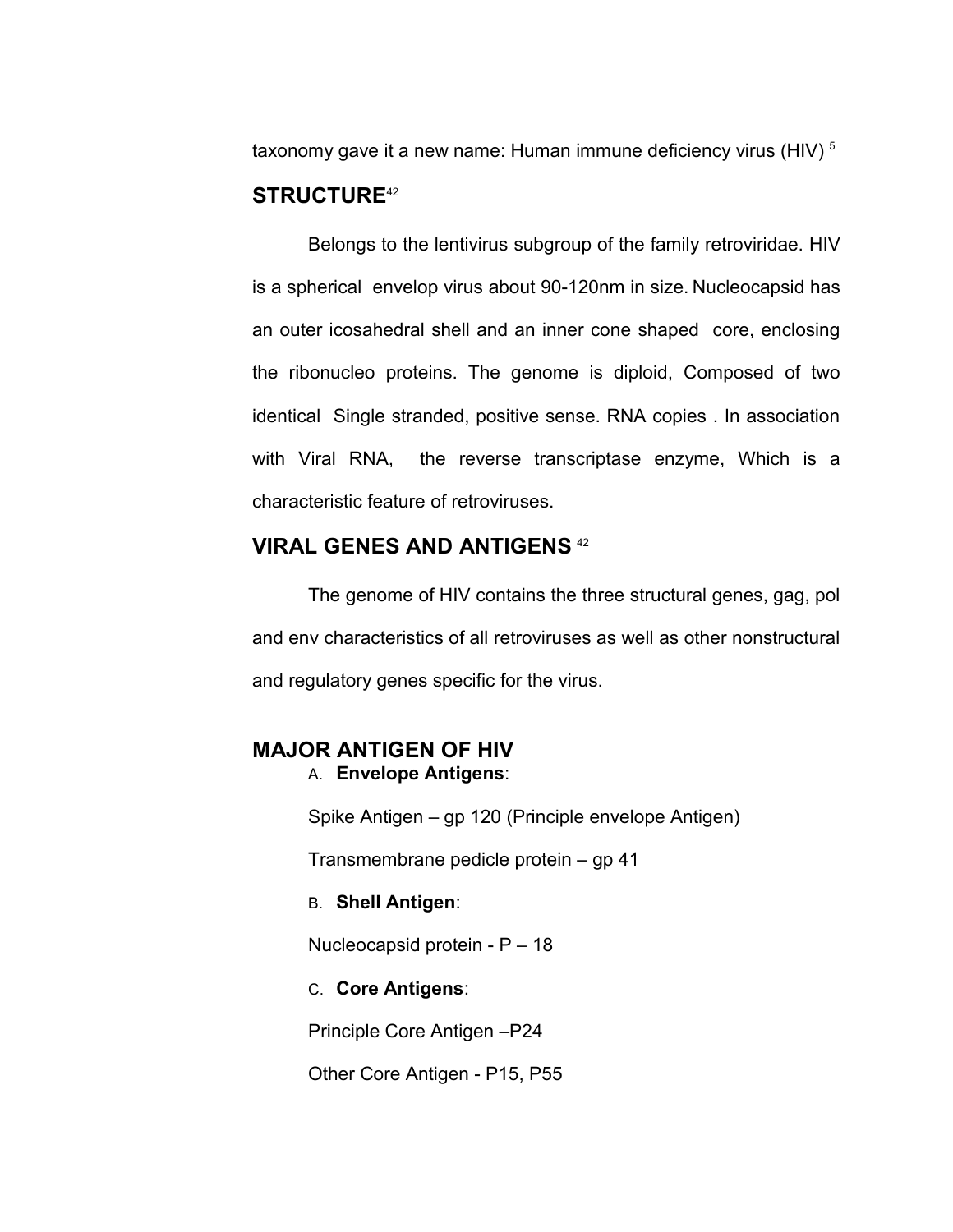### D. **Polymerase Antigens** :

P31, P51, P66

## **STAGES OF VIRAL REPLICATION 12,8**

| <b>STAGES</b>  | <b>STEPS IN REPLICATION</b>                            | <b>DRUG TARGETS</b>                                               |
|----------------|--------------------------------------------------------|-------------------------------------------------------------------|
|                | Attachment to CD4 receptor                             |                                                                   |
| $\overline{2}$ | to co-receptor CCR5 or<br><b>Binding</b><br>CXCR4      | CCR5/CXCR4 receptor inhibitors                                    |
| 3              | Fusion                                                 | <b>Fusion inhibitors</b>                                          |
| 4              | <b>Reverse Transcription</b>                           | Nucleoside and non-nucleoside<br>Reverse transcriptase inhibitors |
| 5              | Integration                                            | Integrase inhibitors                                              |
| 6              | Transcription                                          |                                                                   |
| 7              | Translation                                            |                                                                   |
| 8              | polypeptides and $\vert$<br>of<br>Cleavage<br>assembly | <b>Protease inhibitors</b>                                        |
| 9              | Viral release                                          |                                                                   |

## **EPIDEMIOLOGY: 3,38,44**

India has the World's largest population suffering from AIDS after South Africa and Nigeria. HIV infection in India declined drastically in recent years from 5.5m in 2005 to below 2.5million in 2007.

Nationwide HIV Prevalence rate among adults stood at

0.34% in 2007.Main factor which contributed to India's large HIV infected population are extensive labor migrate, low literacy level.

**1. World Global summary of the AIDS**. Epidemic as on Dec 2007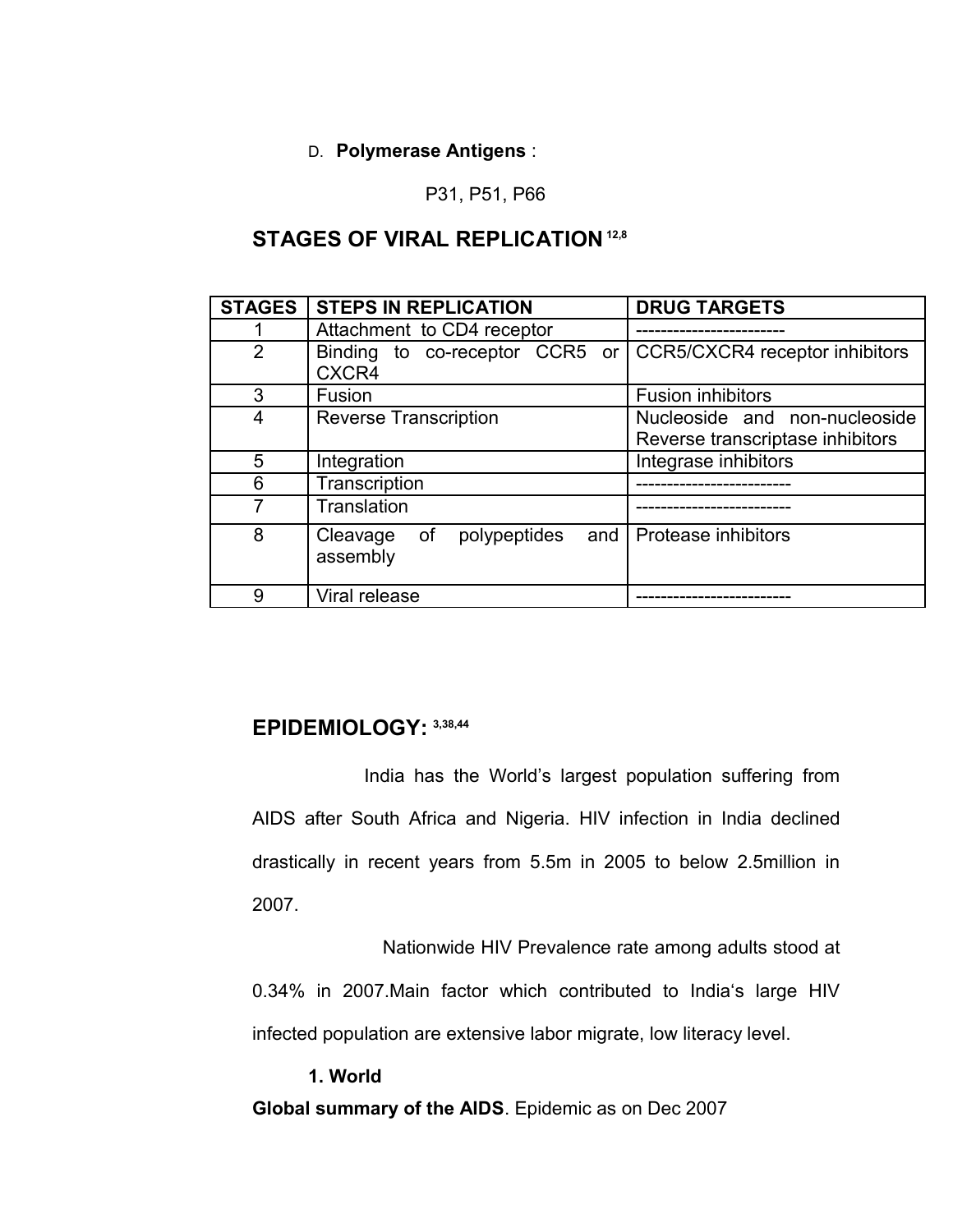Numbers of people living with HIV - 2007. Total : 33.2million Adults : 30.8million Women : 15.4million Children : 2.5million People newly infected with HIV in 2007 Total : 2.5million Adults : 2.1million  $< 15$  years : 4, 20,000 AIDS Death in 2007 Total : 2.1 million Adults : 1.7million < 15 yrs : 3, 30,000

### 2**. In India**

2.4 million people living with HIV / AIDS Adults HIV prevalence 0.34% (0.25% - 0.43%) Among PLHA 39% were females 3.5% were children

## **Based on Sentinel Surveillance data, HIV prevalence in adults population classified into 3 groups of states in the country.**(5)

- **Group I:** High prevalence state: Includes Maharashtra, TamilNadu, Karnataka, Andhra Pradesh, Manipur and Nagaland where the HIV infection has crossed 5% in high risk groups and  $\geq 1\%$  in antenatal women.
- **Group II:** Moderate Prevalence State: Includes Gujarat, Goa, Pondicherry where HIV infection has crossed 5% or more among high risk groups but the infection is below 1% in antenatal women.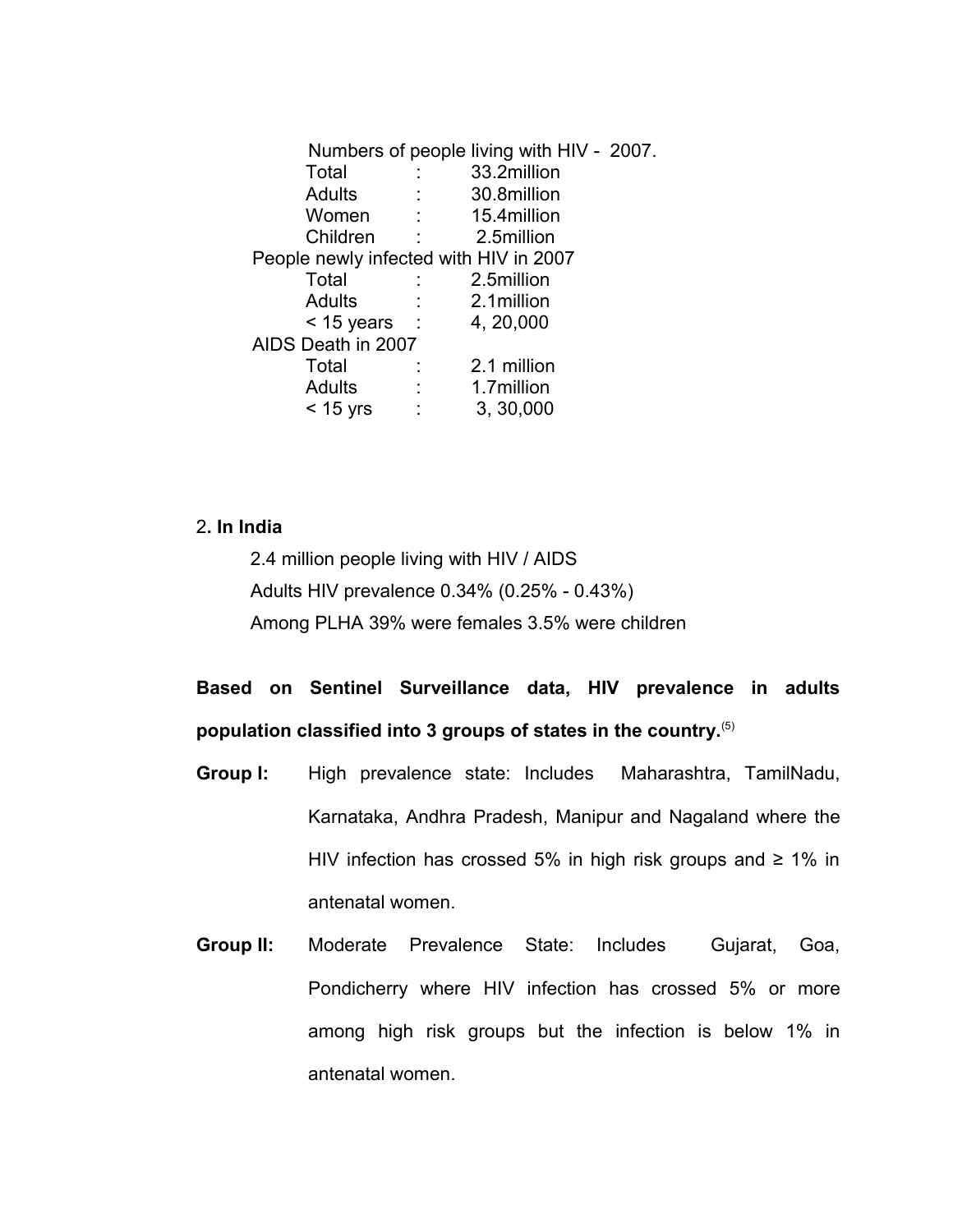**Group III:** Low prevalence States: Includes remaining states where the HIV infection in any of the high risk groups is still less than 5% and < 1% in Antenatal women.

### **Annual Sentinel Surveillance** 5,30

In India, the districts have been classified according to the epidemiological and Vulnerability criteria using the Sentinel Surveillance data for the last 3 years.

#### **Categories of Districts**

 $A - \rightarrow 1\%$  ANC prevalence in district in anytime of the sites in the last 3 years

B- < 1% ANC, >5% prevalence in High risk groups (HRG).

C- < 1% ANC, <5% HRG with known hot spots

D- < 1% ANC, <5% in HRG with no known hot spots.

**HRG** (High Risk Groups) – STD Population, Female sex

workers

MSM -men having sex with men

IDU - Intra Venous drug users

**ANC** : Antenatal clinic

**Hot spots:** Migrants, Truckers, Large aggregation of factory workers, Tourists.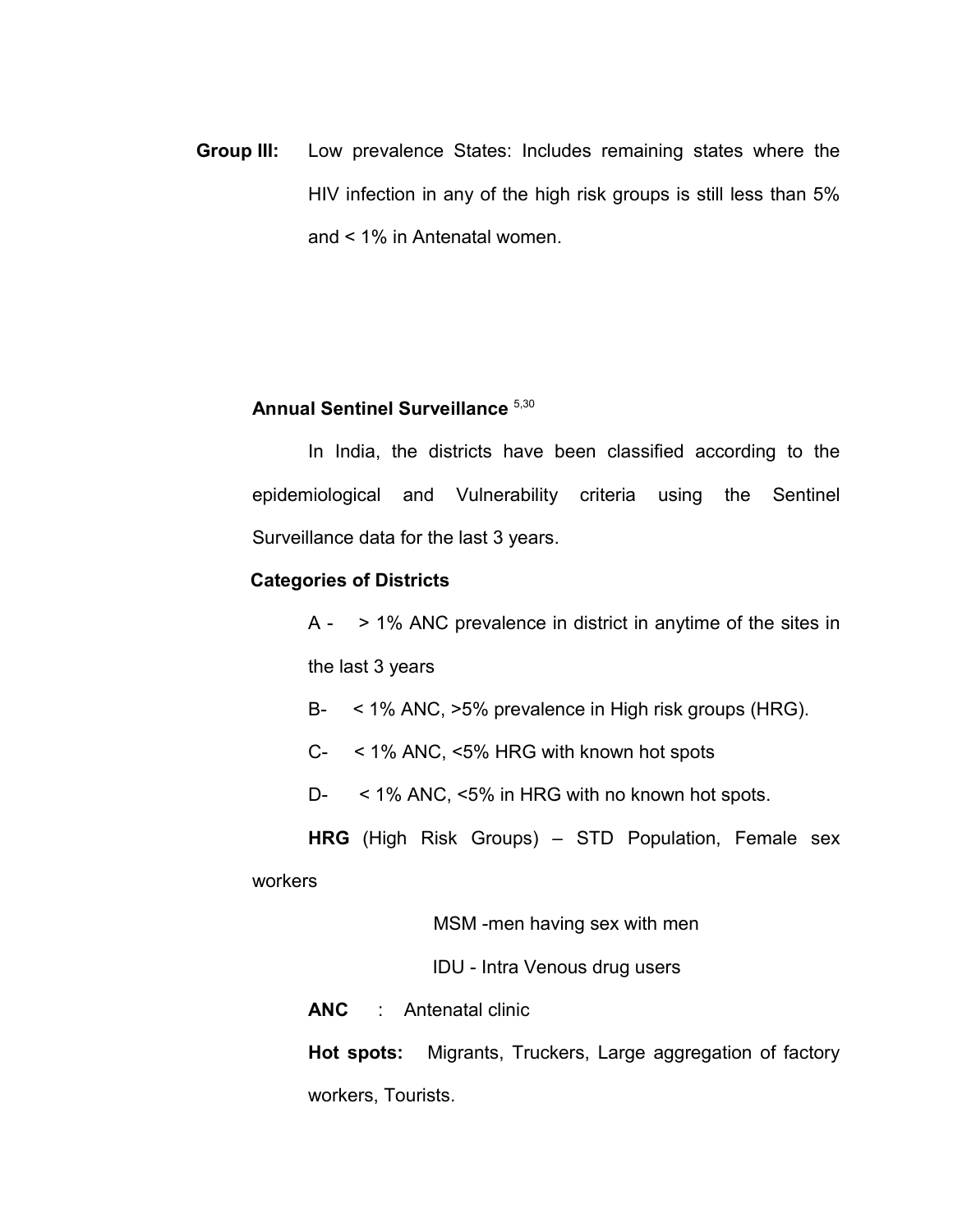A recent study published in the British medical journal "The Lancet" in (2006) reported an approximately 30% decline in HIV infections among young women aged 15 to 24 years attending prenatal clinics in selected southern states of India from 2000 to 2004 where the epidemic is thought to be concentrated. The authors cautiously attribute observed declines to increased condom use by men who visit commercial sex workers and cite several pieces of corroborating evidence.

### **MODES OF TRANSMISSION :**<sup>44</sup>

The modes of transmission of HIV are sexual (man to man, Heterosexual and oral), parenteral (blood or blood product recipients, injection drug users and those experiencing occupational injury) and vertical route.

### **CLINICAL FEATURES** 34,35,38

**Asymptomatic HIV** (clinical latency)

- Patient often unaware of infection
- Immune system able to control virus to limited extent
- Able to transmit HIV to others

### **Symptomatic HIV**

• Minor to moderately severe symptoms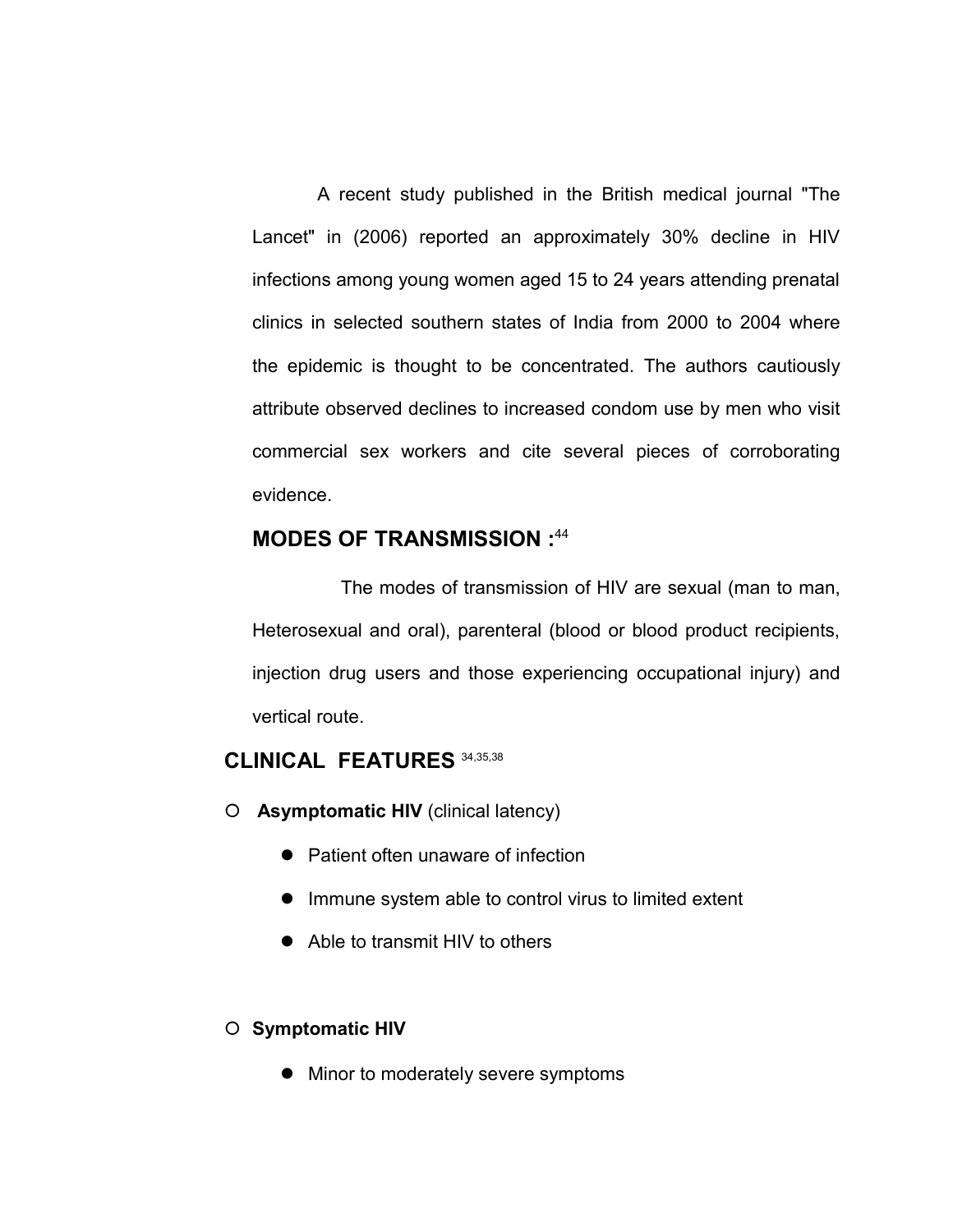• Recurrent symptoms

### **AIDS**

 Severe immunosuppression associated with opportunistic infections or malignancies

### **Without antiretroviral treatment**

- 30% will develop AIDS in 3 years
- 90% will develop AIDS within 10 years

## **Acute Retroviral Syndrome**

| Fever-96%       | Myalgias-54%        | Hepatosplenomegaly-14%         |  |
|-----------------|---------------------|--------------------------------|--|
| Adenopathy-74%  | Diarrhea-32%        | Weight loss-13%                |  |
| Pharyngitis-70% | Headache-32%        | Thrush-12%                     |  |
| <b>Rash-70%</b> | Nausea&vomiting-27% | <b>Neurologic symptoms-12%</b> |  |

# **BASELINE EVALUATION** 51

A standard clinical and laboratory evaluation is recommended

prior to initiation of ART. It is intended to establish the baseline status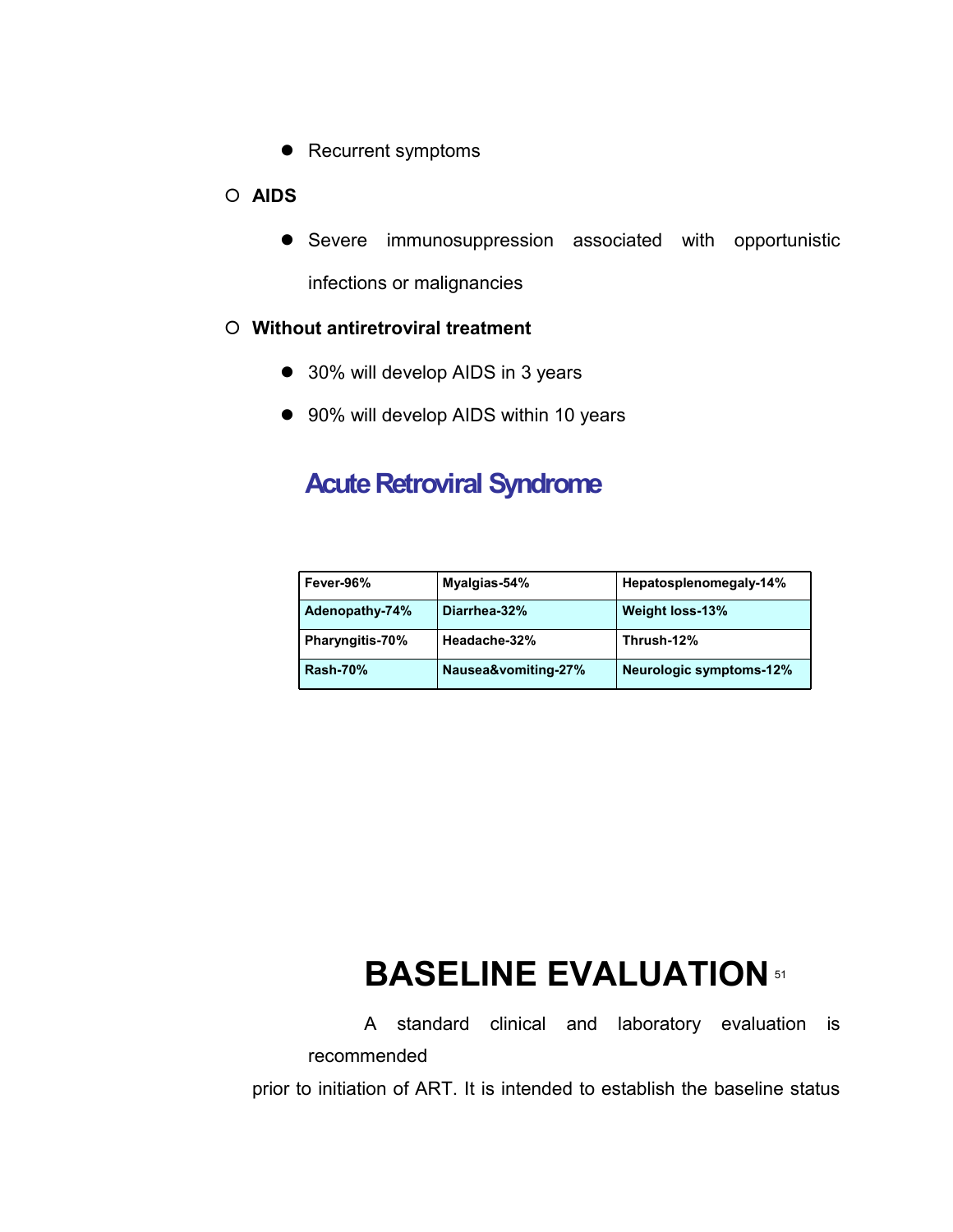for future comparison, individualizing ART according to patient's clinical status and preferences, and ruling out active OIs.

### **History**

Points to be elicited in history taking:

- 1. HIV specific symptoms- present and past
- 2. Genital ulcers and other sexually transmitted diseases
- 3. Personal history- smoking, alcohol, drugs
- 4. Past history of any coronary artery disease
- 5. High risk behavior- partner's HIV sero-status if known
- 6. Women- gynaecological history, past pregnancies, contraception
- 7. Family history of coronary disease, hypertension, diabetes and hyperlipidemia

8. Treatment history: any past or current use of ARVs (useful for designing ART regimen), sexual partners ARV use, ARV use during pregnancy.

### **Physical examination**

- A routine physical examination is essential prior to initiating ART. Following evaluation is recommended:
- 1. Body weight, height, Body Mass Index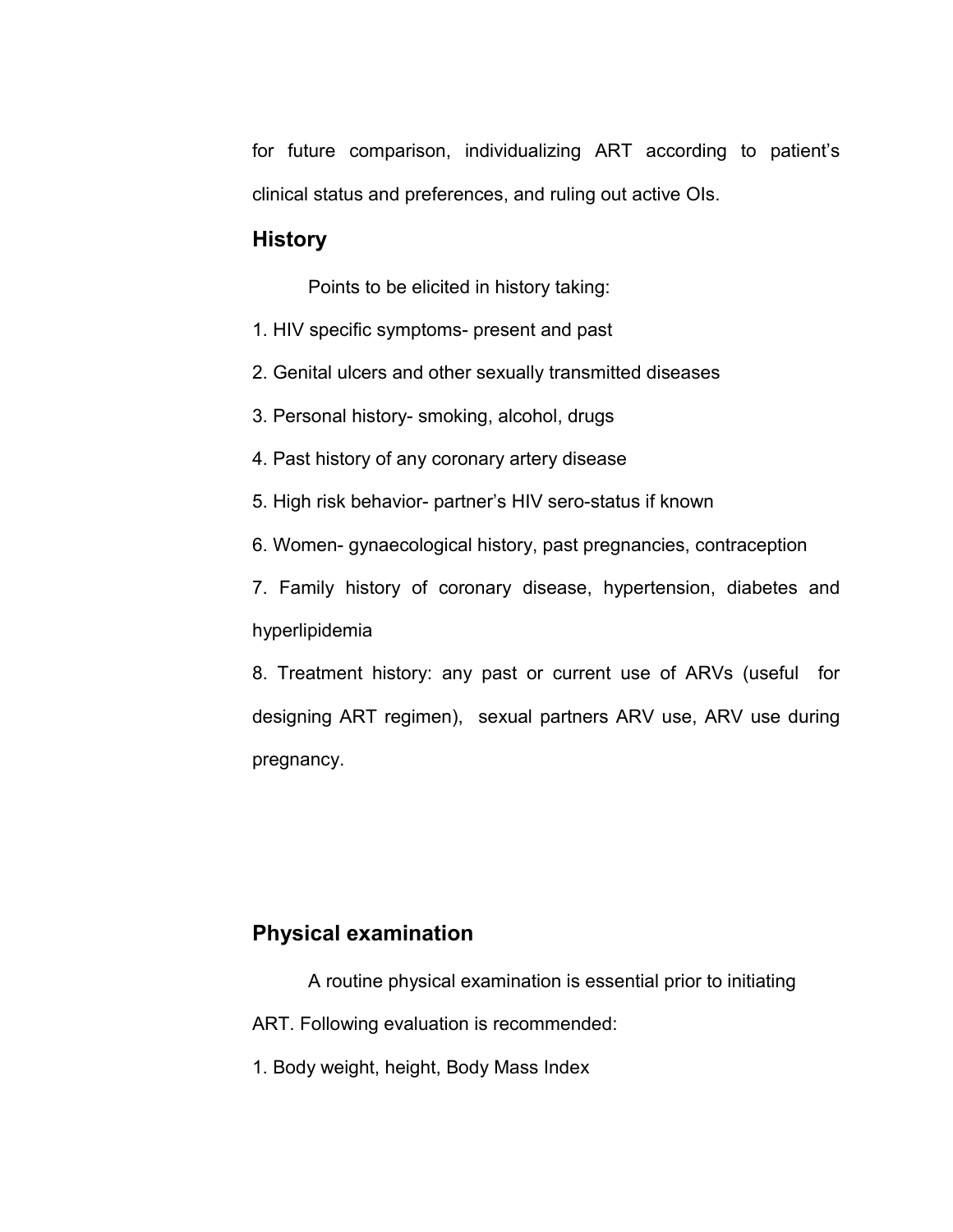- 2. Temperature/Lymph-node
- 3. Dermatological/Oral cavity: oral candidiasis, oral hairy leukoplakia
- 4. Systemic examination

### **Laboratory evaluation**

The purpose of baseline laboratory evaluation is to stage HIV disease, rule out concomitant infections and determine baseline safety parameters. The following tests are recommended:

1. Confirm HIV infection : A pre-requisite prior to ART initiation, it also is needed to rule out HIV-2 infection. Nonnucleoside reverse transcriptase inhibitor's (NNRTIs) have no activity against HIV-2.

2. Specific investigations to rule out OIs

3. CD4 counts : Estimated by flow-cytometry. Alternative low cost technologies are becoming available, however further evidence is needed to recommend its routine use in clinical practice.

4. CBC : Baseline Hemoglobin and WBC counts are needed to monitor hematological toxicity on Zidovudine (ZDV).

5. LFTs : Necessary to find evidence of hepatitis, particularly when NVP use is contemplated.

6. Urine routine: To evaluate proteinuria and sugar (necessitate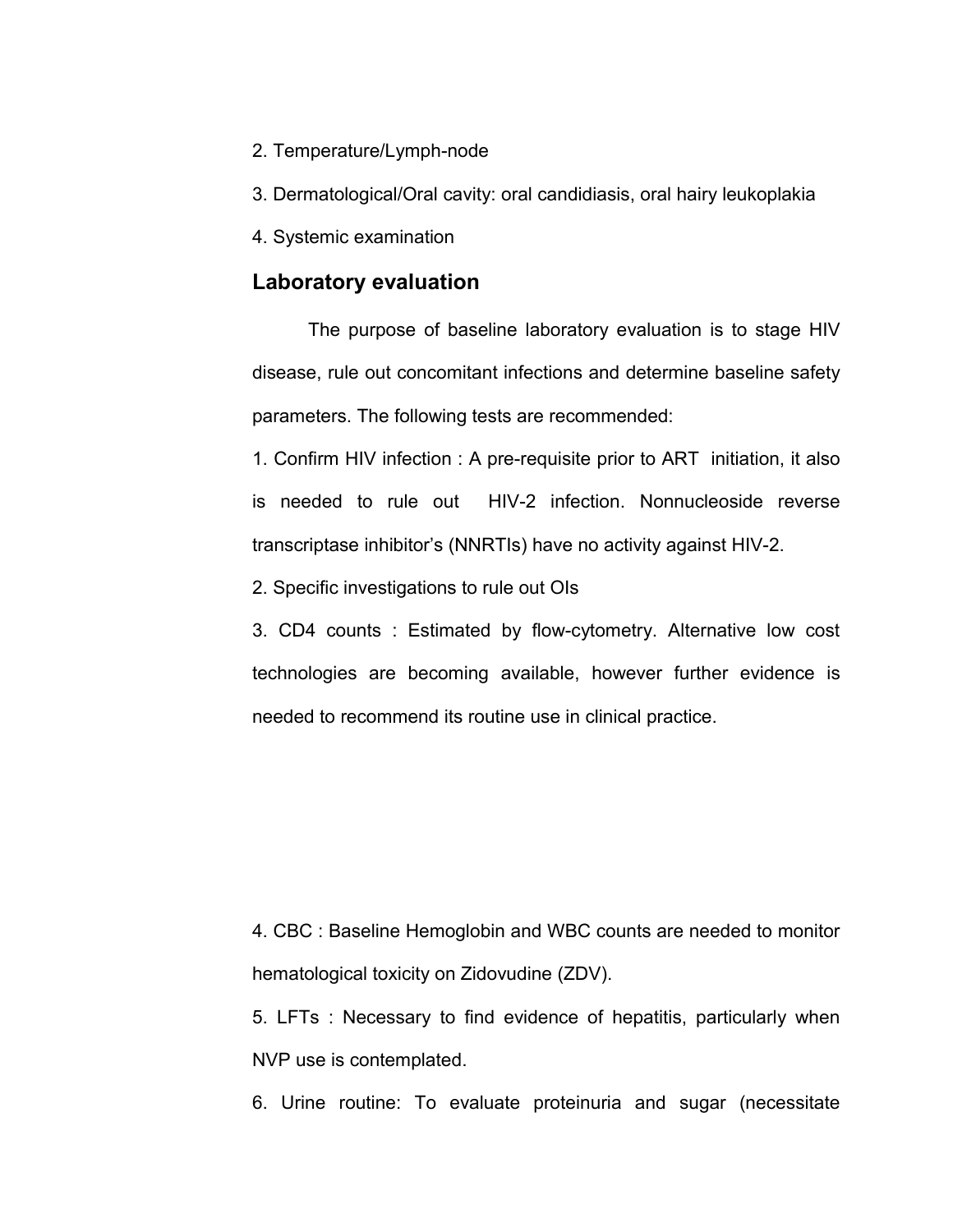estimation of blood glucose)

7. Creatinine : Dose of some nucleoside reverse transcriptase inhibitors (NRTIs) has to be adjusted according to creatinine clearance. 8. HBsAg : To rule out concomitant hepatitis B infection, this can influence choice of ARV regimen. Additionally, abrupt stopping of anti-HBV drugs like lamivudine and tenofovir is not recommended in patients with chronic hepatitis B coinfection since it may result in hepatitis B flare.

9. Chest X-ray : To rule out TB or other pulmonary infection.

## **Antiretroviral Drugs approved for use** 1,7

|     | <b>NRTI</b>                          | <b>NNRTI</b>       | PI              | <b>Entry</b>      |
|-----|--------------------------------------|--------------------|-----------------|-------------------|
|     | inhibitor                            |                    |                 |                   |
|     |                                      |                    |                 |                   |
|     | Zidovudine(ZDV)<br>Enfuvirtide(T-20) | Nevirapine(NVP)    |                 | Saquinavir(SQV)   |
|     | Stavudine(d4T)                       | Efavirenz(EFV)     | Indinavir (IDV) | <b>Nucleotide</b> |
| RTI | Lamivudine (3TC)                     | <b>Delavirdine</b> | Ritonavir(RTV)  |                   |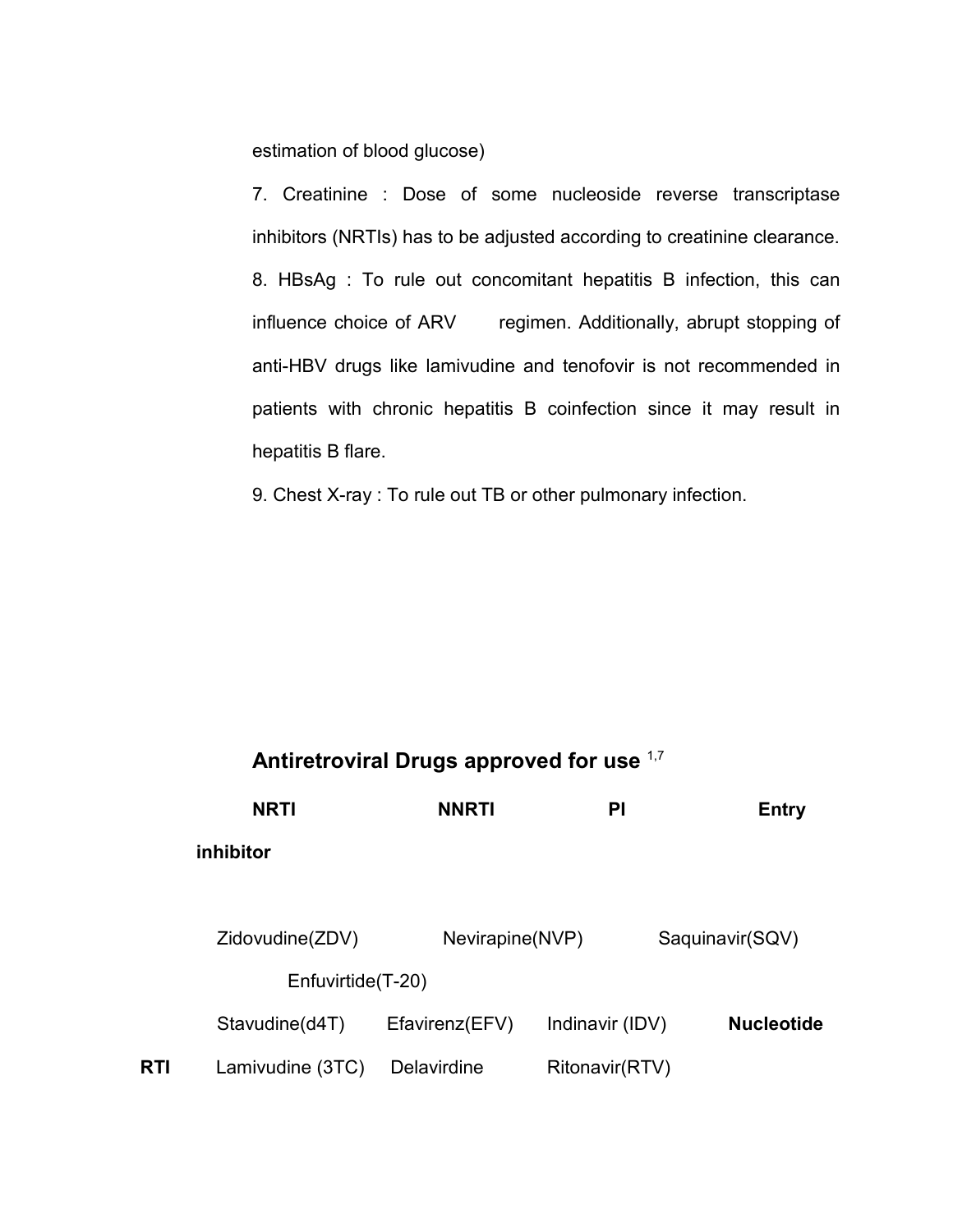## tenofovir(TDF)

| Didanosine(ddl)      | (DLV) | Nelfinavir(NFV      | CCR <sub>5</sub> |
|----------------------|-------|---------------------|------------------|
| Antagonist           |       |                     |                  |
| Zalcitabine(ddC)     |       | Lopinavir(LPV/r)    | <b>Maraviroc</b> |
| Abacavir(ABC)        |       | Amprenavir(APV)     |                  |
| Emtricitabine(FTC)   |       | Fos-amprenavir(FPV) |                  |
| Integrase Inhibitors |       | Tiprinavir(TPV)     |                  |
| Raltegravir          |       | Atazanavir(ATV)     |                  |

## **Dosage of antiretroviral drugs** used in the first-line ART regimens<sup>7,27</sup>

| Drug                                    | <b>Dosage</b>                              |  |
|-----------------------------------------|--------------------------------------------|--|
| 1. Zidovudine (AZT)                     | 300 mg twice daily                         |  |
| 2. Lamivudine (3 TC) 150 mg twice daily |                                            |  |
| 3. Nevirapine (NVP)                     | 200 mg twice daily, except for the first 2 |  |
|                                         | weeks                                      |  |
| 4. Efavirenz (EFV)                      | 600 mg once daily                          |  |
| 5. Stavudine (d4T)                      | 30 mg twice daily                          |  |

## **Medical eligibility to start ART:** 6,47

## **1. If CD4 testing available**:

1. CD4 < 200 at any WHO clinical stage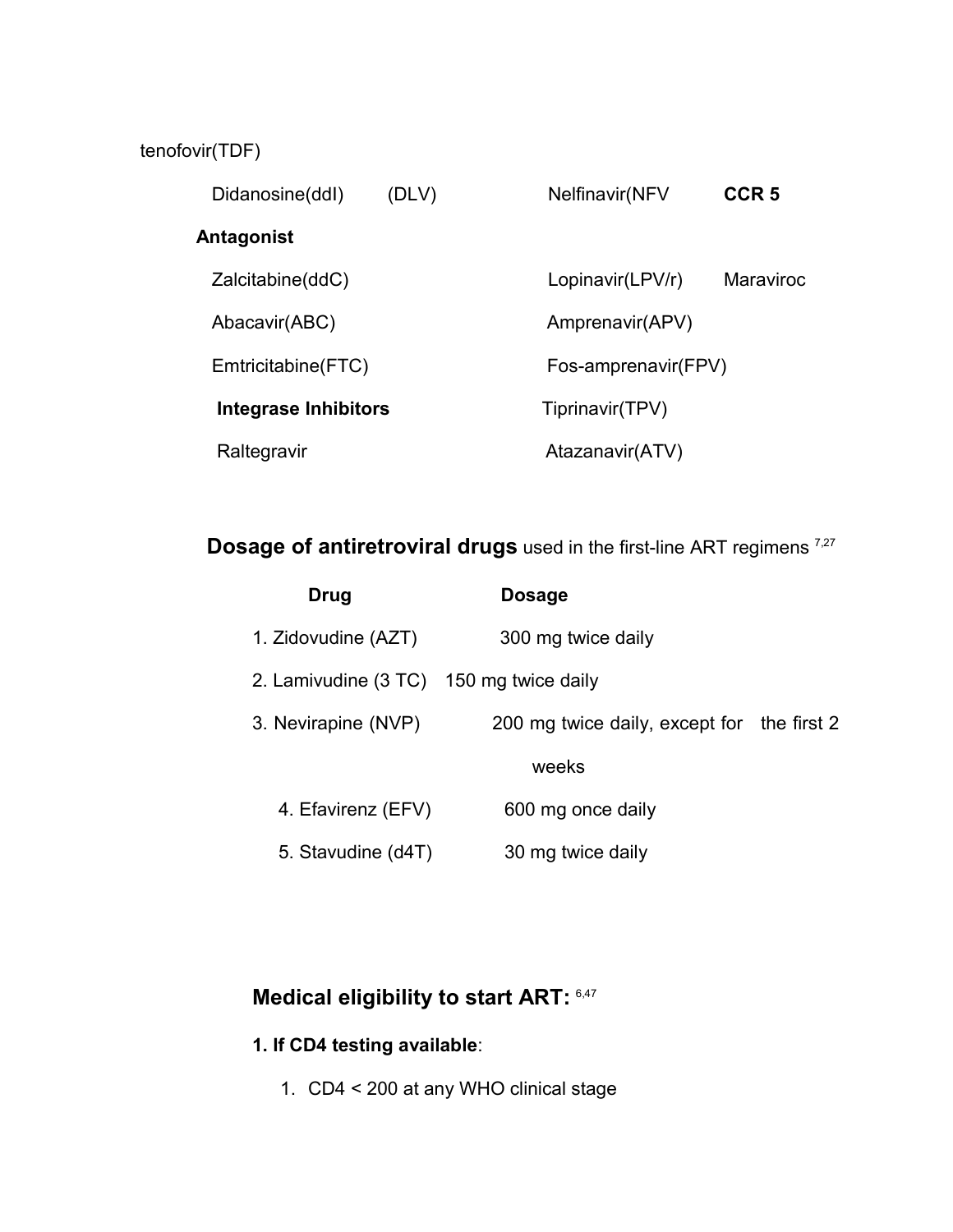- 2. WHO clinical stage 4 : No matter of CD4 count
- 3. WHO clinical stage 3 : Consider ART if CD4, < 350 and initiate if CD4 < 200cells/mcl.
- 4. WHO clinical stage 1 & 2: CD4 < 200cells/mcl

### **2. IF CD4 testing not available**:

WHO clinical stage 3 & 4.

### **3. Post exposure prophylaxis: <sup>2</sup>**

- 1. A Combination of 2 nucleoside reverse transcriptase inhibitor for 4 weeks duration for less severe exposure.
- 2. A combination of 2 nucleoside reverse transcriptase inhibitor plus a 3<sup>rd</sup> drug (protease inhibitor) for 4 weeks duration for more severe exposure.

## 3. **Selecting the Regimen:** 6,16,18

 As a general rule should not initiate ART during a severe acute opportunistic infection or other severe illness.

- 1. If the patient on ATT Efavirenz based regimen
- 2. Is there Anaemia <8gm% Stavudine based regimen
- 3. If there is Jaundice or known liver disease?

Non nevirapine based regimen

4. If the patient is diabetic (or) heart diseases? Individualized according to patient's condition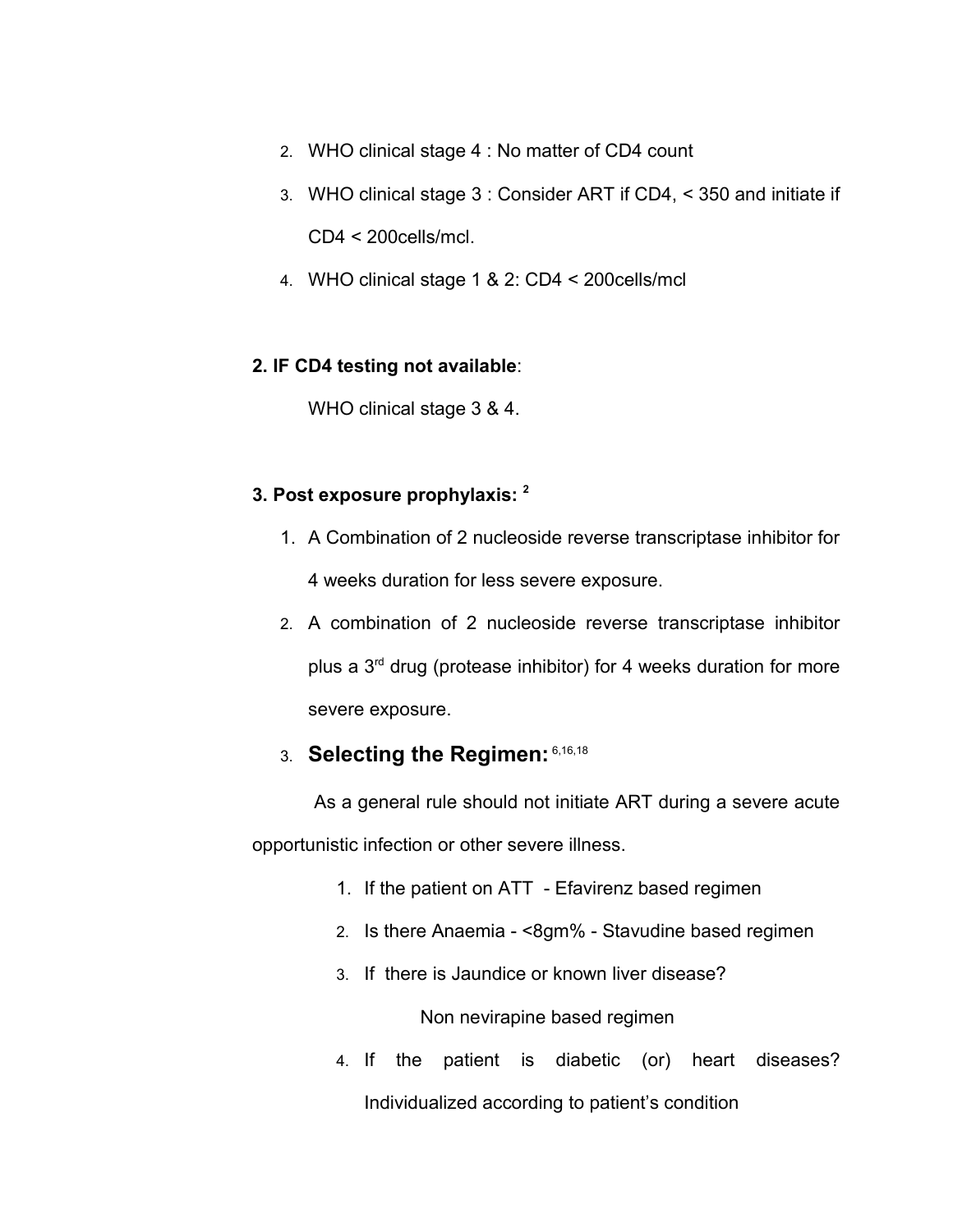## **Goal of ART 2,6,15,48**

- 1. **Clinical Goals**: Prolongation of life and Improvement in quality of life
- 2. **Virological Goals**: Greatest possible reduction in viral load for as long as possible
- 3. **Immunological Goals**: Immune reconstitution that is both quantitative and qualitative
- 4. **Therapeutic Goals**: Rational sequencing of drugs in a fashion that achieves clinical, Virological and Immunological goals while maintaining future treatment options, limiting drug toxicity and facilitating adherence.
- 5. **Reduction of HIV transmission in individuals**: Reduction of HIV transmission by suppressing the viral load.

## **Adherence to ART:**

- 95 % Adherence : less than **3 doses** missed /month
- 80 95% Adherence**: 3-12 doses** missed/month
- <80% Adherence**: ≥ 12 doses** missed /month

## **LABORATORY MONITORING OF PATIENT'S WITH HIV INFECTION DURING TREATMENT**

1**.**CD4 + T cell count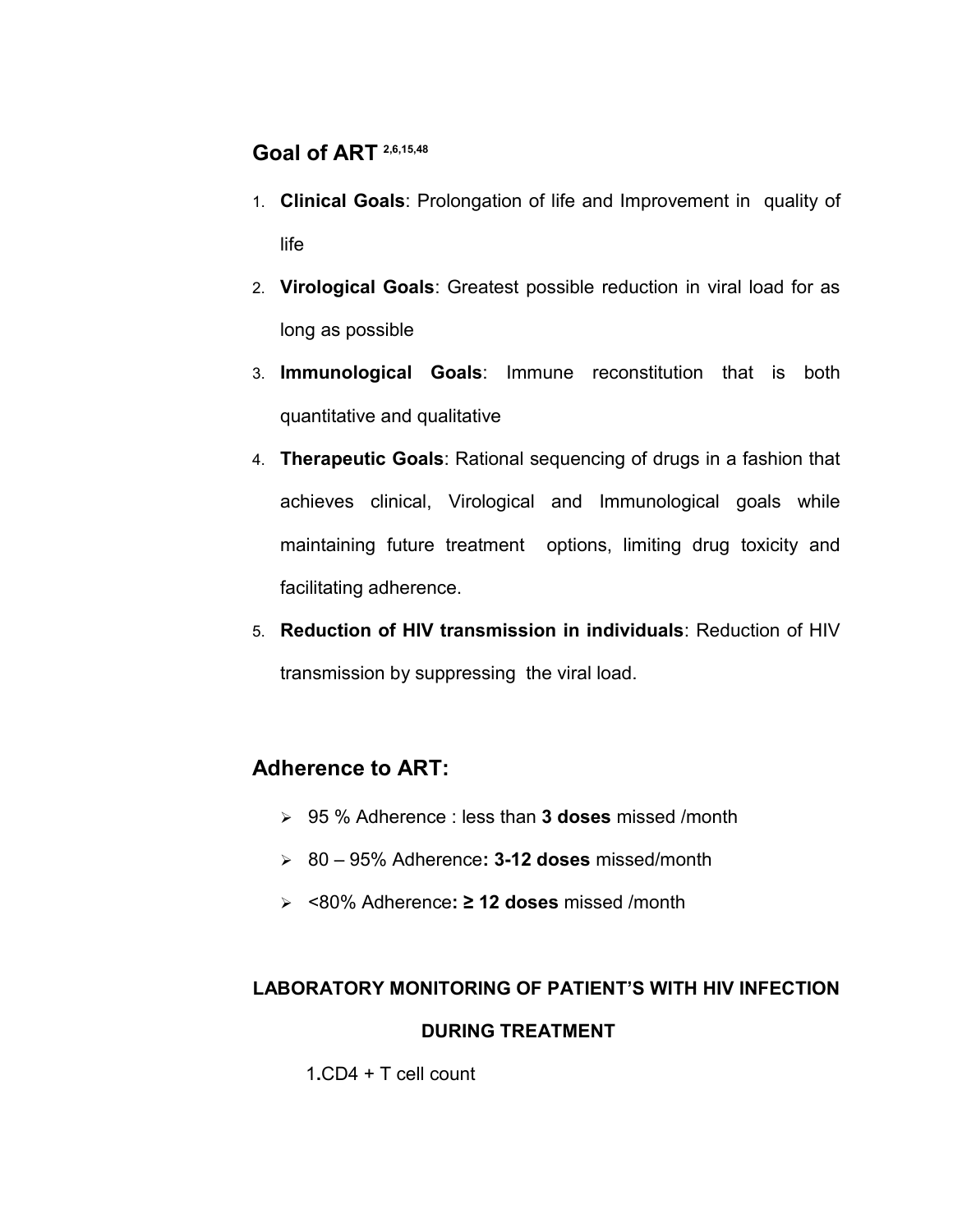- 2. HIV RNA determinations
- 3. HIV resistance testing
- 4. TB / HIV co- infection assessment

### **Treatment failure: 9,19**

- 1. Increased viral load-**Virological failure**
- 2. decreased CD4 count -**Immunological failure**
- 3. Increased opportunistic infection- **Clinical failure**

## **Pulmonary TB**

This is **most common form of TB disease**. The presentation depends on the degree of immunosuppression:

In patients with **mild immunosuppression**, chest X-ray (CXR) typically shows upper lobe and/or bilateral infiltrates, cavitation, pulmonary fibrosis and shrinkage. The clinical picture often resembles post-primary pulmonary TB (PTB), and the sputum smear is usually positive.

 In **severely immune suppressed** patients, the features of the disease are atypical, resembling those of primary TB. The sputum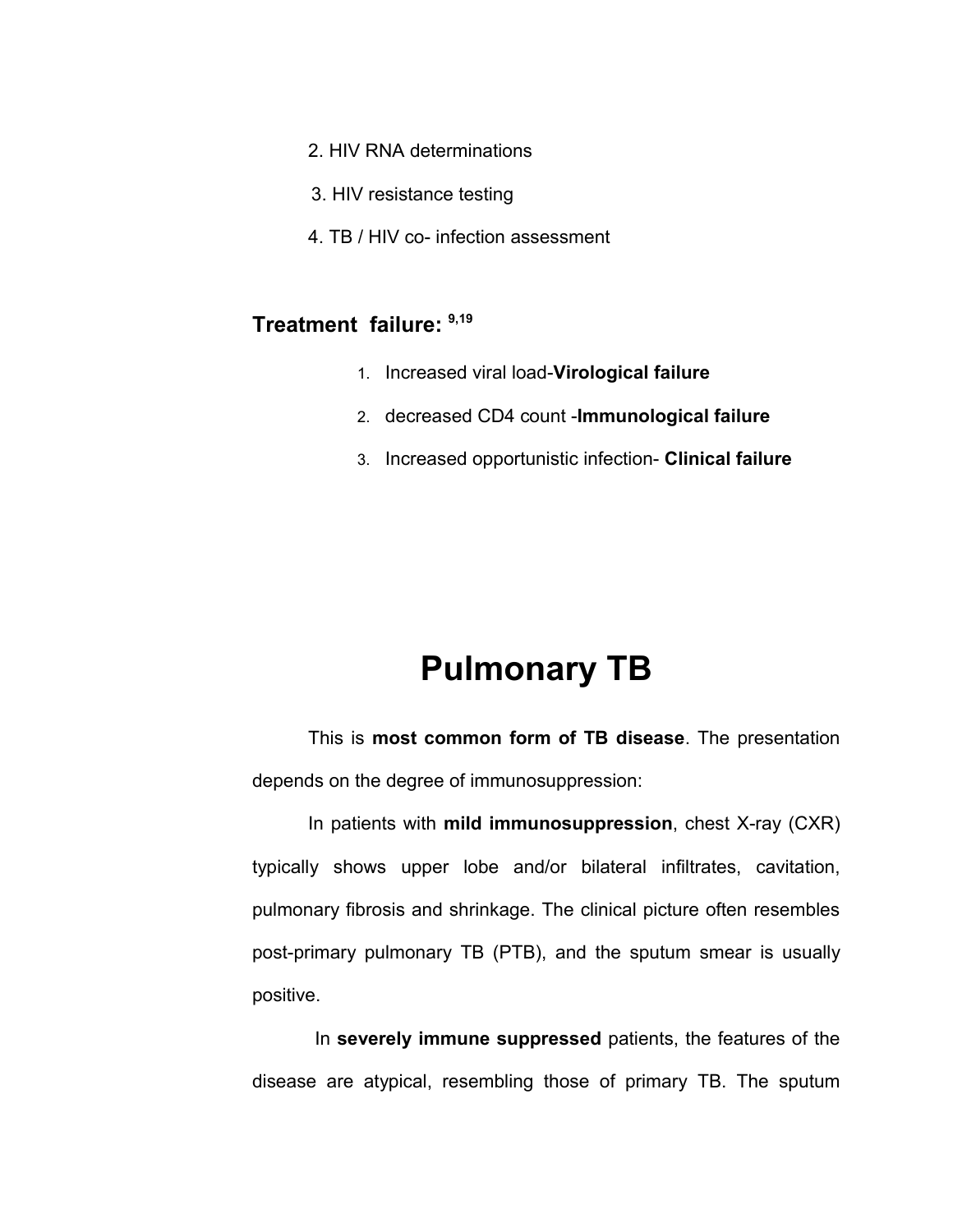smear can often be negative and CXR shows interstitial infiltrates, especially in the lower zones, with no features of cavitation and fibrosis. Unilateral or bilateral infiltrates are seen more often in the lower lobes than in the upper lobes and typical cavities are seen in only 25% of patients.

In persons with **advanced HIV infection**, disseminated and extrapulmonary TB are more common. The most common forms are lymphadenitis, pleural effusion, pericarditis, miliary disease and meningitis. The **most important symptoms** are: cough lasting longer than 3 weeks and not responding to the usual antibiotic treatment, purulent/blood-stained sputum, evening fever, night sweats and weight loss.

## **Diagnostic tests:**

### **Sputum examination:**

 Microscopic examination of sputum stained by the Ziehl– Neelsen (ZN) methodis the diagnostic test of choice. A PTB suspect should submit three sputum samples for microscopy.At first visit, the patient should provide an on-the-spot sputum sample. Give the patient a sputum container to take home for an early morning sample on the following day (that is, on day 2). An inpatient can provide two early morning sputum samples.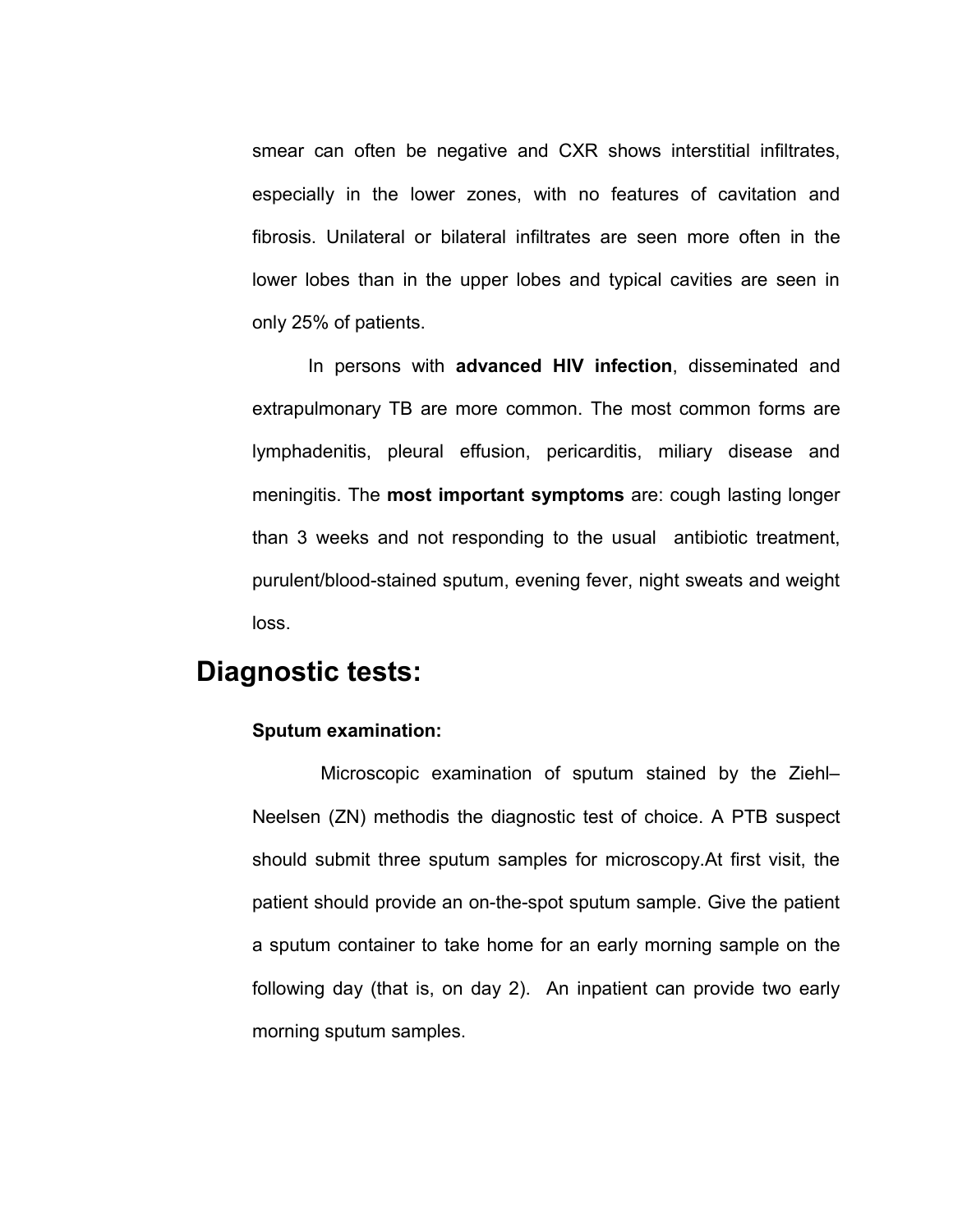#### **Radiological examination:**

The classical pattern seen on CXR in TB is upper lobe infiltrates with cavitation. However, in severe immunosuppression, the affected region is mostly extrapulmonary in the form of hilar adenopathy and pleural effusion. There may be upper zone infiltrates or a military pattern, and atypical lower zone infiltration of the lung fields as described above. Cavitation may not be seen in patients with severe immune suppression. It is not possible to make a confirmed diagnosis of TB based on the X-ray picture alone.

#### **Purified protein derivative (PPD) test**:

PPD is likely to be positive at higher CD4 counts. As the count falls to less than 100 cells/mm3 it may become negative. It has no diagnostic significance.

### **Fine-needle aspiration cytology (FNAC):**

 An FNAC from a lymph node may show AFB in patients with HIV infection.

### **Other tests:**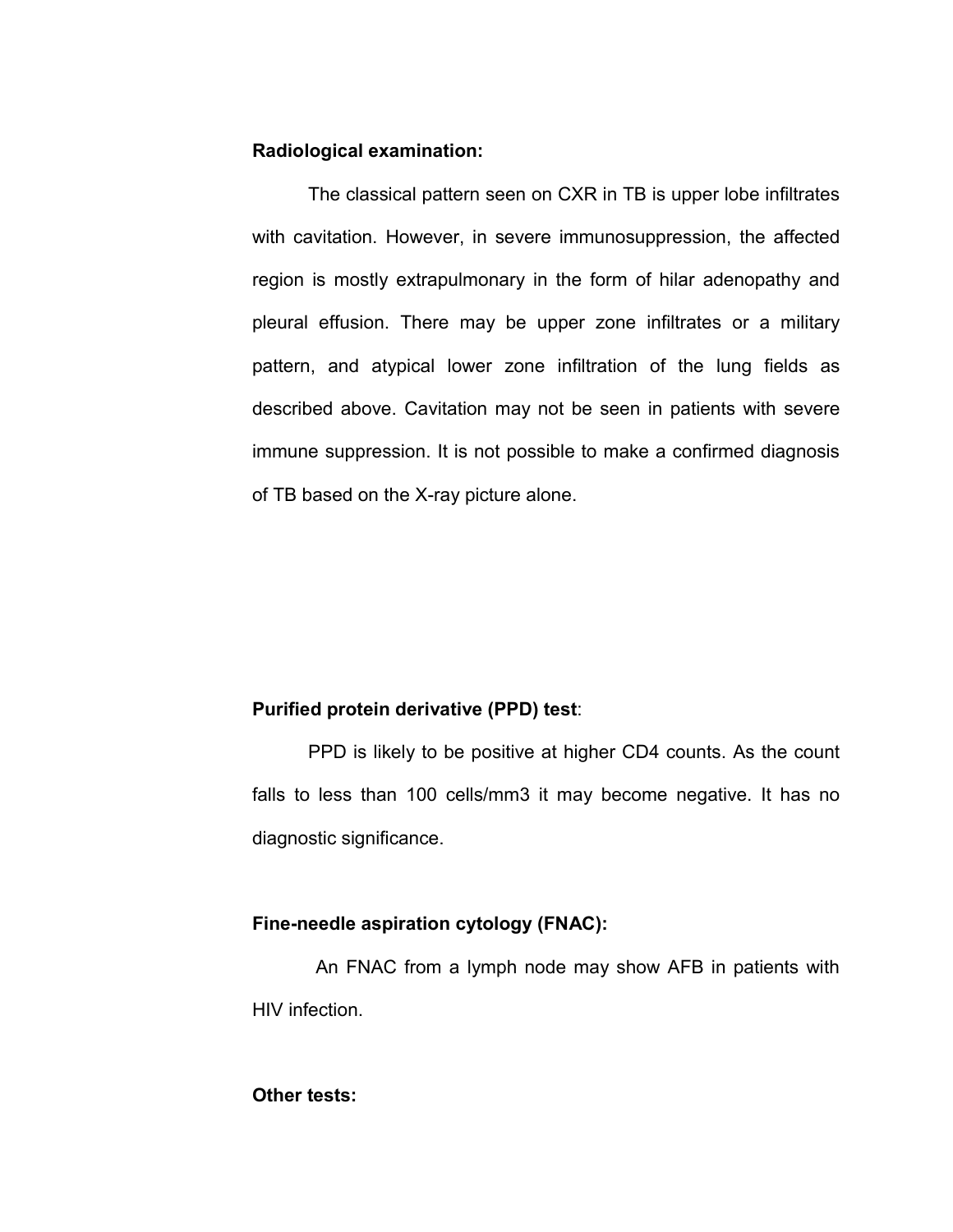An **ultrasonography** of the abdomen may show enlarged intraabdominal lymph nodes and multiple hypoechoic lesions in organs such as the spleen or liver.

#### **Lumbar puncture (LP**)**:**

Done in suspected cases of TB meningitis may have a turbid or viscous appearance, with 100–300 lymphocytes/ mm3, 0–200 polymorphs/mm3, 0.5–3 g/litre of protein, and half the blood value of glucose.

#### **CT scan**

can pick up brain tuberculomas, hydrocephalus or enhancement of the basal meninges.

#### **Bone marrow biopsy and culture**

may demonstrate the presence of the organisms.

## **Treatment**

### **Standard Directly observed treatment, Short-course (DOTS)**

#### **regimens are to be followed**

according to the RNTCP programme in India. The patient should be referred to a DOTS centre for antituberculosis therapy (ATT). The regimens used for the treatment of pulmonary and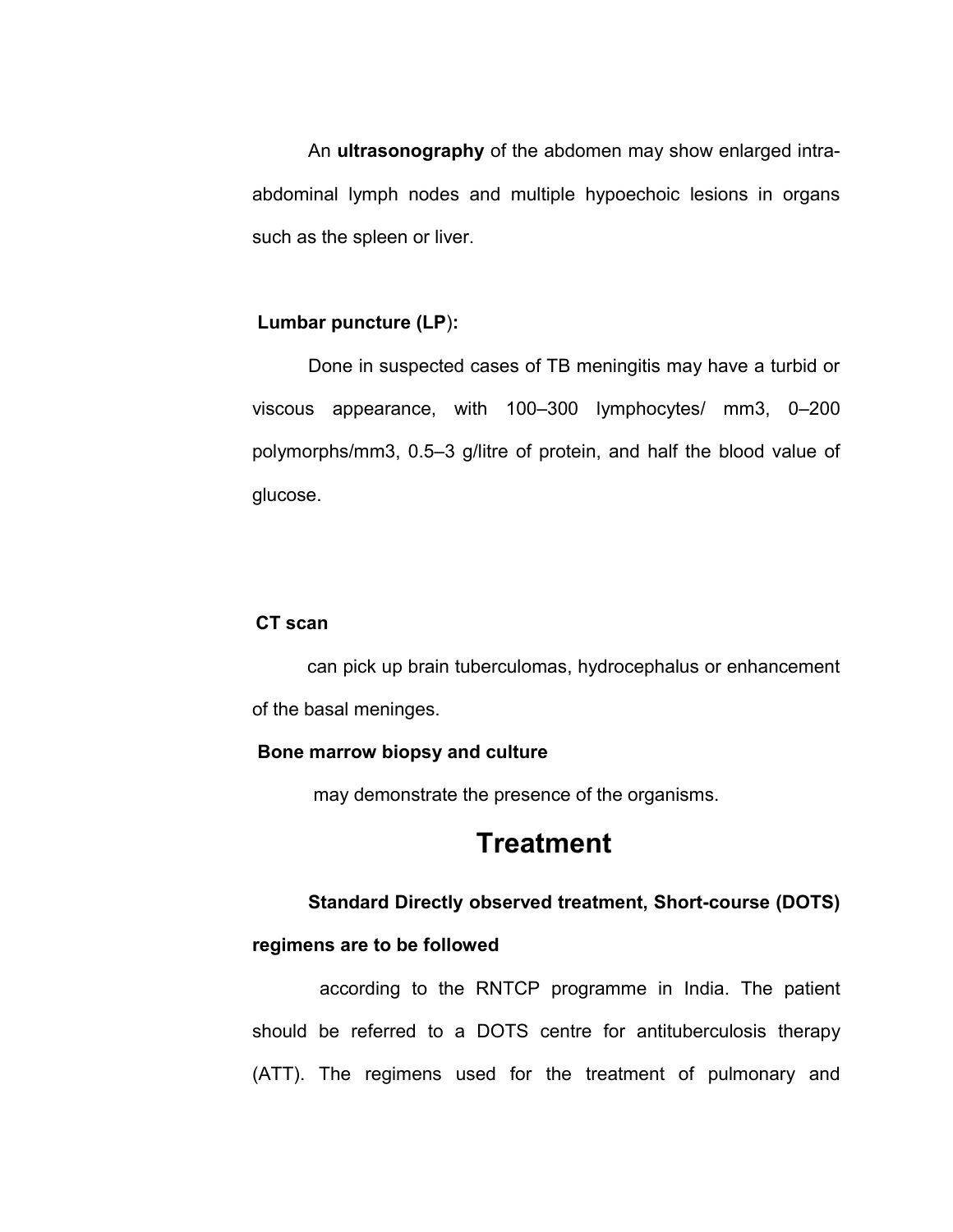extrapulmonary tuberculosis are same in both HIV-positive and -negative individuals. Around 6–8 months of treatment appears to be sufficient for extrapulmonary disease at many sites. Twelve months of therapy is recommended for miliary TB, bone or joint disease and tubercular meningitis. Persistently positive sputum culture after 2–3 months of therapy suggests the possibility of drug-resistant TB or noncompliance with therapy.

#### **Revised National Tuberculosis Control Programme (RNTCP)**

Treatment regimens followed vary according to the type of patient (whether the patient is a new case of TB or one who has been treated for TB previously), severity of illness and response to treatment.

### **Category I** – Regimen used: 2(EHRZ)3, 4 (HR)3

This regimen is recommended in patients with new sputum smear-positive TB, seriously ill smear-negative TB, seriously ill extrapulmonary TB, and all new TB patients who voluntarily disclose their HIV status.

#### *Category II* – Regimen used : 2 (SEHRZ)3/1(EHRZ)/5 (EHR)3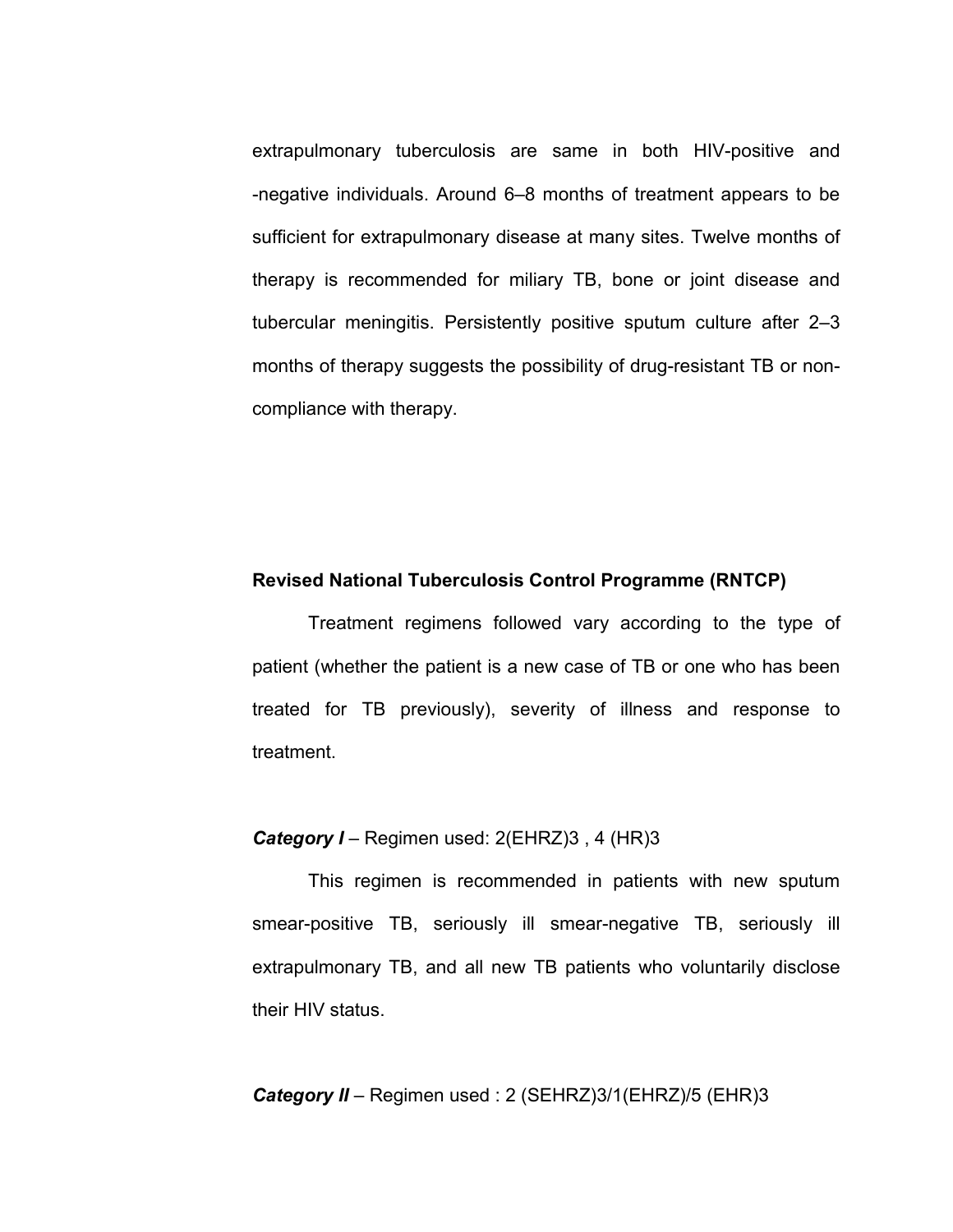This regimen is recommended in patients with previously treated smear-positive TB (including relapse, failure and treatment after default).

#### *Category III* – Regimen used: 2(HRZ)3/4(HR)3

This regimen is recommended in patients with new smearnegative TB, extrapulmonary TB and those who are not seriously ill.

#### **In all categories**,

treatment is given **in two phases.**

The first or **intensive phase** consists of treatment lasting for 2– 3 months. In the intensive phase, three to five anti-TB drugs are administered depending on the category of treatment prescribed and all the thrice-weekly doses are given under direct observation.

This is followed by the **continuation phase**, which lasts for 4–5 months. In the continuation phase, the number of anti-TB drugs administered is reduced to two or three drugs depending on the regimen prescribed and only the first dose of the week is given under direct supervision and the remaining two doses in the week are selfadministered.

E (ethambutol), H (isoniazid), R (rifampicin), Z (pyrazinamide) and S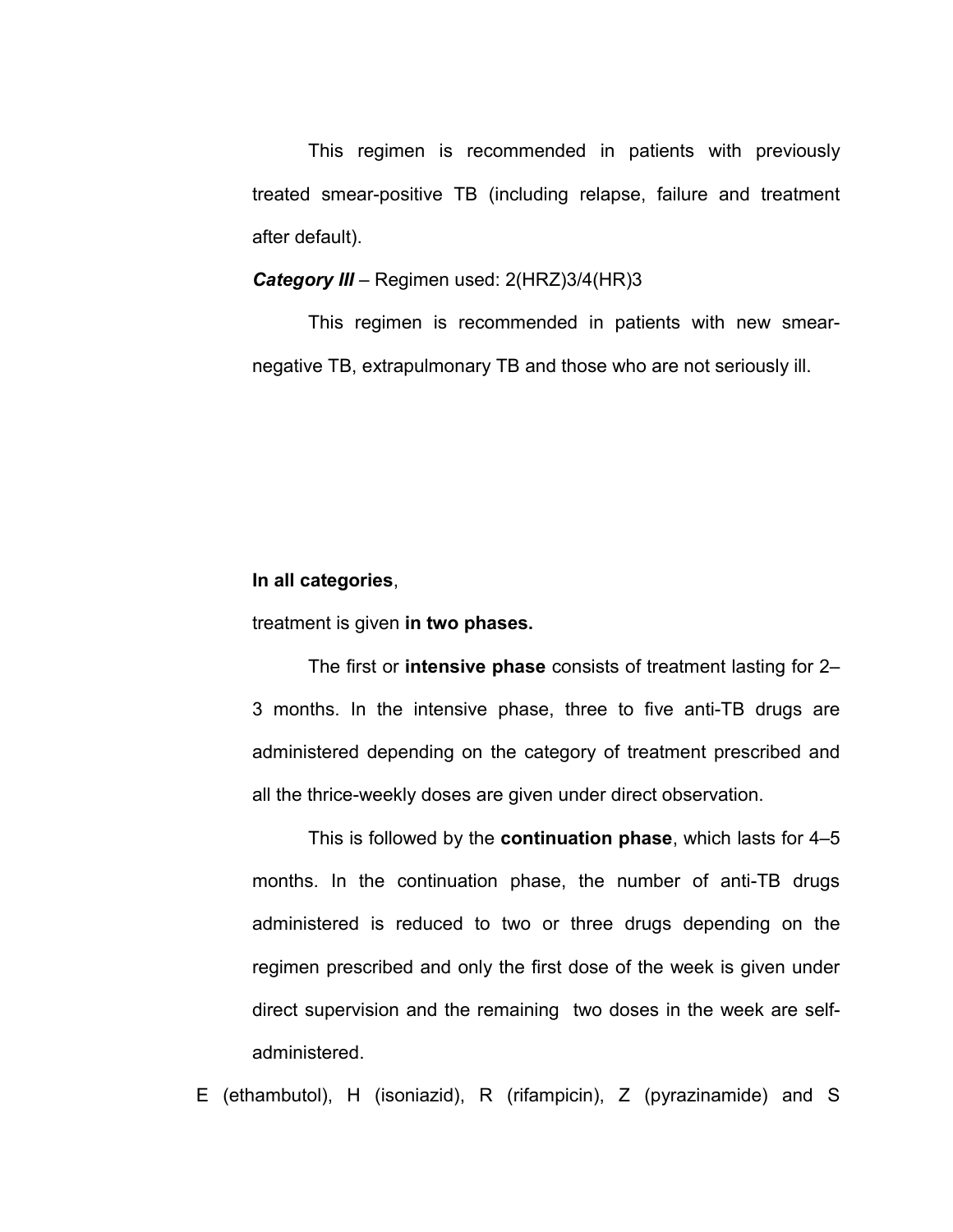(streptomycin).

The numbers before the bracket indicate the number of months for which the drugs are to be administered.

The number "3" given as a subscript after the bracket indicates that the drugs are administered thrice weekly.

Category I and Category III regimens are given for 6 months, while the Category II regimen is for 8 months.

## **Precautions**

In HIV-infected TB patients, combining rifampicin with protease inhibitors and nevirapine has been found to decrease the levels of all the drugs, thereby decreasing the effectiveness of ART and increasing the rifampicin levels, leading to rifampicin-induced hepatotoxicity. In case ATT and ART are used together, an efaviranzbased ART regimen should be followed. If oral candidiasis is also present, administration of anti-TB drugs

together with fluconazole can also result in hepatotoxicity. Close monitoring for serum transaminases and serum bilirubin is necessary for early detection of hepatotoxicity.

#### **Dosages**

In adults, the dosages of the drugs are as follows: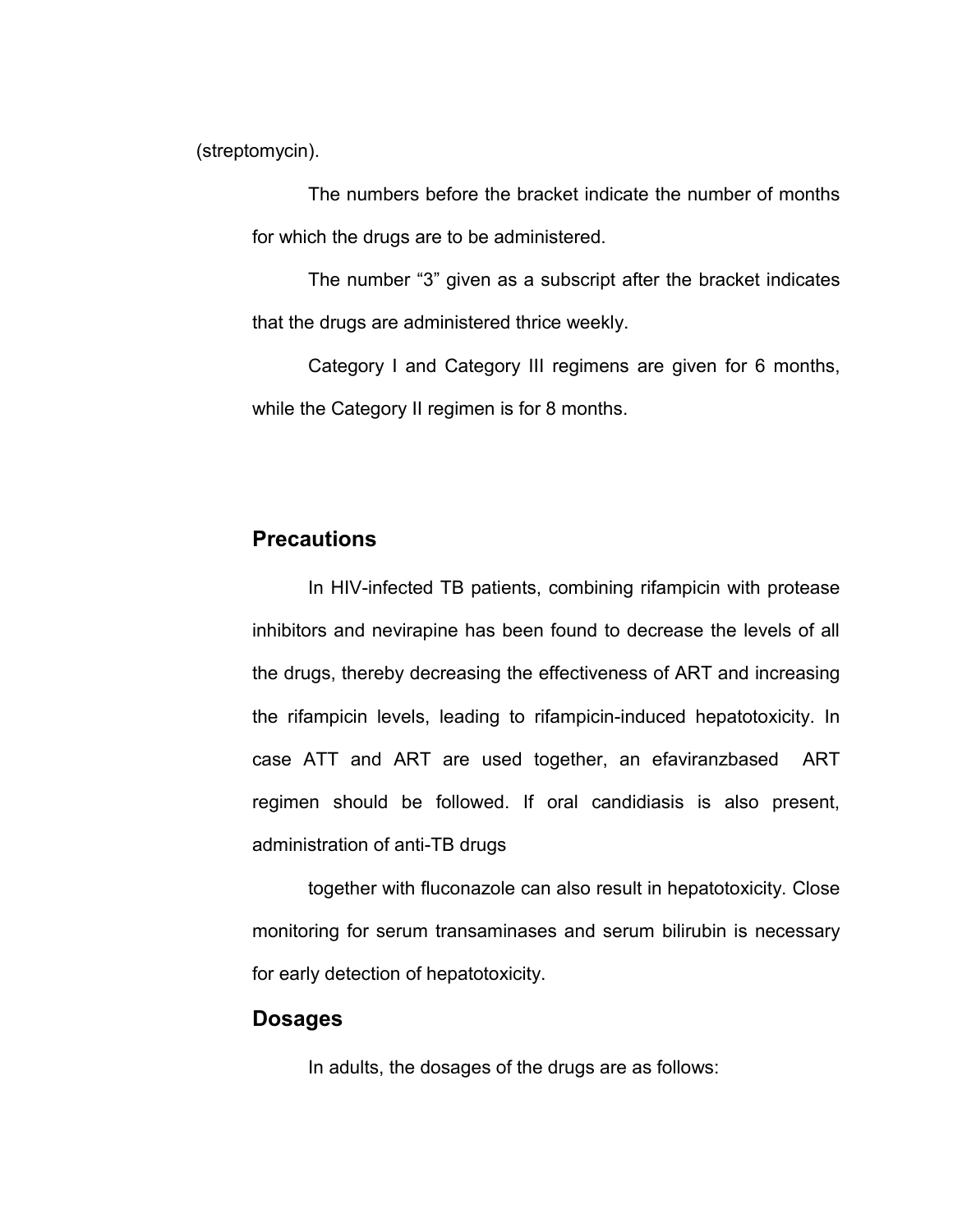Isoniazid 600 mg thrice weekly Rifampicin 450 mg (600 mg if weight >60 kg) thrice weekly Pyrazinamide 1500 mg thrice weekly Ethambutol 1200 mg thrice weekly Streptomycin 0.75 g thrice weekly (0.5 g in patients >50 years of age).

## **Materials & Methods**

The study was conducted on 118 HIV infected adults who attended the ART centre, Annal Gandhi Memorial Hospital from August 2007 to August 2009. All patients were thoroughly evaluated by detailed history, general examination, systemic examination, appropriate Investigations as per proforma.

**List of Pre and Post treatment investigation** included the following.

- 1. Hemoglobin
- 2. Total and differential count
- 3. Erythrocyte Sedimentation Rate
- 4. Platelet count
- 5. Blood sugar
- 6. Blood urea
- 7. Serum creatinine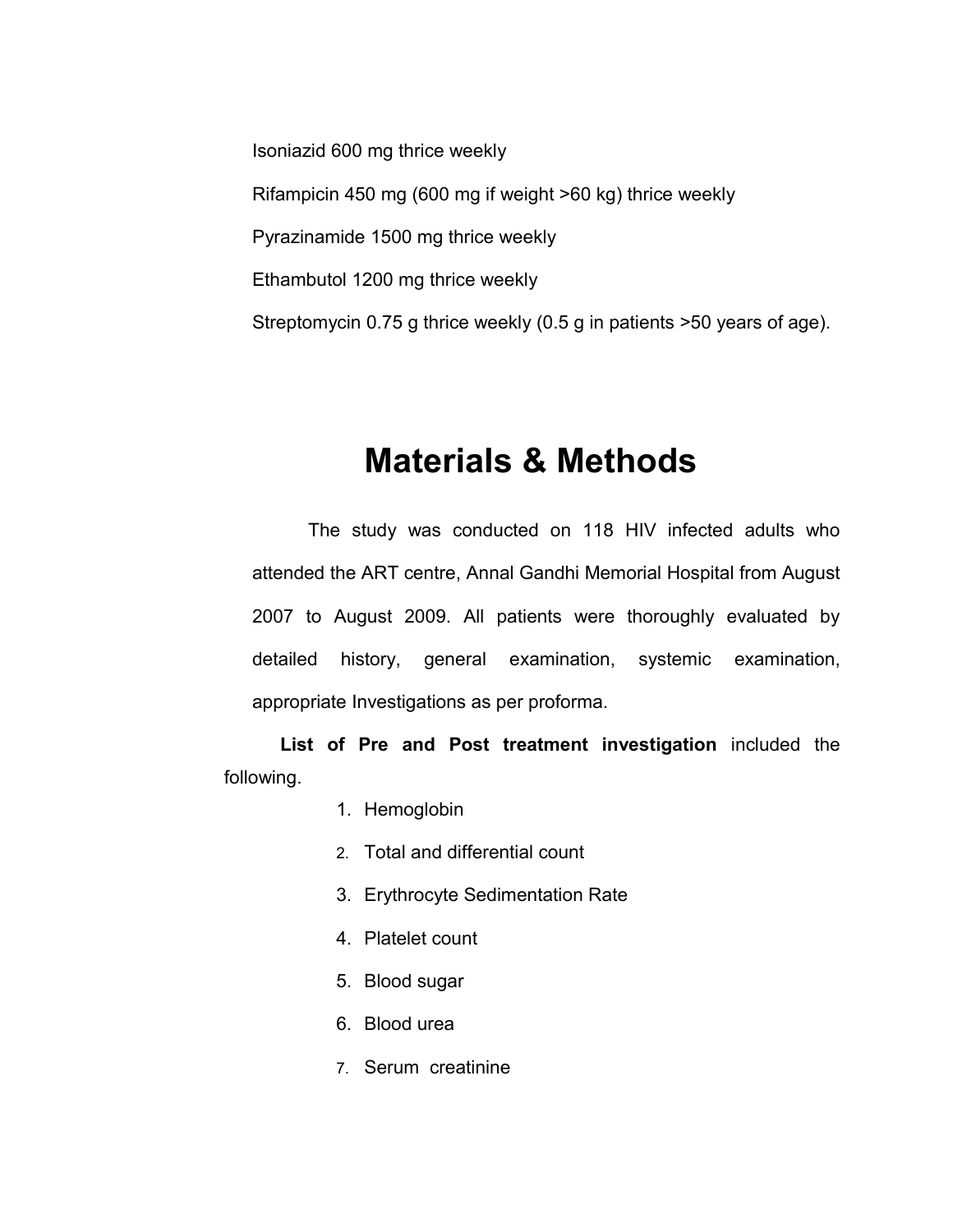- 8. Liver function test
- 9. X-Ray chest PA view(If necessary)
- 10.Sputum for AFB (If necessary)
- 11.CD4 count (6 monthly)
- 12.Other specific test it needed.

## **Selection Criteria:**

The following criteria are used for selection of HIV patients:

- 1. Patient should be more than or equal to 20 years
- 2. The diagnosis of HIV confirmed as per WHO criteria
- 3. Initiation of HAART according to WHO criteria

## **Exclusion criteria:**

- 1. Patient less than 20 years
- 2. The patients who have already received treatment with ART outside
- 3. Patients who died within 6 months after initiation of HAART
- 4. Patients who missed more than 12 doses per month
- 5. Patients who lost follow up after initiation of HAART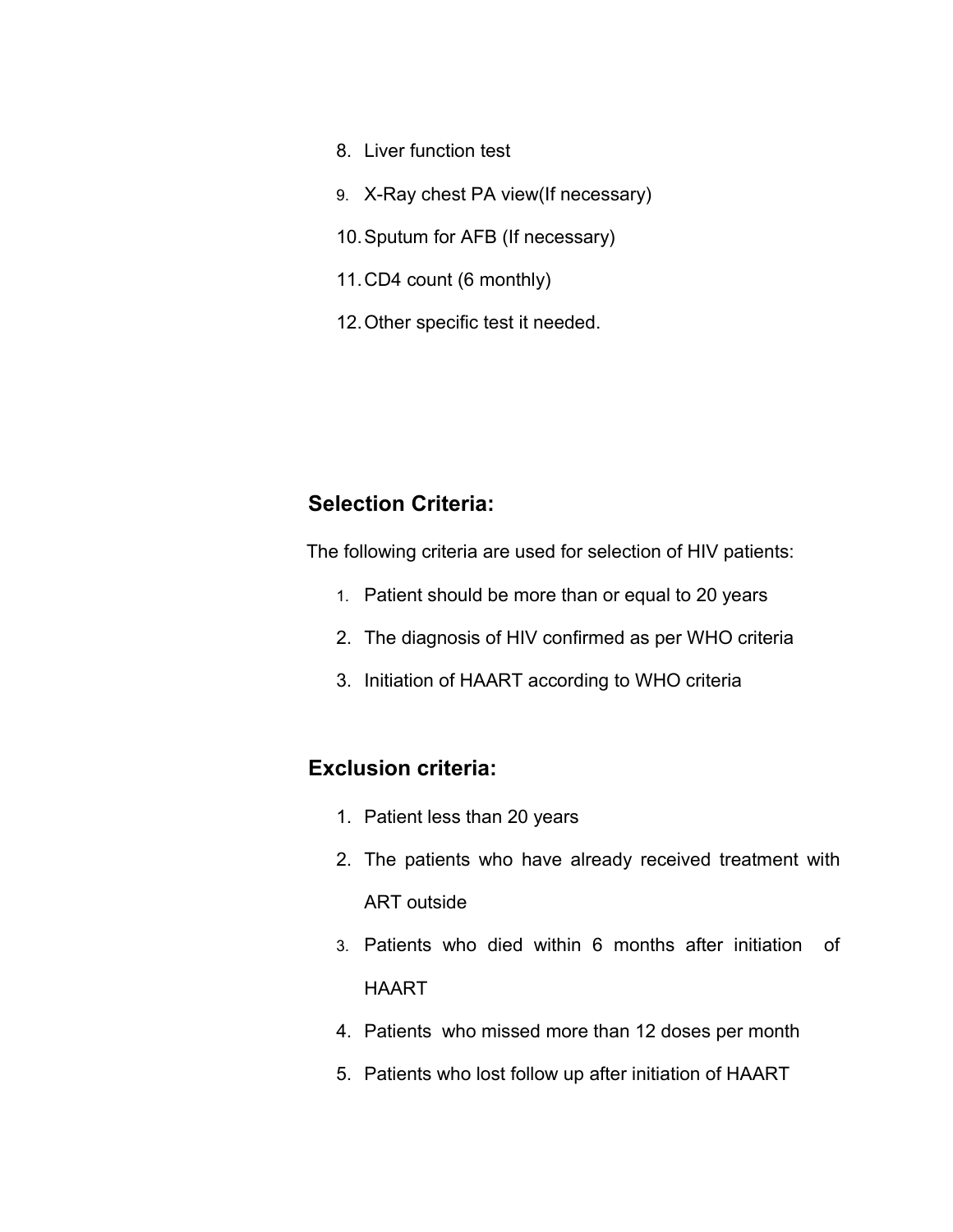## **Diagnostic criteria**

For the purpose of diagnosis, three rapid HIV test kits based on different antigens / principle are to be used. Blood samples are processed for HIV. The test result may be positive, Negative (or indeterminate as described below.

| Test kit 1 (Micro Lisa)   | <b>Positive</b> |                 |
|---------------------------|-----------------|-----------------|
| Test kit 2 (In stochk)    |                 | <b>Positive</b> |
| Test kit 3 (Pareekshak)   |                 | Positive        |
| Case reported as positive |                 |                 |

## **Subjects and Methods**:

This prospective study was conducted at the ART centre, Annal Gandhi Memorial Hospital, Trichy from August 2007.

118 HIV positive patients were selected as per selection criteria. 18 patients excluded subsequently since they lost follow up or poor adherence rate or died within 6 months of treatment.

Patients were enquired, regarding occupation, educational status personal history, family history and their complaints.

History was obtained in detail about the marital status and couples and couple reactivity, children status.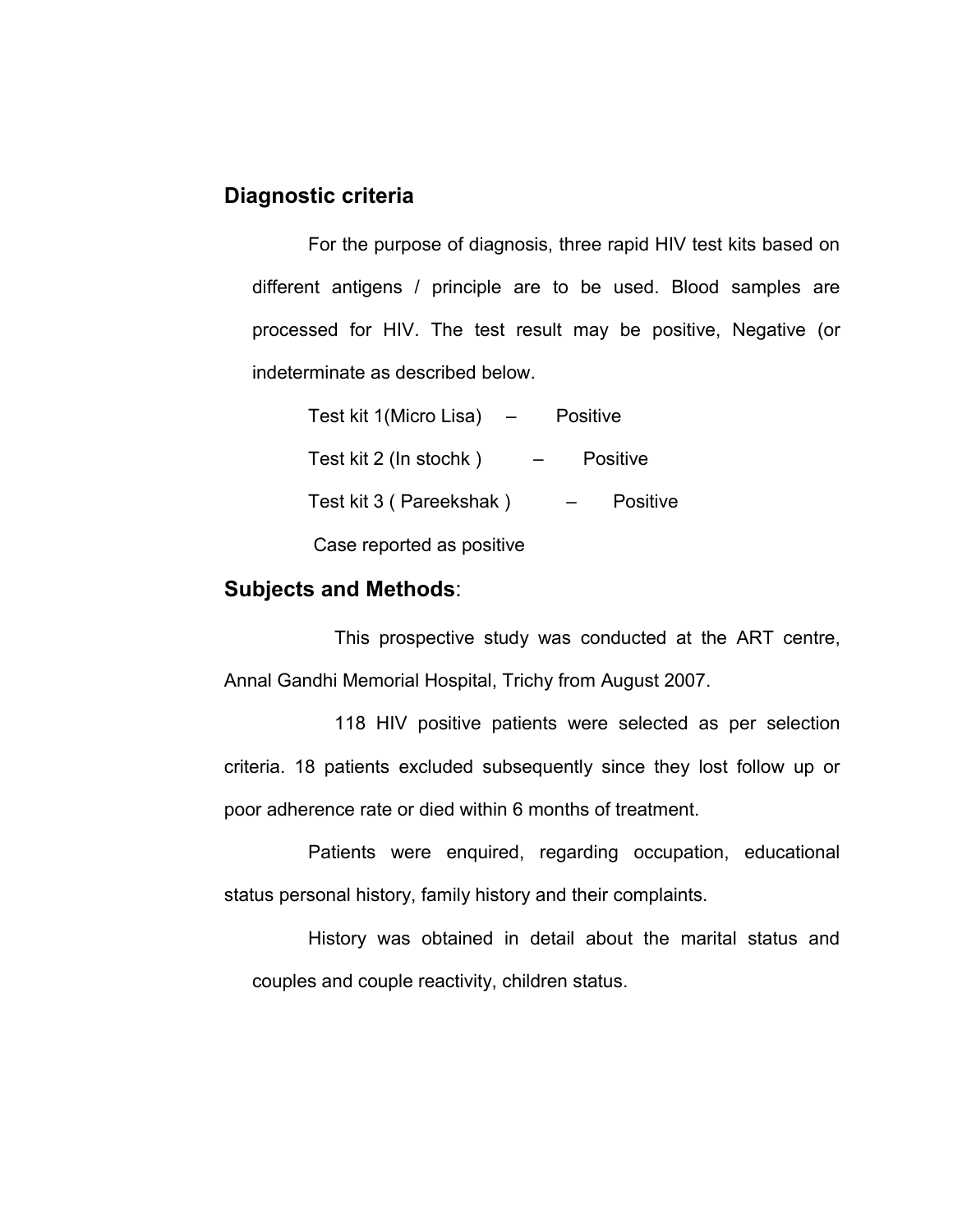After receiving consent from the patients, general and systemic examinations were performed ,then laboratory investigations were done in all patients.

All patients were examined for opportunistic infections. Patient's weight was recorded during each visit. Nutritional advise was given to all patients.

Functional status obtained by history.

Clinical staging were determined by clinical examination of the patients.

All patients were subjected to relevant investigation as required.

## `**WHO clinical staging of HIV/AIDS for adults** 6,51

## **Clinical Stage 1**

**Asymptomatic**

**Persistent Generalized Lymphadenopathy**

### **Clinical Stage 2**

**Moderate unexplained weight loss (under 10% of presumed**

**or measured body weight)**

**Recurrent respiratory tract infections**

**Herpes zoster**

**Angular cheilitis**

**Recurrent oral ulcerations**

**Papular pruritic eruptions**

**Seborrhoeic dermatitis**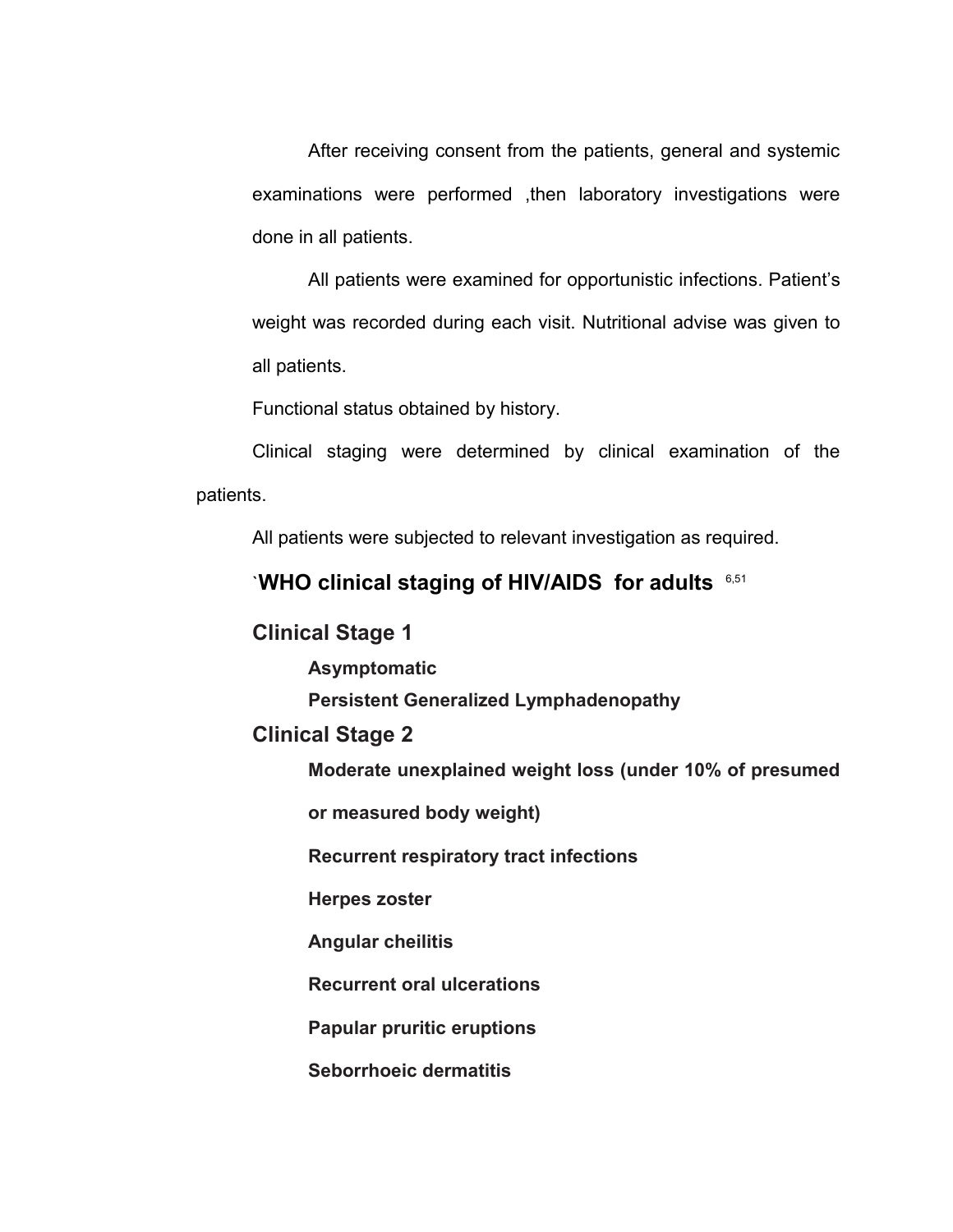**Fungal nail infections**

### **Clinical Stage 3**

**Unexplained severe weight loss (>10% of measured body**

**weight)**

**Unexplained chronic diarrhea > 1 month**

**Unexplained persistent fever > 1 month**

**Persistent oral candidiasis**

**Oral hairy leucoplakia**

**Pulmonary tuberculosis**

**Severe bacterial infections (e.g. pneumonia, empyema, pyomyositis)**

**Acute necrotizing ulcerative stomatitis, gingivitis, or periodontitis**

**Unexplained anemia (<8 g%), neutropenia (<500), and or chronic thrombocytopenia (<50,000)**

### **Clinical Stage 4**

**HIV wasting syndrome**

**Pneumocystis carinii pneumonia**

**Recurrent severe bacterial pneumonia**

**Chronic herpes simplex infection (orolabial, genital or anorectal**

**of more than one months duration or visceral at any site)**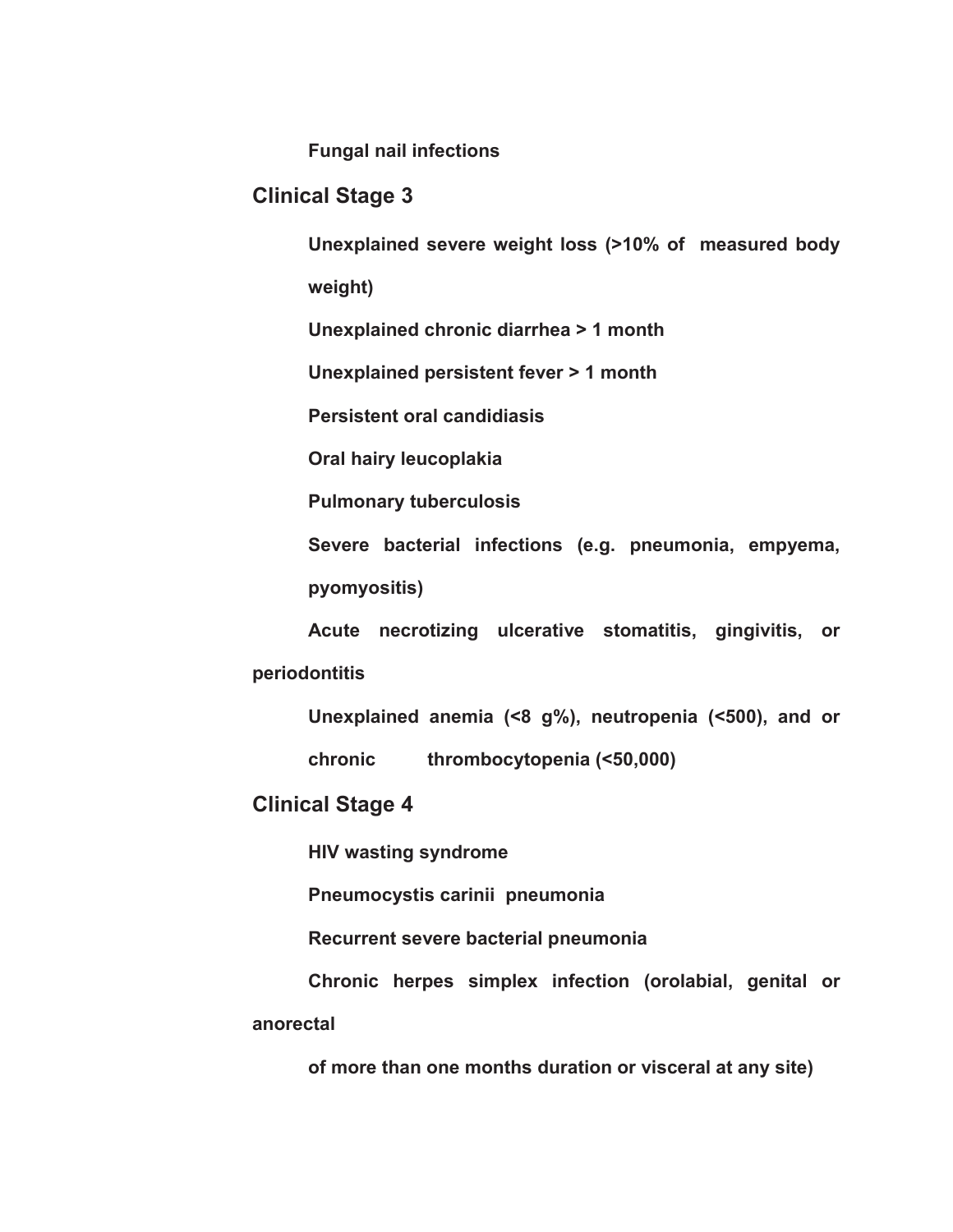### **Esophageal candidiasis**

**Extrapulmonary tuberculosis Cytomegalovirus disease (retinitis or any other organ) Central nervous system toxoplasmosis HIV encephalopathy Extrapulmonary cryptococcosis including meningitis Disseminated non-tuberculous mycobacterial infection Progressive multifocal leucoencephalopathy Chronic cryptosporidiosis Chronic isosporiasis Disseminated mycosis (histoplasmosis) Recurrent septicemia Lymphoma (cerebral or B cell Non-Hodgkins) Invasive cervical carcinoma Atypical disseminated leishmaniasis Symptomatic HIV associated nephropathy or cardiomyopathy**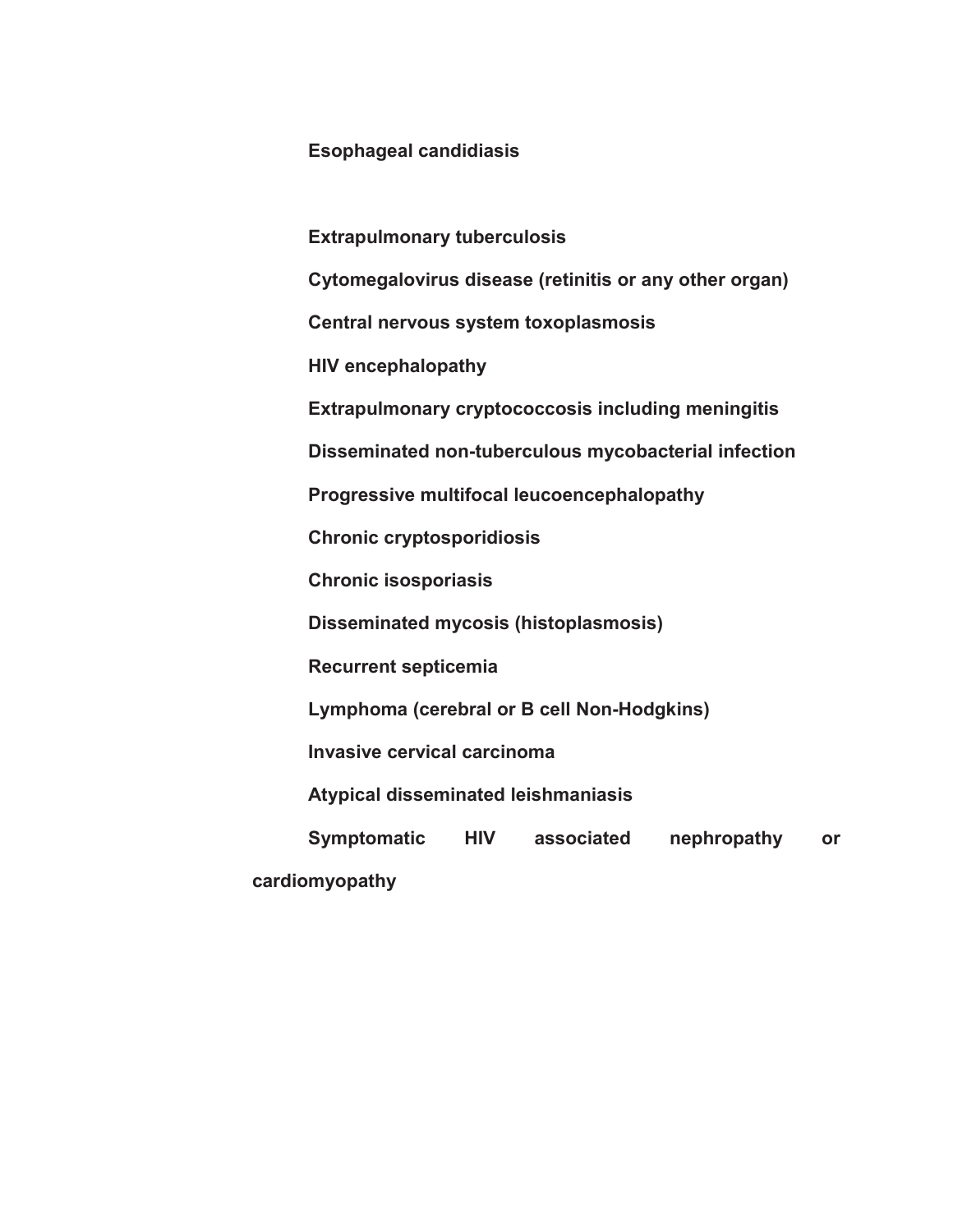### **Functional status Assessment:** <sup>27</sup>

As per NACO guidelines, functional status of the patients before, and after starting treatment was assessed and graded as WAB.

**W – Working**: Able to perform usual work in or out of the house, harvest, normal activities of playing

**A – Ambulatory**: Able to perform activities of daily living but not able to Work

**B – Bedridden**: Not able to perform activities of daily living

## **CD4 Count Analysis:**<sup>27</sup>

The specimen were collected and analysed by the BD FACS Calibur flow cytometer (Beckton, Dickinson & Company, San jose, USA), from may 2008,PARTEC cyflow counter was used.

Highly active anti retroviral therapy was initiated if the patient meets the WHO criteria for starting treatment.

Initiation of HAART based on CD4+ count and WHO clinical stage

.Before starting ART, tuberculosis infection was specifically investigated and if found positive was treated with ATT as per RNTCP guidelines.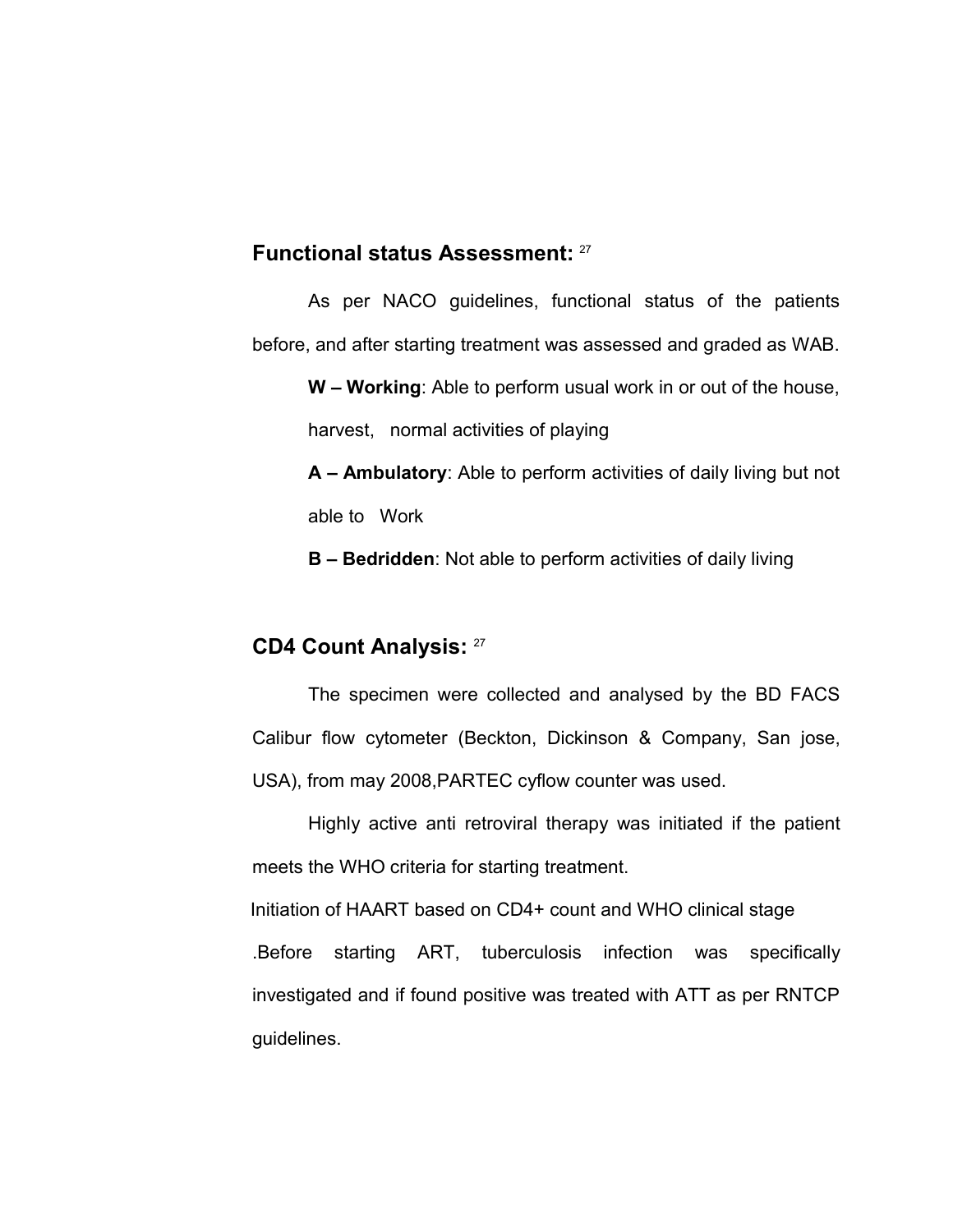## **ART regimens** used are, <sup>27</sup>

- I. Stavudine + Lamivudine + Nevirapine
- II. Stavudine + Lamivudine + Efavirenz
- III. Zidovudine + Lamivudine + Nevirapine
- IV. Zidovudine + Lamivudine + Efavirenz
- V. Change over from one to other regimen

## **Treatment follow up:**

After 6 months and 1 year of initiating therapy, patients

were reexamined in detail for change in

- 1. Functional status
- 2. Clinical stage
- 3. Body weight
- 4. CD4 count
- 5. Opportunistic infections
- 6. Development of Side effects.

If the patient died after initiating HAART, enquiry was made into cause of death.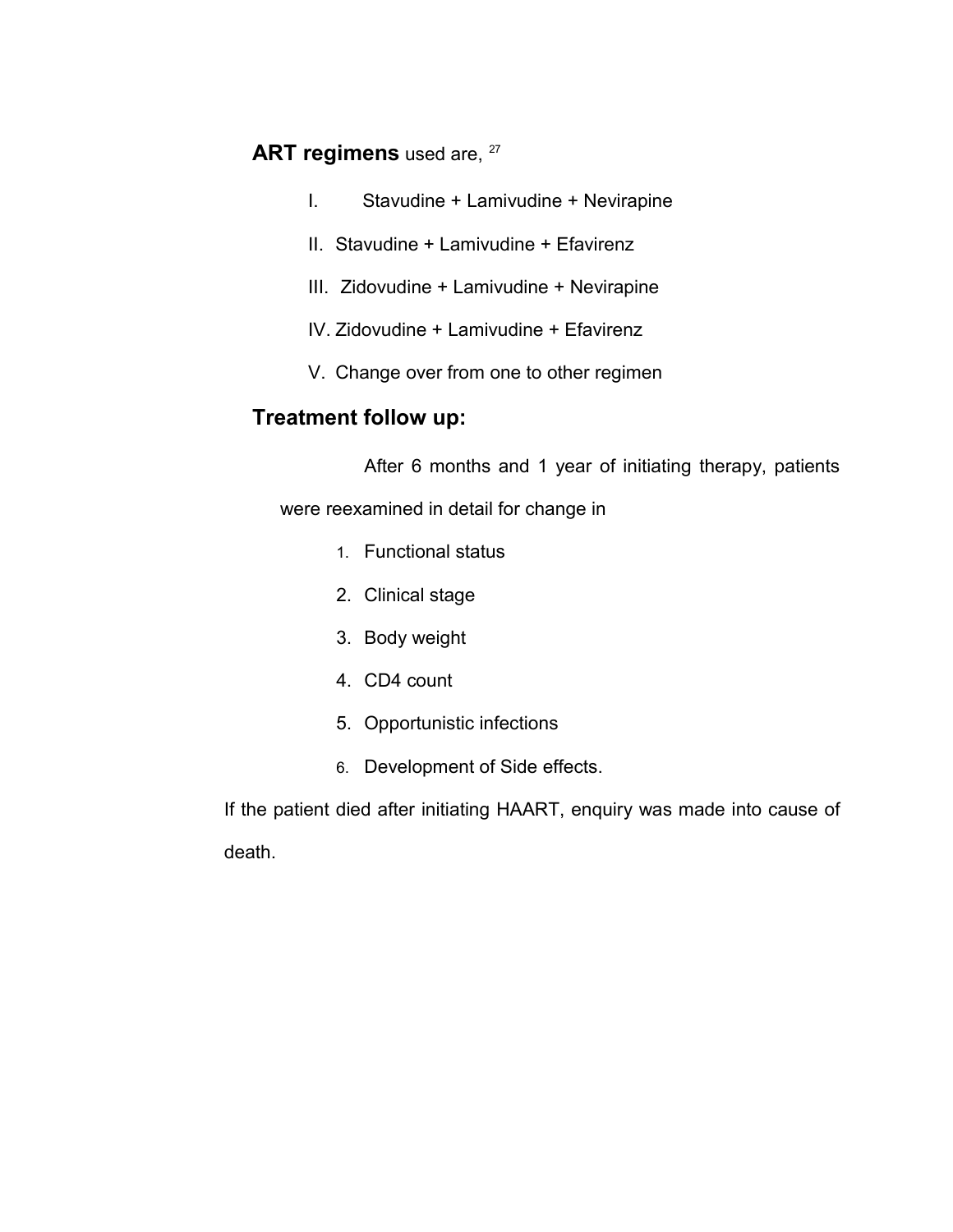## **RESULTS AND OBSERVATIONS**

This study was conducted among 118 patients attending

```
ART
```
centre at Annal Gandhi Memorial Hospital, Trichy with the aim of analyzing Immunological, clinical response and functional status improvement following highly active retro viral therapy. The analysis revealed the following results as found out among the study population of 100 patients.18 patients were excluded from the study because of their poor adherence rate, discontinued

treatment with in 6 months starting treatment and lost follow up.

## **AGE/SEX DISTRIBUTIONS**:



Fig - 1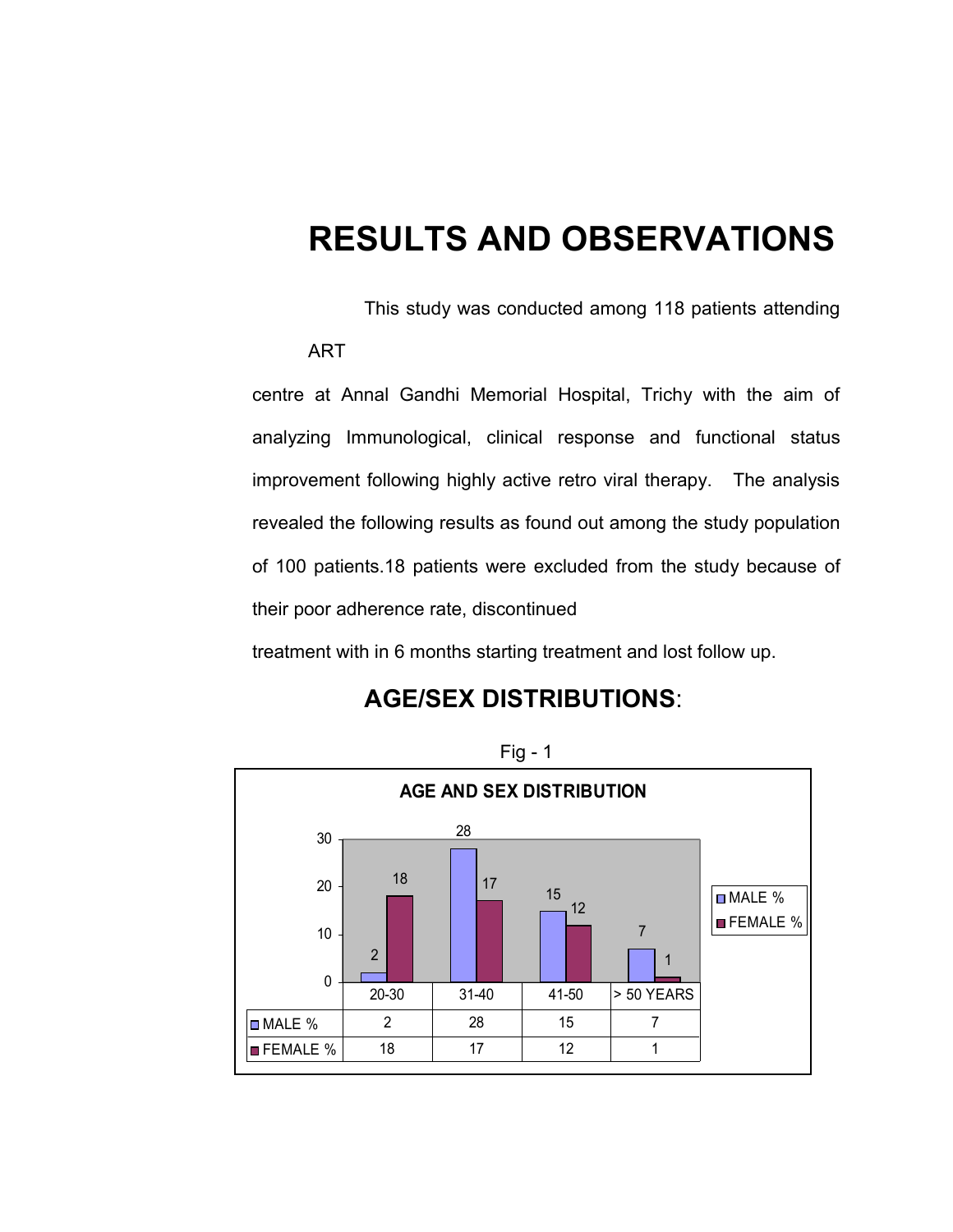When Age distribution was analyzed, most of them belonging to the reproductive age group of 20-50 years. This shows that HIV prevalence is high among 20-50 years of age groups. When sex distribution was analyzed, there was increased prevalence in males compared to females.

### **ENTRY POINT** Table - 1

Among our study subjects 79% entered though VCTC, 9% entered through PPTCT, 12% entered through RNTCP.

## **EMPLOYMENT STATUS**

| Table - 2                             |    |    |  |  |  |
|---------------------------------------|----|----|--|--|--|
| <b>EMPLOYMENT STATUS</b>              |    |    |  |  |  |
| <b>YES</b><br><b>NO</b><br><b>SEX</b> |    |    |  |  |  |
| 52<br>28<br><b>MALE</b>               |    |    |  |  |  |
| <b>FEMALE</b>                         |    | 20 |  |  |  |
| <b>TOTAL</b>                          | 52 | 48 |  |  |  |

Among our study subjects 52% were employed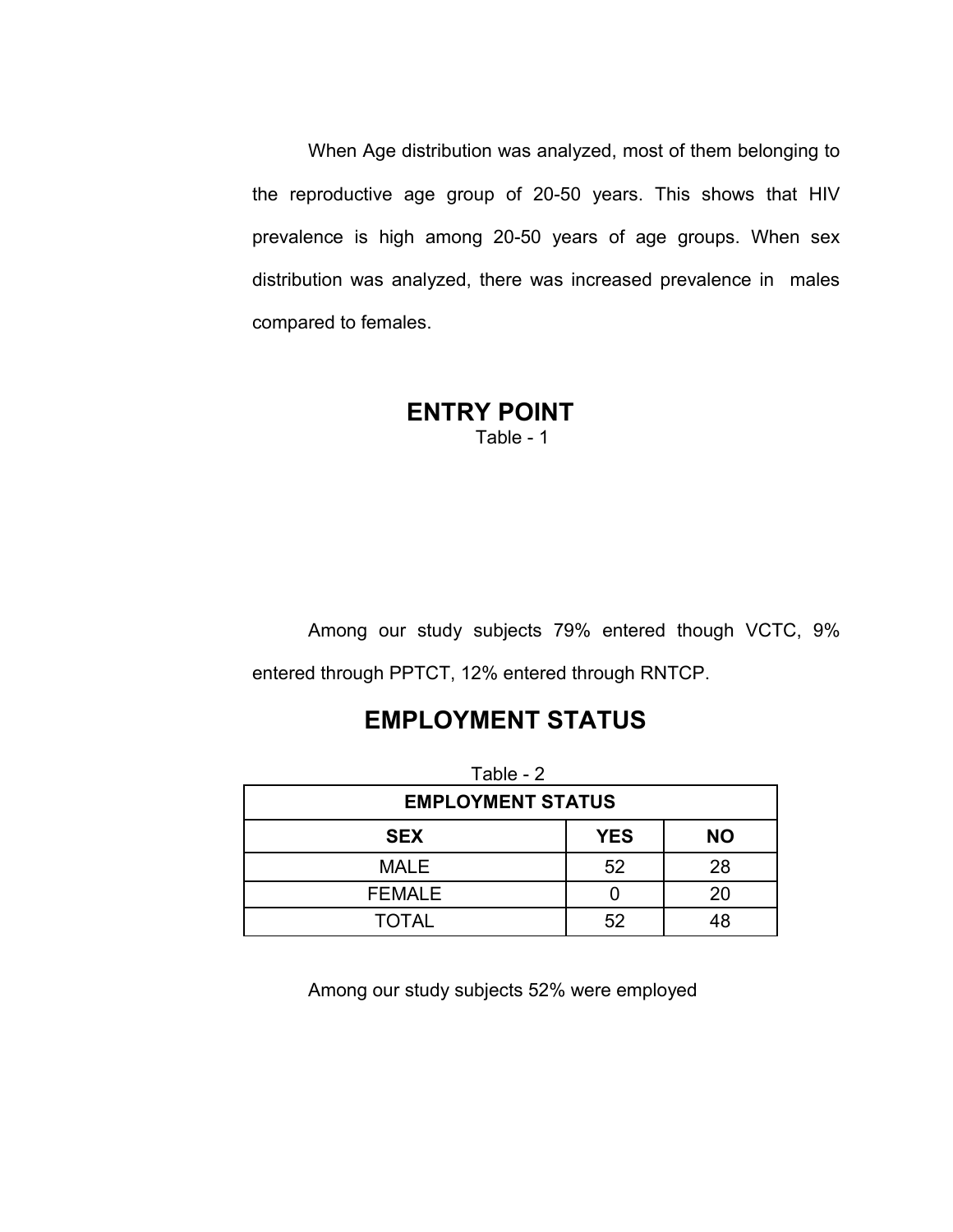## **MARITAL STATUS**



 $Fig - 2$ 

When marital status was analysed most of them were married (80%)

## **FAMILY WISE DISTRIBUTION**

Table - 3

| <b>FAMILY WISE DISTRIBUTION</b>                      |                 |  |  |
|------------------------------------------------------|-----------------|--|--|
| <b>FAMILY</b>                                        | <b>PATIENTS</b> |  |  |
| <b>WIDOWER</b>                                       | $\mathcal{P}$   |  |  |
| <b>HUSBAND POSITIVE WIFE</b><br>NEGATIVE(DISCORDANT) | 23              |  |  |
| <b>HUSBAND NEGATIVE WIFE</b><br>POSITIVE(DISCORDANT) | 9               |  |  |
| <b>HUSBAND AND WIFE POSITIVE</b>                     | 54              |  |  |
| <b>NOT KNOWN</b>                                     | 12              |  |  |
| <b>TOTAL</b>                                         | 100             |  |  |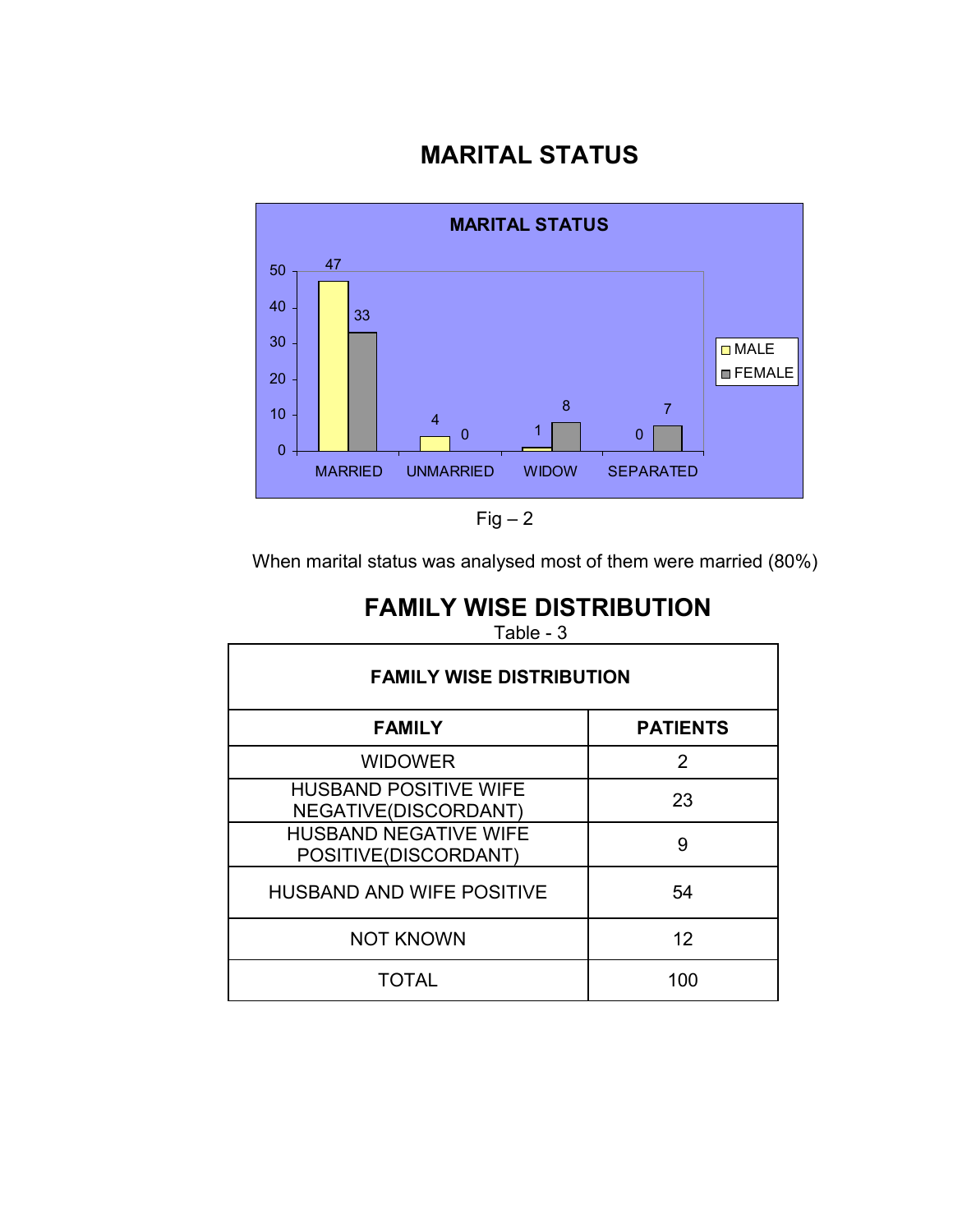*when analyzing family wise distribution 54% were both husband and wife positive. 32% were discordant couples. They were remained as discordant throughout the study.*



## **OPPURTUNISTIC INFECTIONS & HIV**



When opportunistic infections were analyzed 37% of patients developed Oral Candidiasis , 32% of the individuals developed tuberculosis which includes both pulmonary and extra pulmonary tuberculosis , 10% of patients developed Recurrent bacterial infections,where as 40% not had any oppurtunistic infections.

## **ART REGIMEN**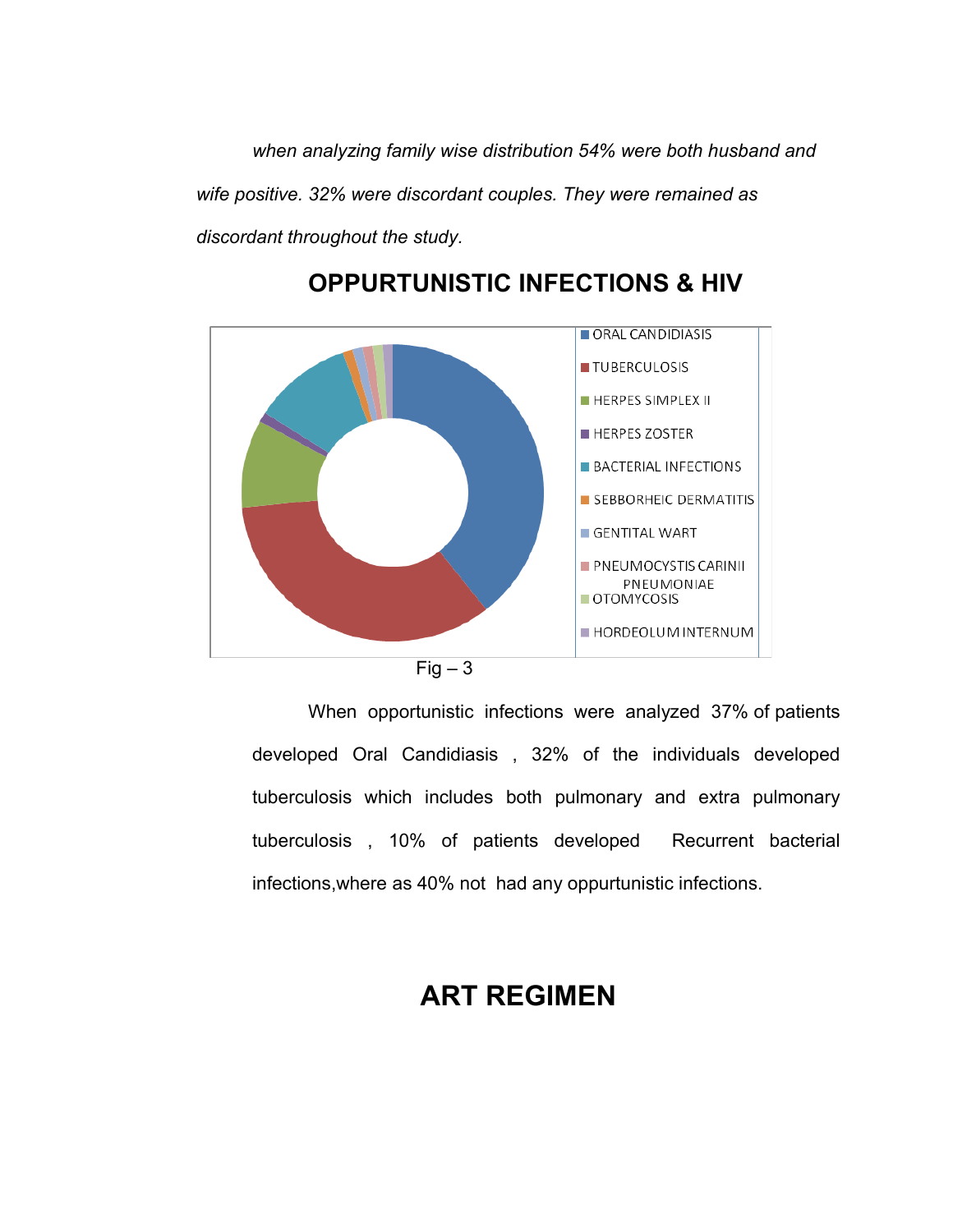

In this study population most of the patients received I &III regimen. Change over from one regimen to other regimen was mainly due to Nevirapine rash and due to initiation of ATT.

#### **TUBERCULOSIS &HIV CO INFECTION**  Table - 4

Significantly higher numbers of HIV patients eligible for receiving ART are also suffering from TB need an anti TB treatment. Significant number of patients referred from RNTCP for screening found to have HIV.

## **TUBERCULOSIS & INITIAL CD4 COUNT** Table - 5

| <b>TUBERCULOSIS &amp; INITIAL CD4 COUNT</b> |                |  |  |
|---------------------------------------------|----------------|--|--|
| <b>CD4 COUNT</b>                            | <b>PERCENT</b> |  |  |
| ~100                                        | 15             |  |  |
| 100 TO 200                                  | 12             |  |  |
| 200 TO 300                                  |                |  |  |
| > 300                                       |                |  |  |
| <b>TOTAL</b>                                | າາ             |  |  |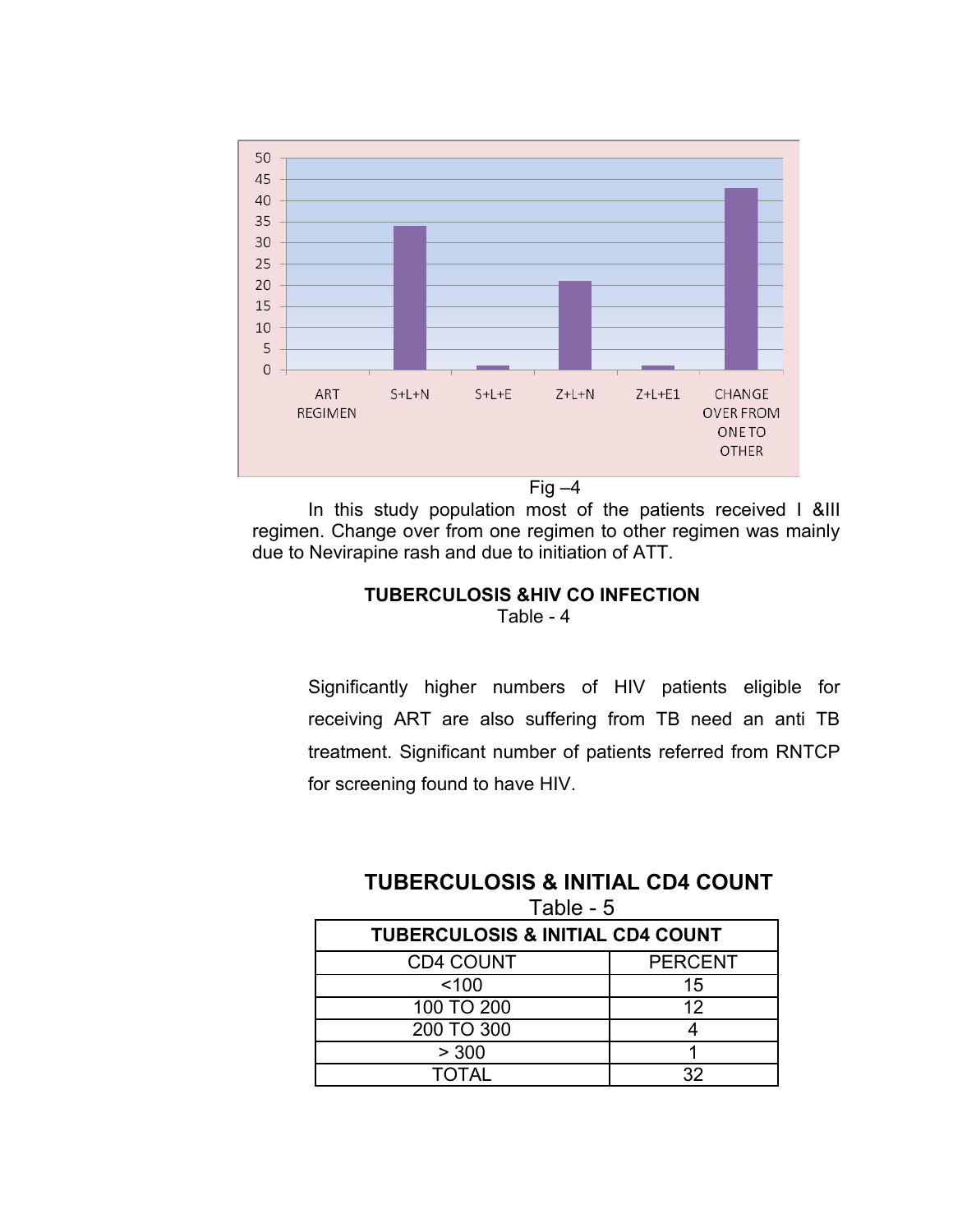Incidence of tuberculosis more common in HIV patients who had CD4 count of less than 200 per mcl.

## **EXTRAPULMONARY TUBERCULOSIS & INITIAL CD4**

## **COUNT**



Incidence of extra pulmonary tuberculosis more common in HIV

patients who had CD4 count of less than 200 per mcl

## **WEIGHT INCREMENT**

| Table-6                                            |    |    |  |  |  |
|----------------------------------------------------|----|----|--|--|--|
| <b>WEIGHT INCREMENT</b>                            |    |    |  |  |  |
| <b>WEIGHT (KG)</b><br><b>MALE</b><br><b>FEMALE</b> |    |    |  |  |  |
| $0-5$                                              | 30 | 25 |  |  |  |
| $6 - 10$                                           | 11 | 16 |  |  |  |
| $11 - 15$                                          | 5  |    |  |  |  |
| $\geq 16$                                          |    | 2  |  |  |  |
| $\leq 0$                                           | 5  |    |  |  |  |
| TOTAL                                              | 52 |    |  |  |  |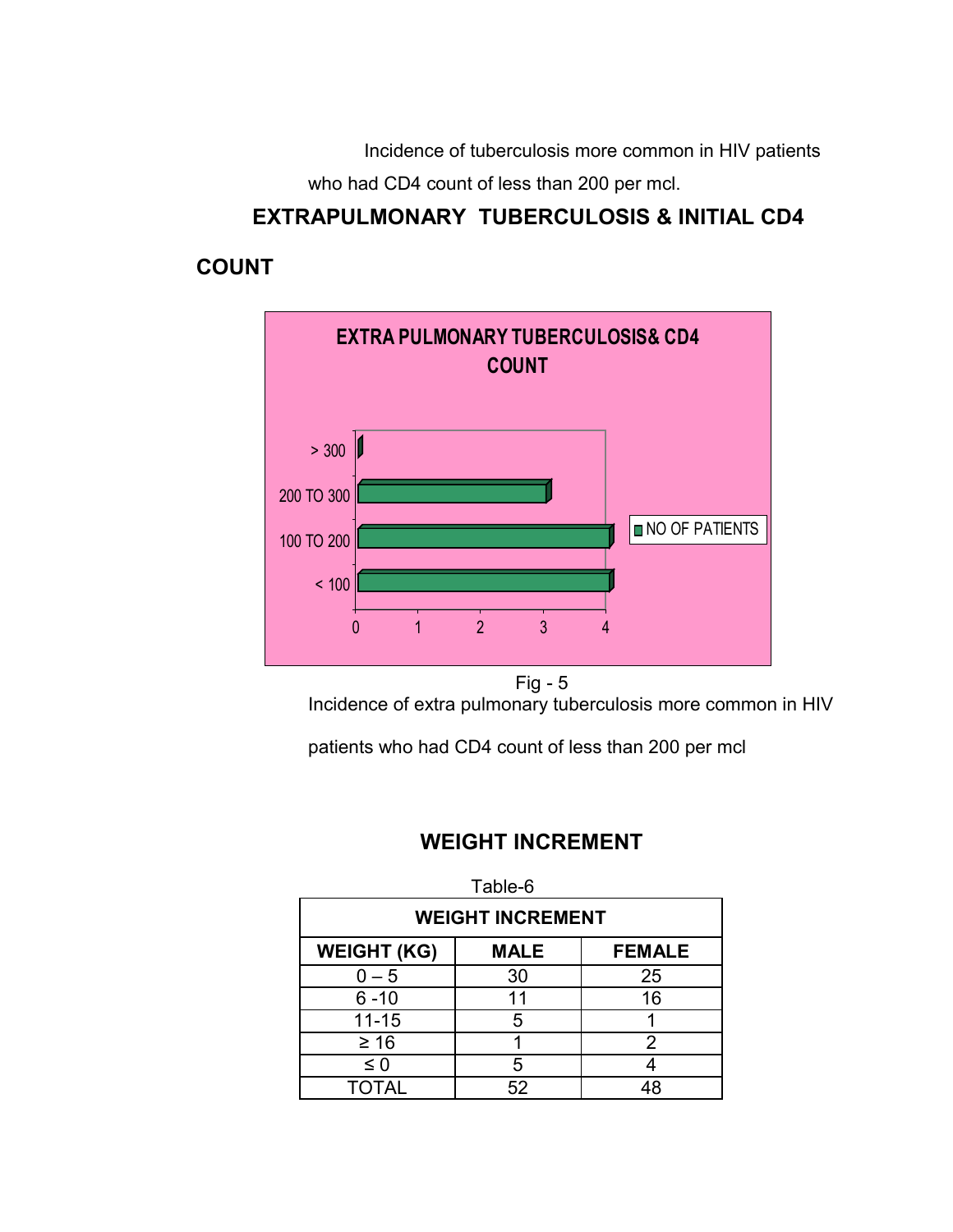| Table $-7$                       |                           |       |                                              |       |                                       |         |  |
|----------------------------------|---------------------------|-------|----------------------------------------------|-------|---------------------------------------|---------|--|
|                                  | <b>PAIRED "T" TEST:</b>   |       |                                              |       |                                       |         |  |
|                                  | <b>Paired Differences</b> |       |                                              |       |                                       |         |  |
| Pair                             | S.E. of<br>S.D<br>Mean    |       | 99% confidence interval<br>of the difference |       | Significance<br>(2 tailed) p<br>value |         |  |
|                                  |                           |       | mean                                         | Lower | Upper                                 |         |  |
| <b>PRE ART</b><br><b>WEIGHT</b>  |                           |       |                                              |       |                                       |         |  |
| <b>POST ART</b><br><b>WEIGHT</b> | 4.59                      | 4.675 | 0.4675                                       | 3.39  | 5.79                                  | < 0.001 |  |

The change in weight after treatment as calculated by paired "T" test is statistically significant with P value < 0.001 (99% confidence interval) The sex does not has any influence on the weight increment . Average increment of weight in this study was 5kg.

Table-8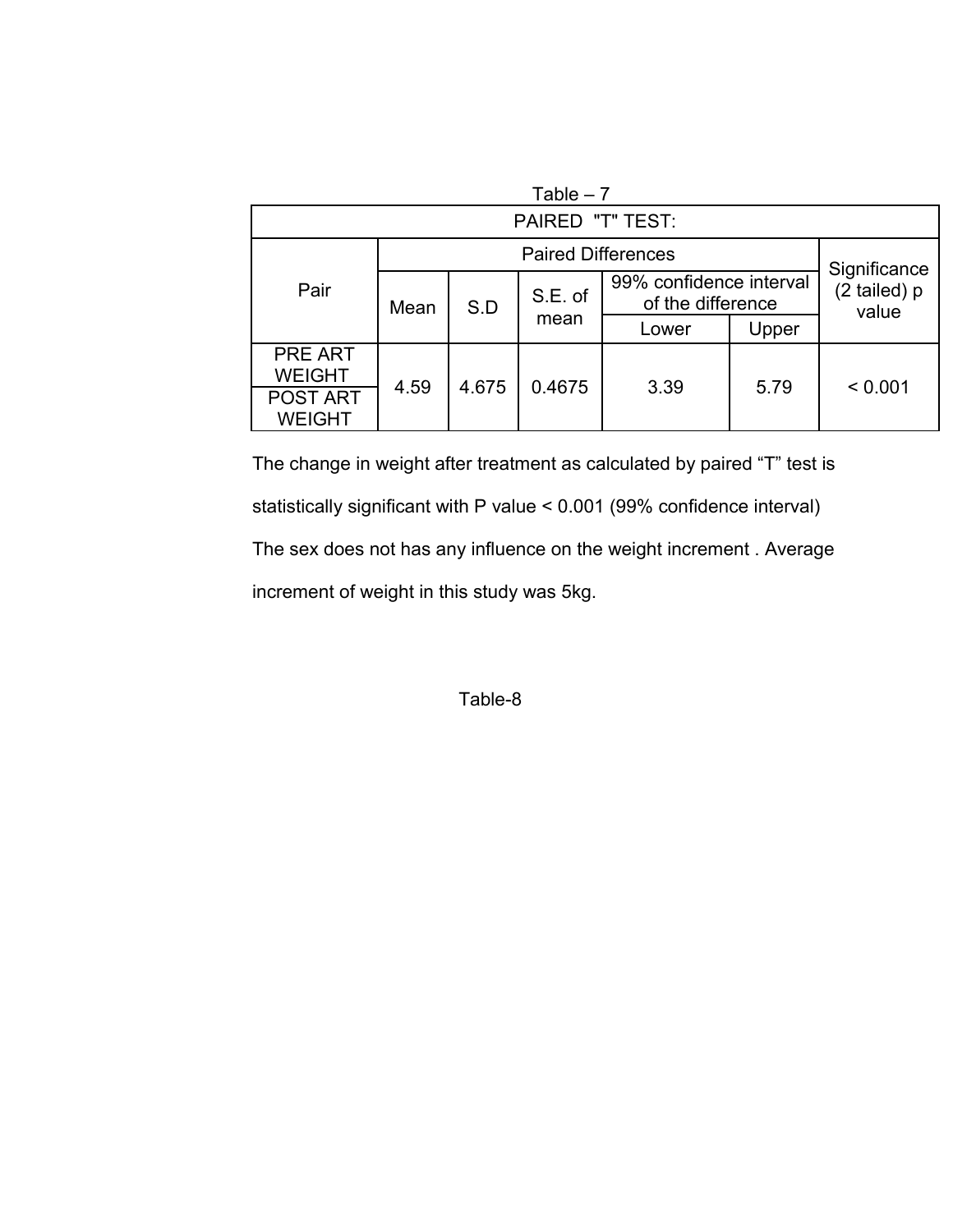| Table - 10                        |                         |                |       |                                              |       |                              |  |  |  |
|-----------------------------------|-------------------------|----------------|-------|----------------------------------------------|-------|------------------------------|--|--|--|
|                                   | <b>PAIRED "T" TEST:</b> |                |       |                                              |       |                              |  |  |  |
| Pair                              |                         |                |       |                                              |       |                              |  |  |  |
|                                   | Mean                    | S.E. of<br>S.D |       | 99% confidence interval<br>of the difference |       | Significance<br>(2 tailed) p |  |  |  |
|                                   |                         |                | mean  | Lower                                        | Upper | value                        |  |  |  |
| <b>PRE ART</b><br>CD <sub>4</sub> | 220.7                   | 158.45         |       |                                              | 261.5 |                              |  |  |  |
| <b>POST</b><br>ART CD4            |                         |                | 15.85 | 199.9                                        |       | < 0.001                      |  |  |  |

The change in CD4 count after treatment as calculated by

paired "T" test is statistically significant with P value < 0.001 (99%

confidence interval)

Table - 11

## **WHO STAGE IMPROVEMENT**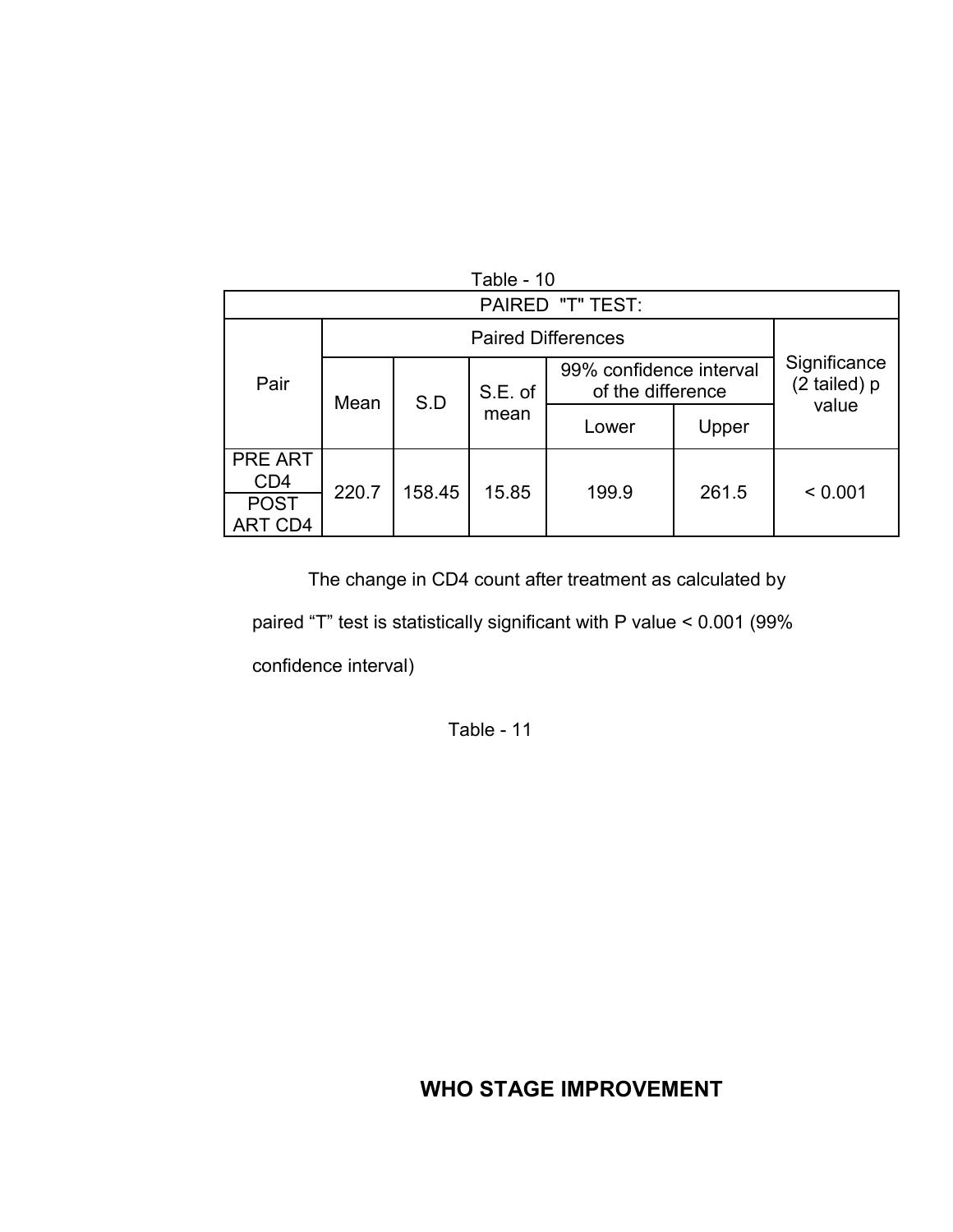Table - 12

| <b>WHO STAGE IMPROVEMENT</b> |              |               |             |                     |             |                      |  |  |
|------------------------------|--------------|---------------|-------------|---------------------|-------------|----------------------|--|--|
|                              | PRE ART (O)  |               |             | <b>6TH MONTH OF</b> |             | <b>12TH MOHTH OF</b> |  |  |
| <b>STAGE</b>                 | <b>MONTH</b> |               | <b>ART</b>  |                     | <b>ART</b>  |                      |  |  |
|                              | <b>MALE</b>  | <b>FEMALE</b> | <b>MALE</b> | <b>FEMALE</b>       | <b>MALE</b> | <b>FEMALE</b>        |  |  |
|                              |              |               | 42          | 45                  |             | 4 <sub>1</sub>       |  |  |
|                              | 2            |               | 3           |                     | っ           |                      |  |  |
| Ш                            | 38           | 31            | 6           |                     |             |                      |  |  |
|                              |              |               |             |                     |             |                      |  |  |
| <b>TOTAL</b>                 | 52           | 48            | 52          |                     | 52          |                      |  |  |

The WHO clinical stage improvement after treatment as evidenced by transition in clinical staging is statistically significant with P value < 0.001.

## **WHO STAGE IMPROVEMENT**





## **FUNCTIONAL STATUS IMPROVEMENT**

| Table -13                                                                                                              |      |               |      |        |             |               |  |
|------------------------------------------------------------------------------------------------------------------------|------|---------------|------|--------|-------------|---------------|--|
| <b>FUNCTIONAL STATUS CLASS</b>                                                                                         |      |               |      |        |             |               |  |
| <b>6TH MONTH OF</b><br><b>12TH MOHTH OF</b><br>PRE ART (O)<br><b>CLASS</b><br><b>MONTH</b><br><b>ART</b><br><b>ART</b> |      |               |      |        |             |               |  |
|                                                                                                                        | MALE | <b>FEMALE</b> | MALE | FFMALF | <b>MALE</b> | <b>FEMALE</b> |  |
| <b>BED</b>                                                                                                             | 12   | 5             |      |        |             |               |  |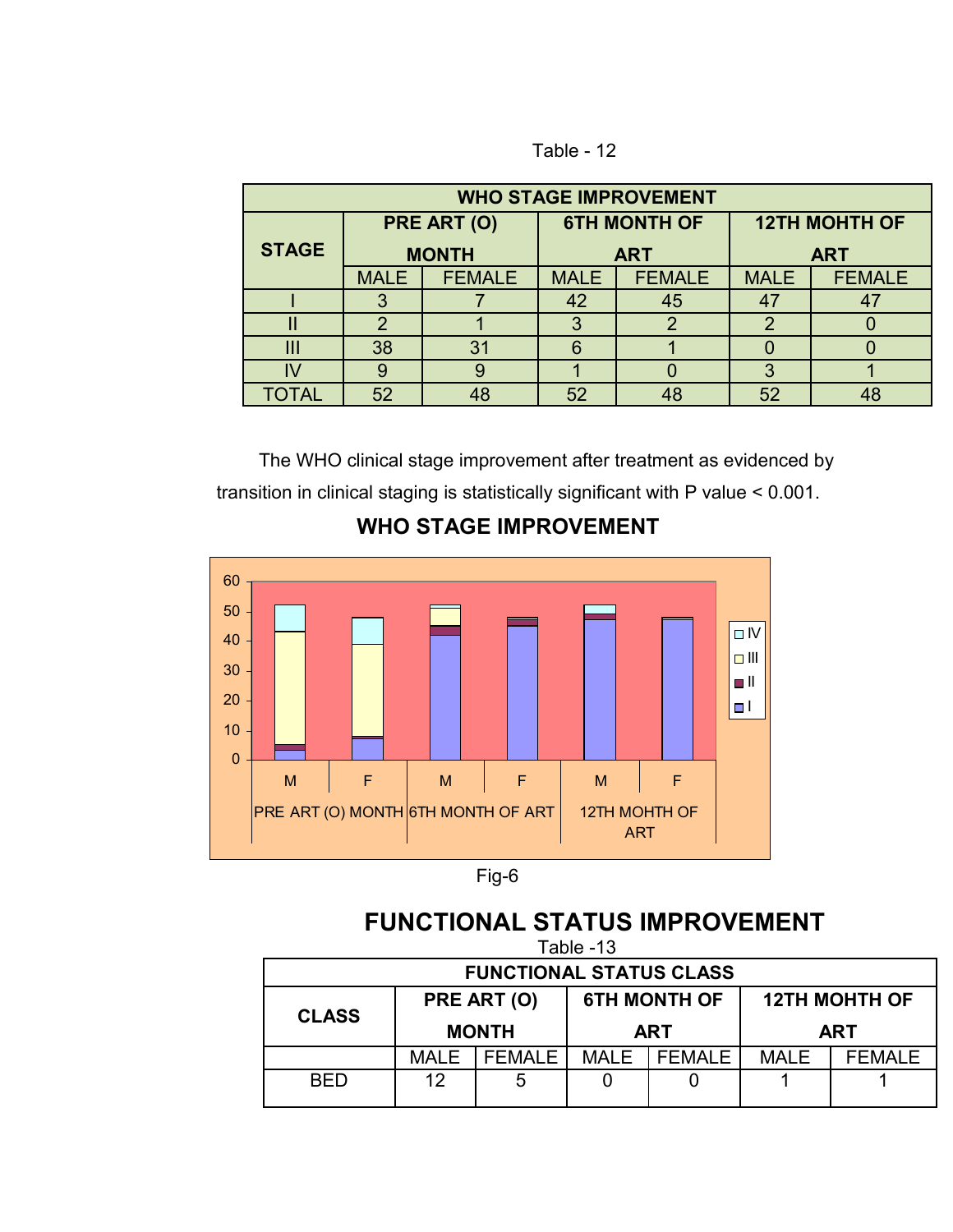| <b>RIDDEN</b>   |    |    |    |    |    |    |
|-----------------|----|----|----|----|----|----|
| <b>AMBULANT</b> | 27 | 26 | 14 |    |    |    |
| <b>WORKING</b>  | 13 |    | 38 | 41 | 51 | 46 |
| <b>TOTAL</b>    | 52 | 48 | 52 | 48 | 52 | 48 |

Prior to ART 30% of the patient under working category, after 1 year of ART 97% of patients came under working

category. There was a significant improvement in functional

status of the patients after starting treatment.

# **FUNCTIONAL STATUS IMPROVEMENT**



## **ART SIDE EFFECT** Fig-8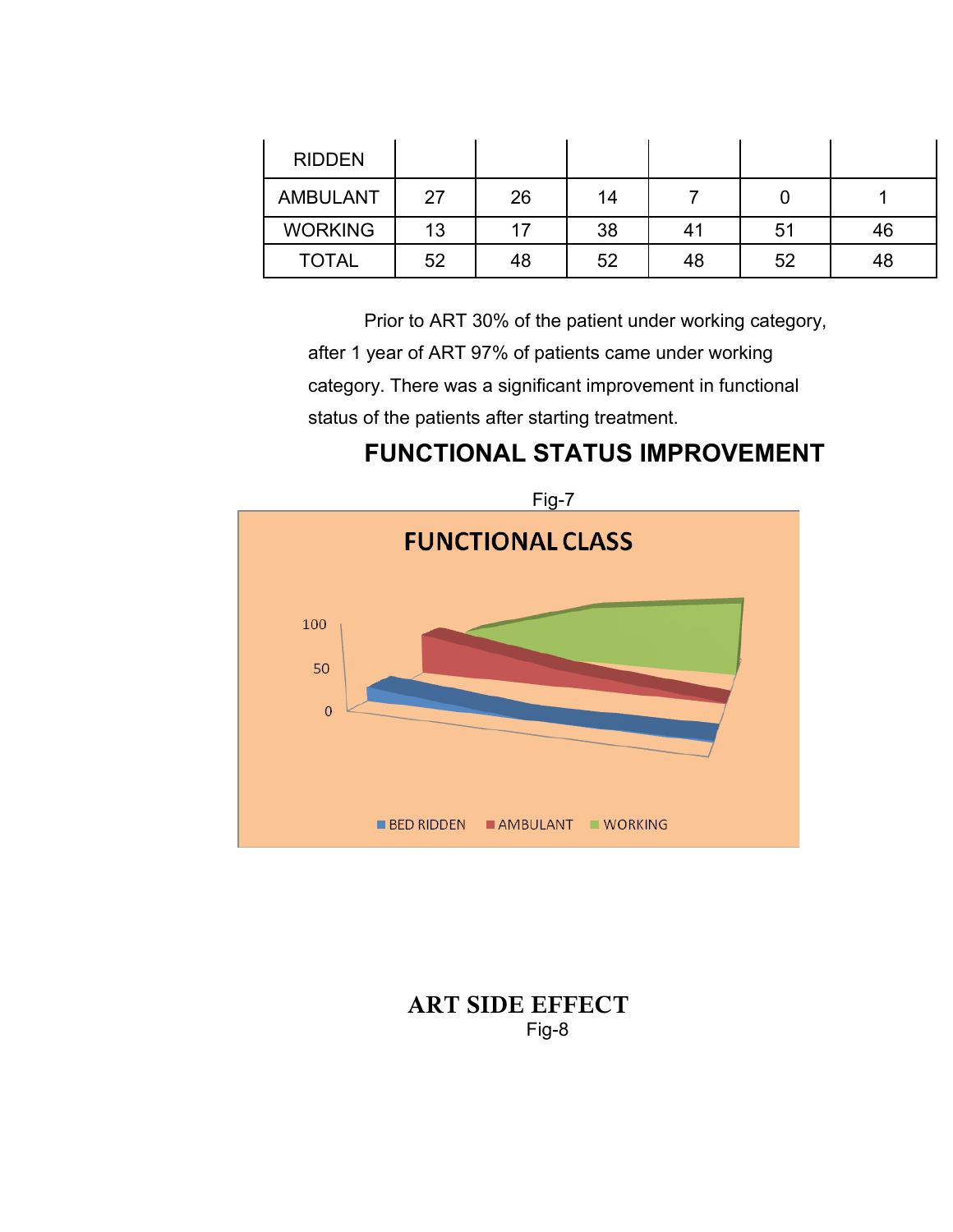

32% of the patients experienced side effects of ART. Common side effect observed in this study were rash, anemia, nausea vomiting.

# **ANALYSIS AND DISCUSSION**

## **1. AGE AND SEX DISTRIBUTION:**

In this study, the age of the patients varies from 20 years to 75

years. The study group comprised 52 males and 48 females.

Majority of patients belonged to the most productive age group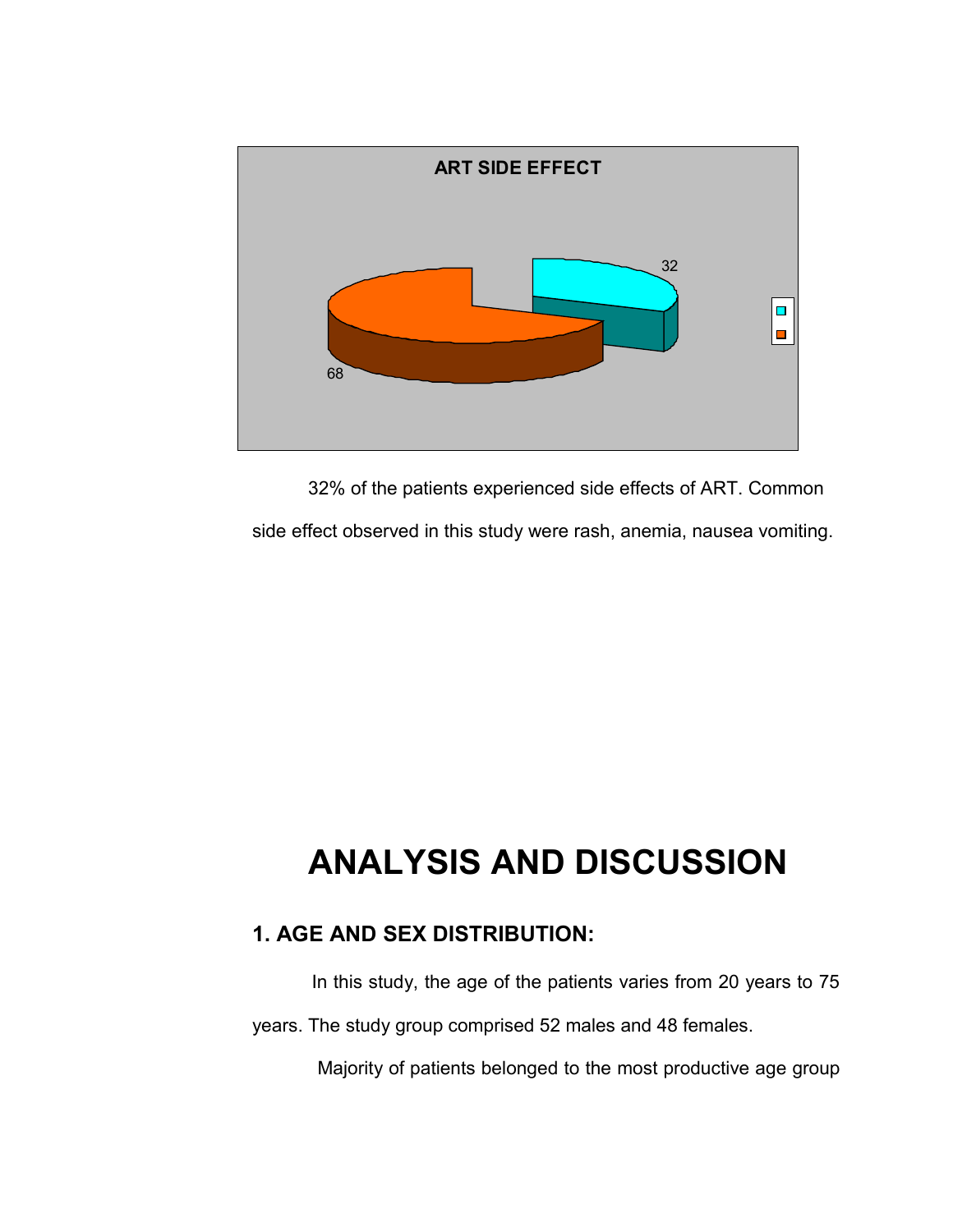of 20-40 years  $(80\%)$  FIG  $-$  1. As per the census regarding age distribution of AIDS cases in India, majority of HIV infections (92%) are in age group of 20-50 years. The predominance of the males over the females is similar to the census statistics of AIDS cases in India.

### **2. ENTRY POINT**: (TABLE-1)

In this study, 87% patients entered via VCTC (ICTC)

## **3. EMPLOYMENT AND RISK OF HIV** (Table-2)

In this study, employed patients (58%) have acquired the disease. Migrant youth are particularly vulnerable to HIV, as they may face repeated risks of HIV Infections. In this study population high prevalence of HIV observed among drivers and constructional workers.

### **4. FAMILY WISE DISTRIBUTION:** (Table-2, Fig-3)

In this study, the majority of patients belonged to married category (80%). The widow population contributed to 9% of cases.

In nearly, 54 out of 80 couples both husband and wife positive. This gives importance of preventive measures aimed at preventing the transmission between the couples through education and adoption of safe sexual practices.

## **5. HIV AND OPPORTUNISTIC INFECTION:** (Fig-3)

In this study most common opportunistic infection observed are oral candidiasis, tuberculosis ,recurrent bacterial infection, Herpes simplex-II.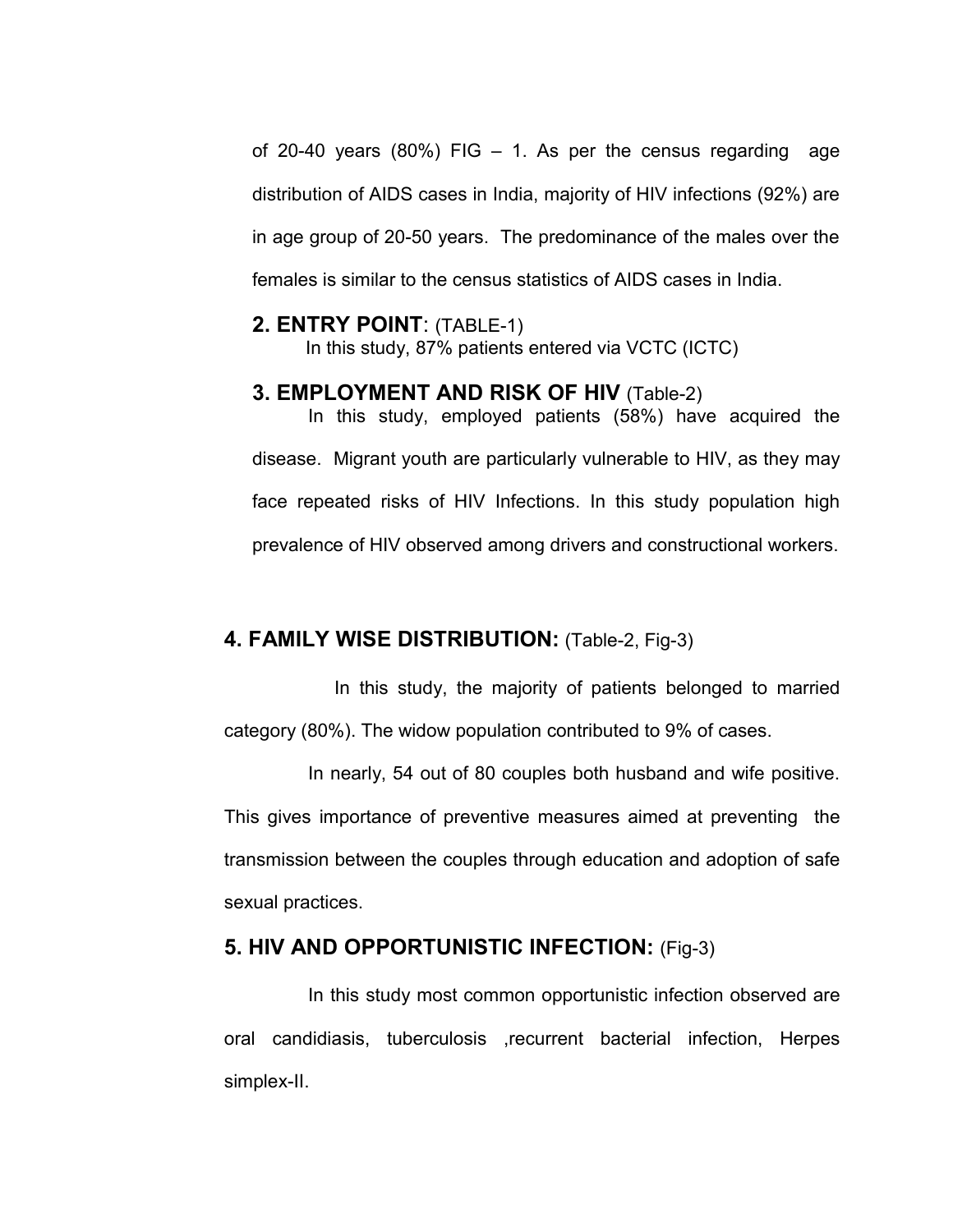Opportunistic infections were significantly reduced after highly active antiretroviral therapy. This is statistically significant with P value < 0.001.

## **6. WEIGHT INCREMENT FOLLOWING HAART:** (Table-6,7,8)

In this study, the average pre-ART weight is 49.94kg which increased to 54.53kg after ART. So an average of 5kg increases in weight is seen among the study group. On analyzing statistically with paired "T" test, showed a high statistical significant with P value < 0.01. 4% of patients declined in weight after ART. However, majority showed an increment of 4.6kg after one year of ART.

### **7. ART REGIMENS**: (Fig-4)

Patients taken regimen I accounts for 34% and regimen III accounts for 21%. The change in regimens regimen V accounts for 43%

This is due to the substitution of Efavirenz for Nevirapine in cases of intolerance to the latter or if patients are receiving rifampicin containing anti-TB treatment.<sup>32</sup>

In this study the stavudine based ART regimen is often preferred to zidovudine based ART while on initiation because of coexistence of anemia in many patients making them unsuitable for zidovudine based regimen. Success rate in I & III regimen is same.

### **8. TB AND HIV COINFECTION IN RELATION TO CD4**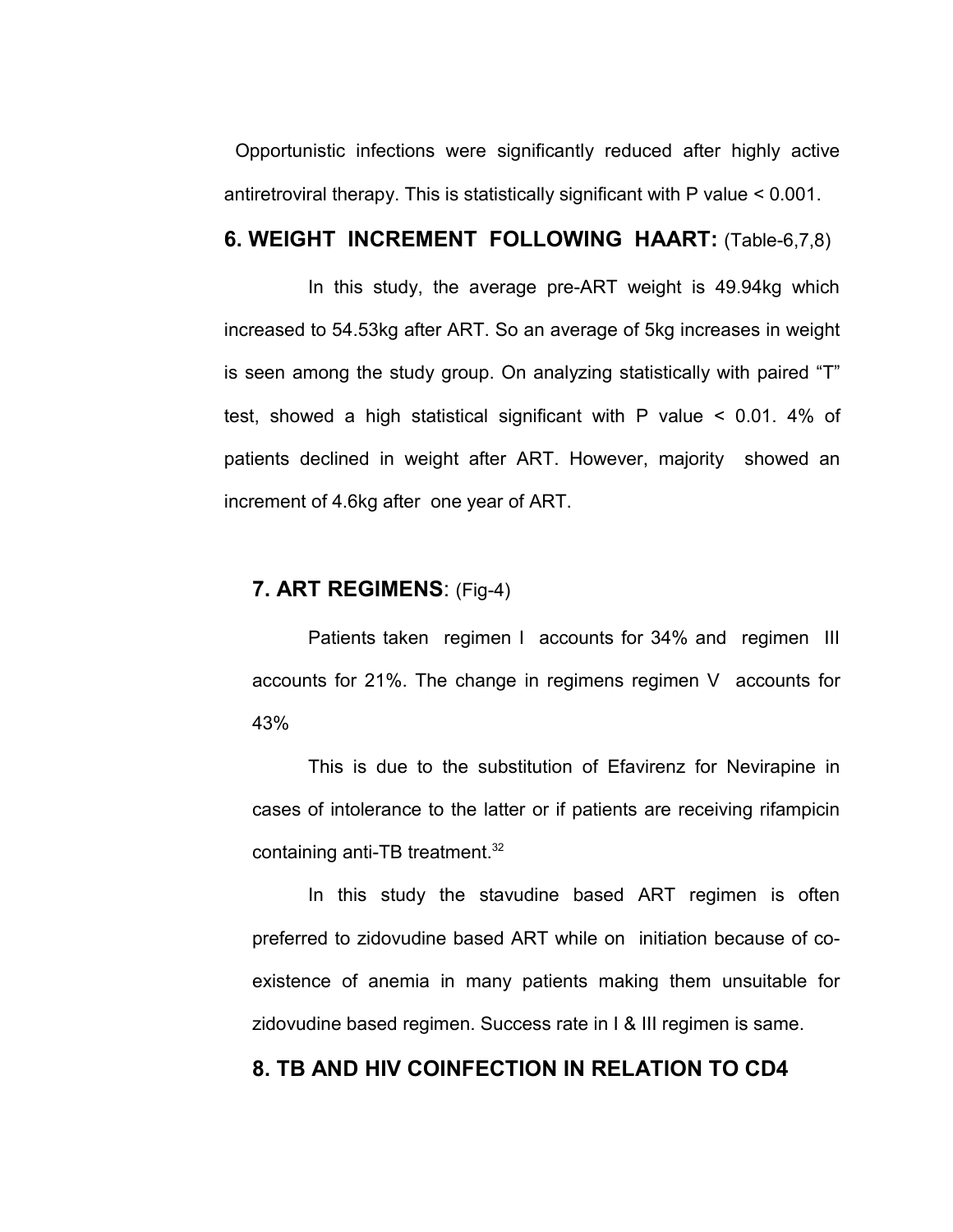In this study, pulmonary TB (21% of patients) and Extra pulmonary TB (11% of patients) were diagnosed. They were the second most common opportunistic infection among HIV patients, next to oral candidiasis.

These patients were initially started on ATT and ART started subsequently after 2 weeks to 2 months as soon as TB treatment is tolerated. Both pulmonary and Extra pulmonary tuberculosis frequently occurs in patients with CD4 count less than 200 cells/ mcl. (table-4,5,Fig-5)

### **9. FUNCTIONAL STATUS IMPROVEMENT FOLLOWING HAART:**

The functional status of an individual is divided into three grades according to NACO, Ministry of Health and Family welfare, Government of India.

In this study, there is an improvement in functional status level in response to ART as evidenced by an increase in patients belonging to "W" class from 30% to 79% after 6 months of treatment, 97% came under working category after 1 year of treatment. This change in class is statistically significant with "P" value < 0.01. At the end of 1 year 97% in working status 2% bed ridden, 1% ambulant. (Table-13, Fig-7).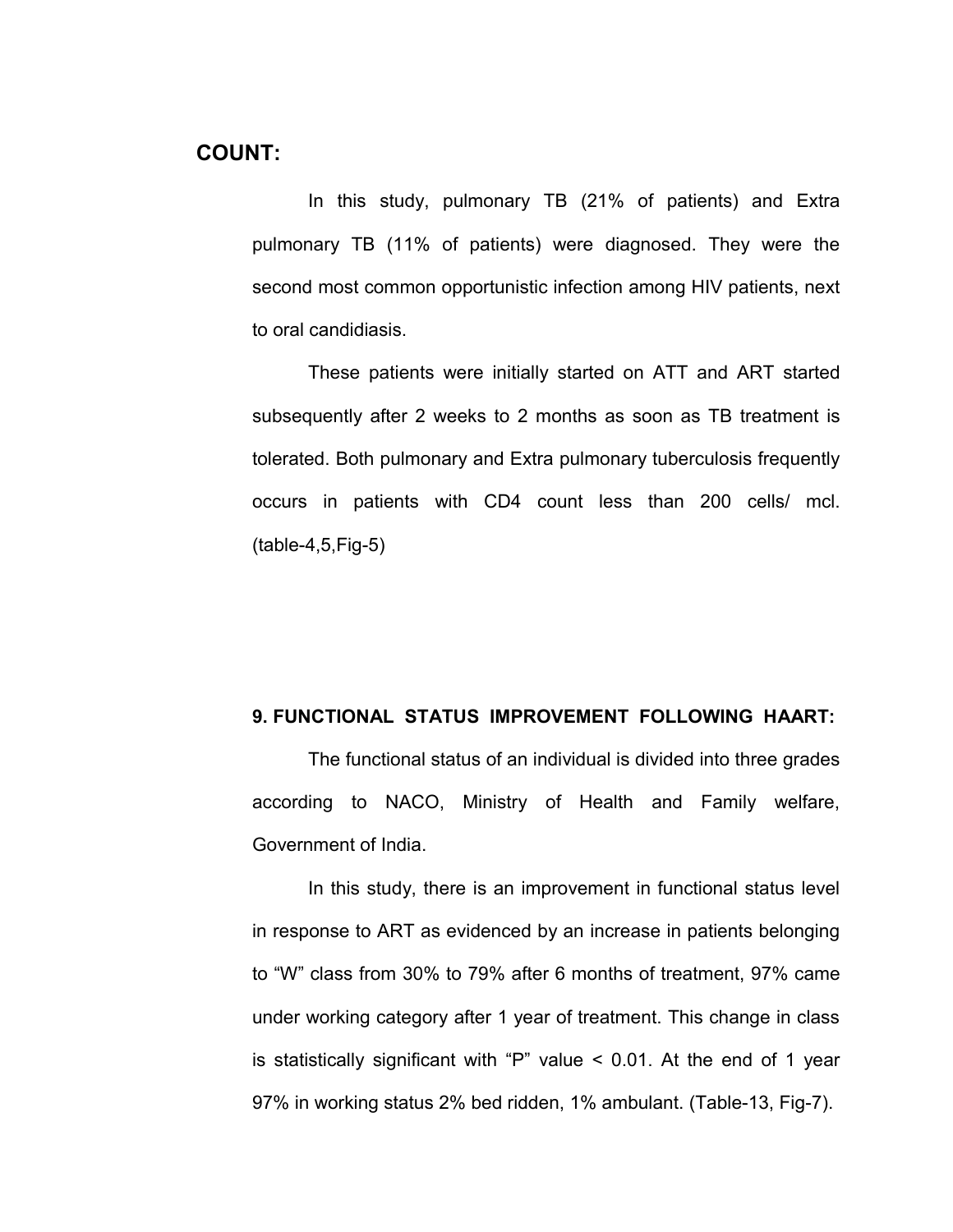### **10. WHO CLINICAL STAGE IMPROVEMENT FOLLOWING HAART:**

In this study there is marked clinical improvement after ART. This reflected by the following observations.

There is an increase in clinical stage I, from 10% to 87% and clinical stage II from 3% to 5%.

The clinical stage II increase is mainly due to the patients who had improved in the clinical status from stage III to stage II.

Most important observation is the decrease in stage III from 69% to 7% after treatment. Decrease in stage IV from 18% to 1%. At the end of 1 year 94% of patients in stage I, 2% in stage II. The changes are statistically significant with P value < 0.01. (table-12,Fig-6)

## **11. IMMUNE RECONSTITUTION FOLLOWING HAART:**

 Goals of highly active antiretroviral therapy are reduction in plasma RNA levels and the immune reconstitution (Increasing the number of CD4 count and a favourable clinical outcome) 33,37,50

In this study, the mean CD4 count has increased from baseline 81 cells /mcl to 189 cell /mcl after 6 months of ART.

The average increase in CD4 count was 108 cells /mcl.

The statistical analysis done using paired "T" test showed a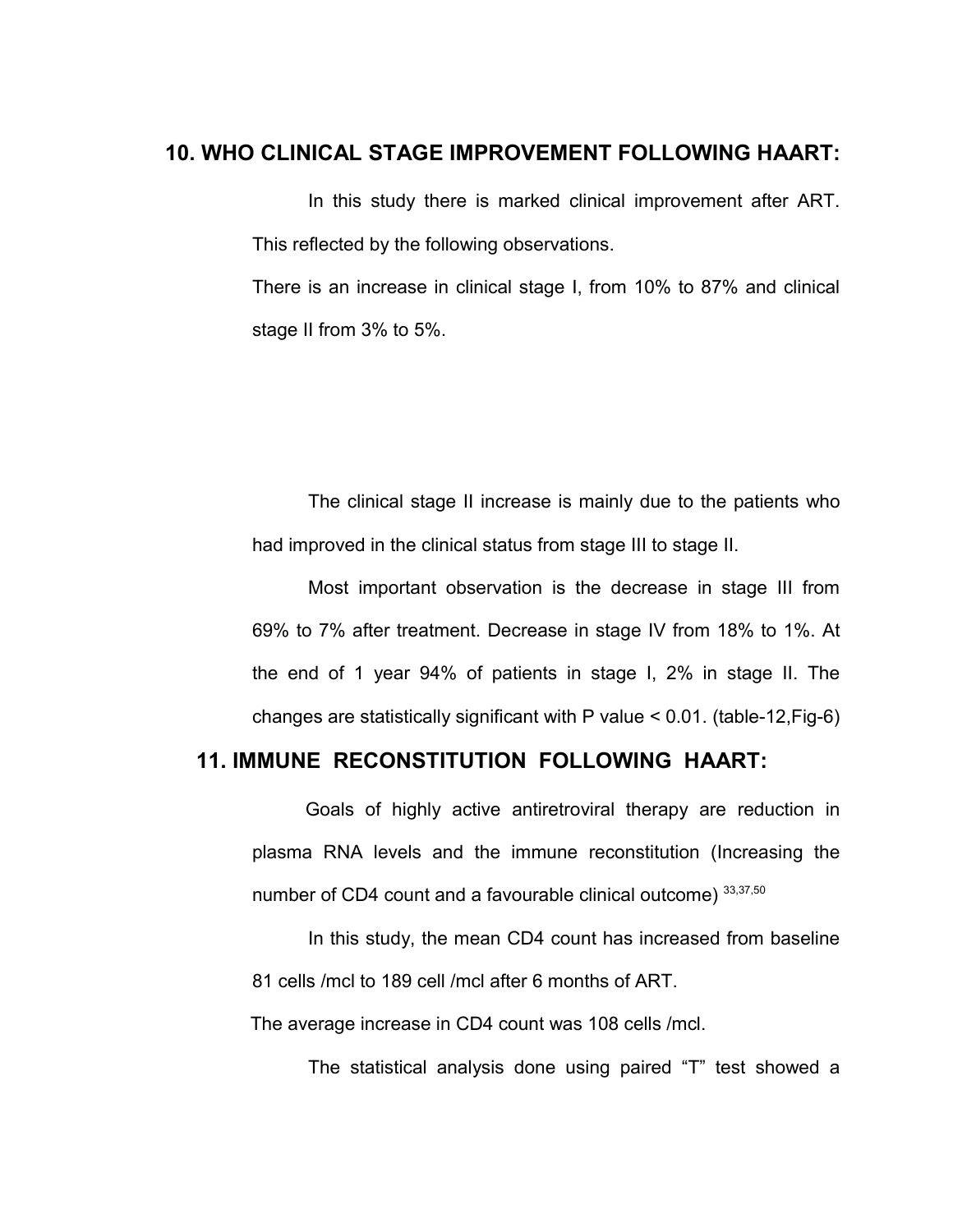statistical significant, with P value < 0.001.

7% of patients showed a decline in CD4 count after treatment.

26% showed a 200 – 299 cells /mcl increment in CD count

14% showed a 100 – 199 cells /mcl increment in CD count

15% showed a 300 - 399 showed a 100 – 199 cells / mcl increament in

CD count

11% showed a >400 cells /mcl increment in CD count (table-9,10,11)

Immunological failure according to WHO in this study was seen in 7% of patients.

Average CD4 count improvement is - 81 cells /mcl after 6 months,

108 cells /mcl after 12 months

Study by Kilaru KR el al (2006) had Immunological success around 80% 29,23,26

Study by Smith CJ et al  $(2004)$   $39,46$  demonstrated a median CD4 increase of 114 cells / mcl and Immunological success in 84% patients.

Vajpayee et al <sup>45</sup> showed an increase of CD4 count from a median

179 cells / mcl to 256 cells / mcl after HAART for a period of 6 months.

Institute for infections and tropical diseases, clinical centre of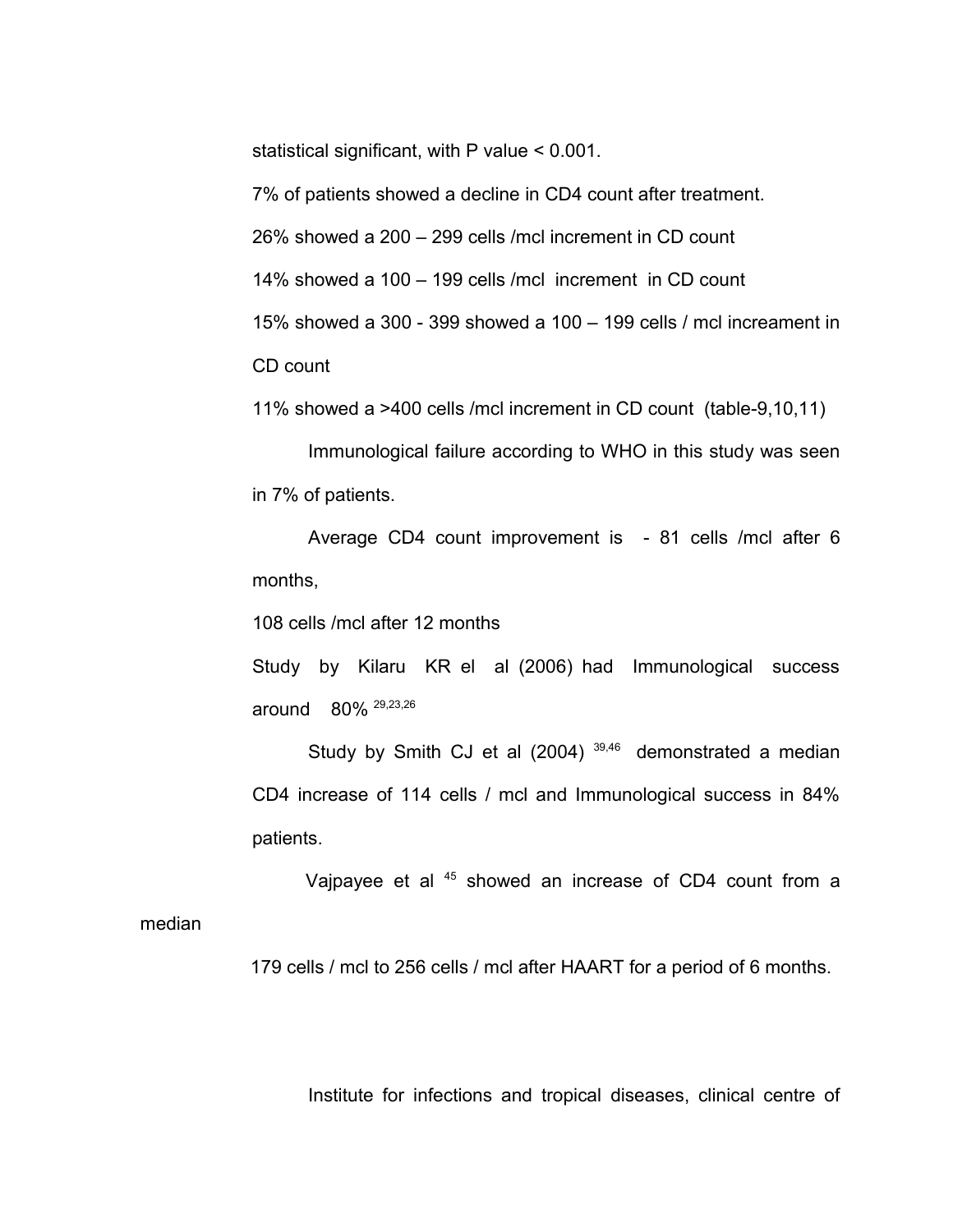Sesbia, Belgeade, and Montenegro, study result showed rise in CD4 count to atleast 200 cells per mcl.

LP Jacobson, JP phar, TE yamashita – Department of epidemiology, Johnsphopkins university Bloomberg school of public health – 2004, Multicentre AIDS cohort study which show that CD4 cell count, history of antiretroviral therapy, age at the time of initiation are independent determinants of response.<sup>54,11,43</sup>

lise p. jacobson, john p.phair and traci e. yamashita cohort study showed that CD4 cell count and history of ART at the time of initiation are independent determinants response.<sup>55</sup>

## **Response to HAART 52,53,13,17**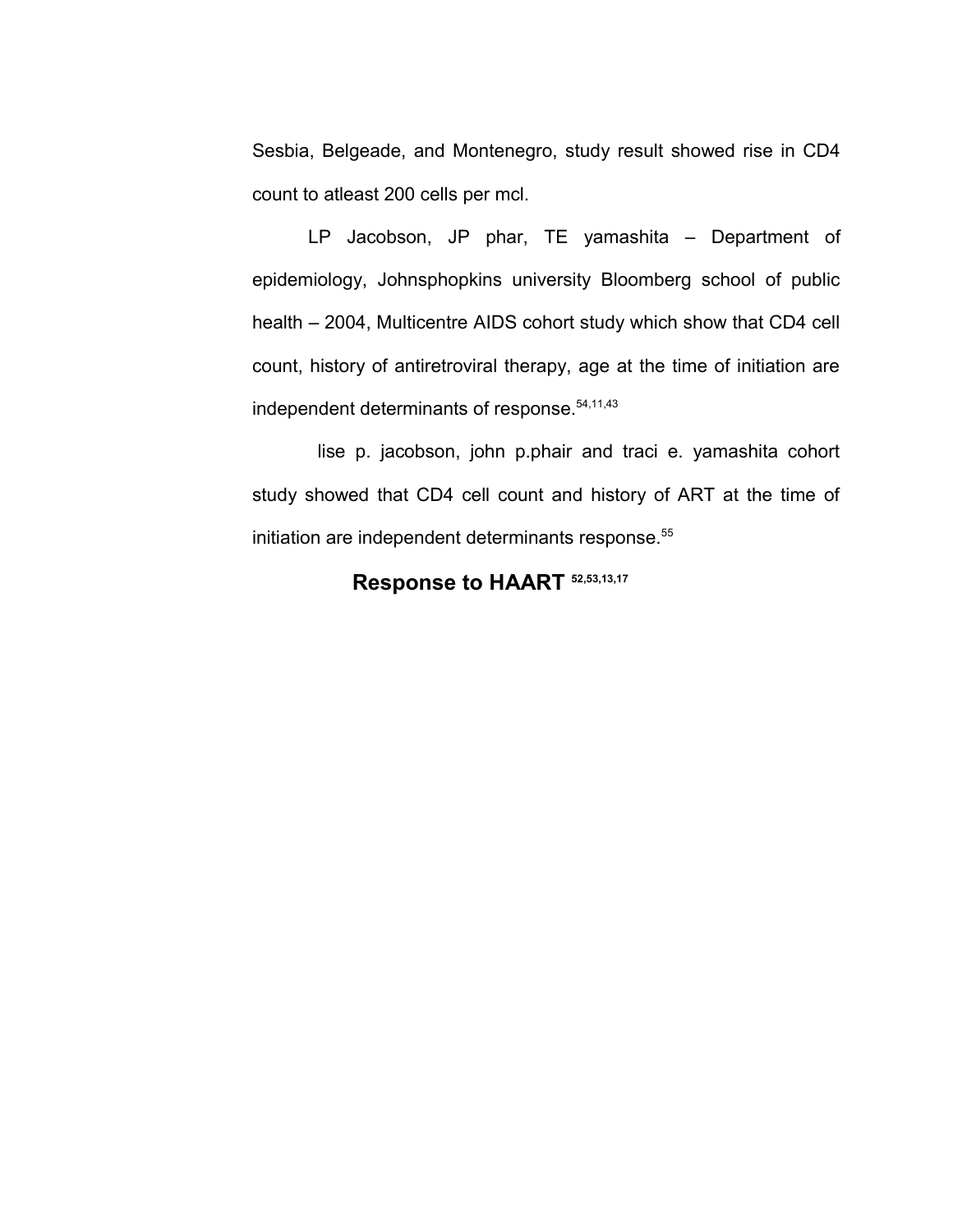## **IMPACT OF HAART ON PATIENTS**

#### **As per patient's statement:**

I was afraid that I would leave my family soon because I was too sick. But now after being started on ART I could feel the difference myself. Now I feel healthier and able to go to work and earn money for my family and me. I am happy and confident that I can live longer and be with my family for at least 10-15 more years.

Before ART I was roaming about doing nothing, but now after ART I got back my appearance and personality as before. Now I am going to work in manner. I am very much confident now.

I never expected that I will live. CD4 testing was done for me and ART were given. If ART is not inverted, mud would have eaten my body. Now I am doing so well with ART drugs. This is actually my rebirth.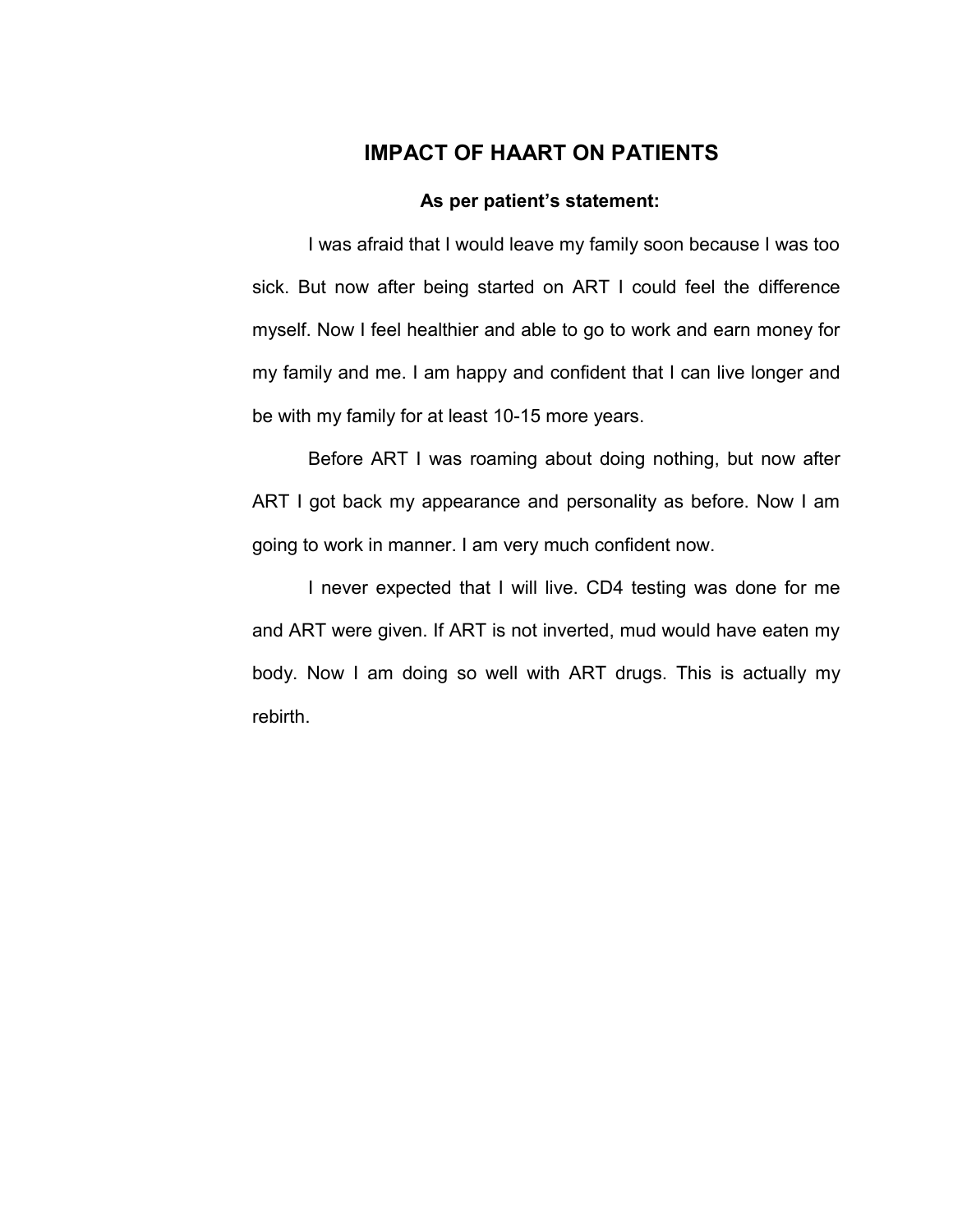# **Therapeutic response following highly active antiretroviral therapy Conclusion:**

- 1. Majority of HIV patients belongs to reproductive age group.
- 2. Institution of HAART was associated with weight gain and decrease in opportunistic infection.
- 3. A high rate of immunological response was observed following HAART.
- 4. The Immunological and clinical response to HAART in HIV infected Tuberculosis patients were similar to those of Non-Tuberculosis patients.
- 5. Institution of HAART was associated with functional status improvement and mental well being.
- 6. 32%of patients had HIV and Tuberculosis as a coinfection. In which 21% having pulmonary Tuberculosis, 11%having extrapulmonary Tuberculosis.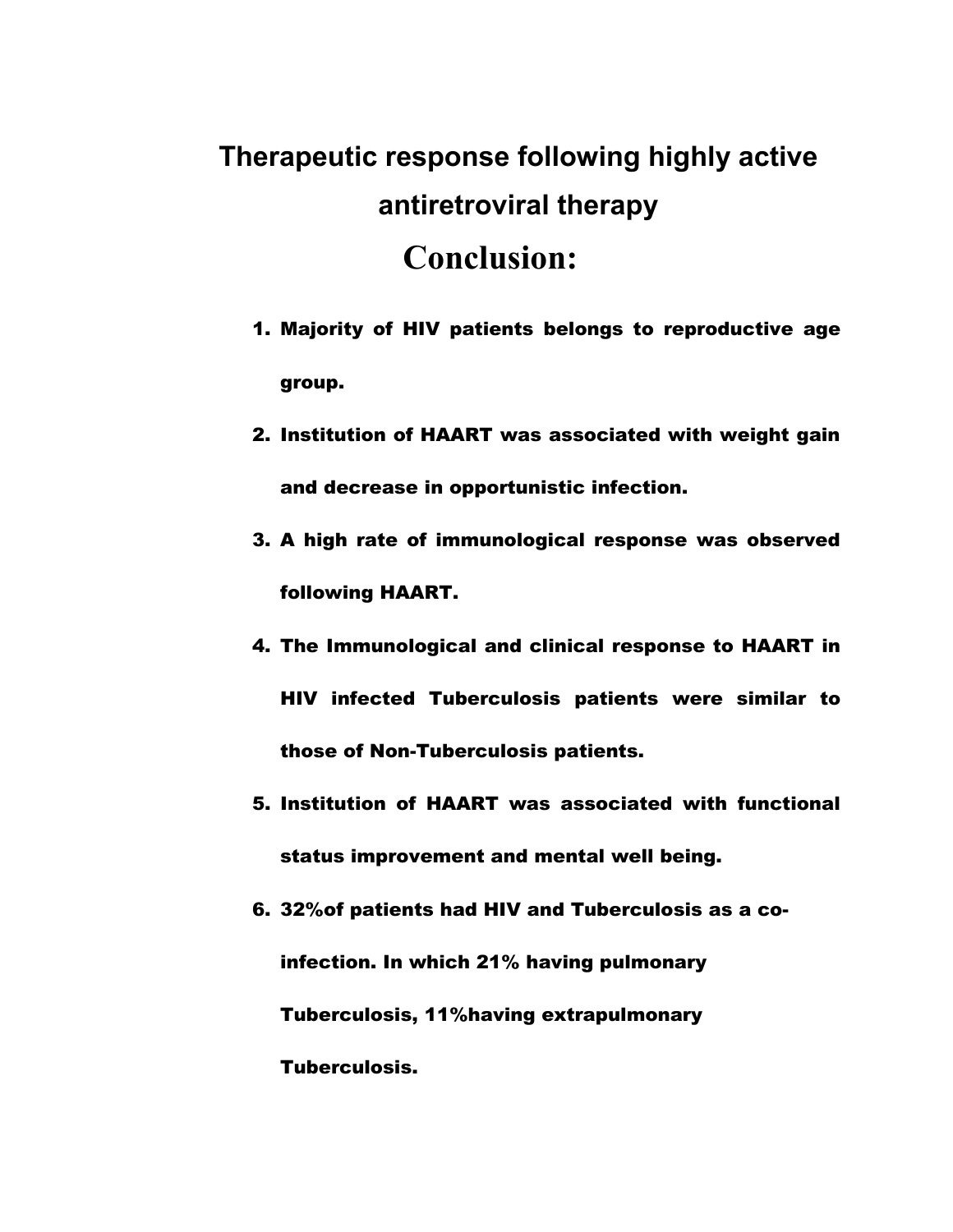## **BIBLIOGRAPHY**

- 1. Anthony S. Fauci, H.Clifford lane. Principles of Internal medicine Harrison's textbook, 17<sup>th</sup> edition
- 2. Antiretroviral therapy guidelines for HIV-Infected Adults and Adolescents Including Post-exposure Prophylaxis, NACO, Ministry of Health and Family Welfare, Government of India, May 2007
- 3. API Test book of Medicine 2008- 8 th edition.
- 4. Bakowsa E, Ignatowska A,et al. Outcome of the first HAART Regimen among patients from Warsaw court. EACS, Oct 2008
- 5. Banarsidos Bhanot. Parks textbooks of preventive and social medicine -20th edition, 2009, P : 285-288
- 6. Centre for Disease control. 1993 revised classification system for HIV infection. MMWR 1992; 57-87 continuum of care of HIV/AIDS.
- 7. Christian Hoffman and Fiona Mulcahy. Drug classes and overview of antiretroviral agents. HIV Medicine 2006
- 8. Coetzee-D, Hildebrand, Boulle A, Maartens G et al. Outcomes after 2 years of providing antiretroviral treatment in khayelitsha. South Africa, AIDS 2004; 36: 967-71
- 9. D. Arminio, Monforte A, Testa L, Adornit et al. Clinical outcome and predicitive factors of failure of highly active antiretroviral therapy in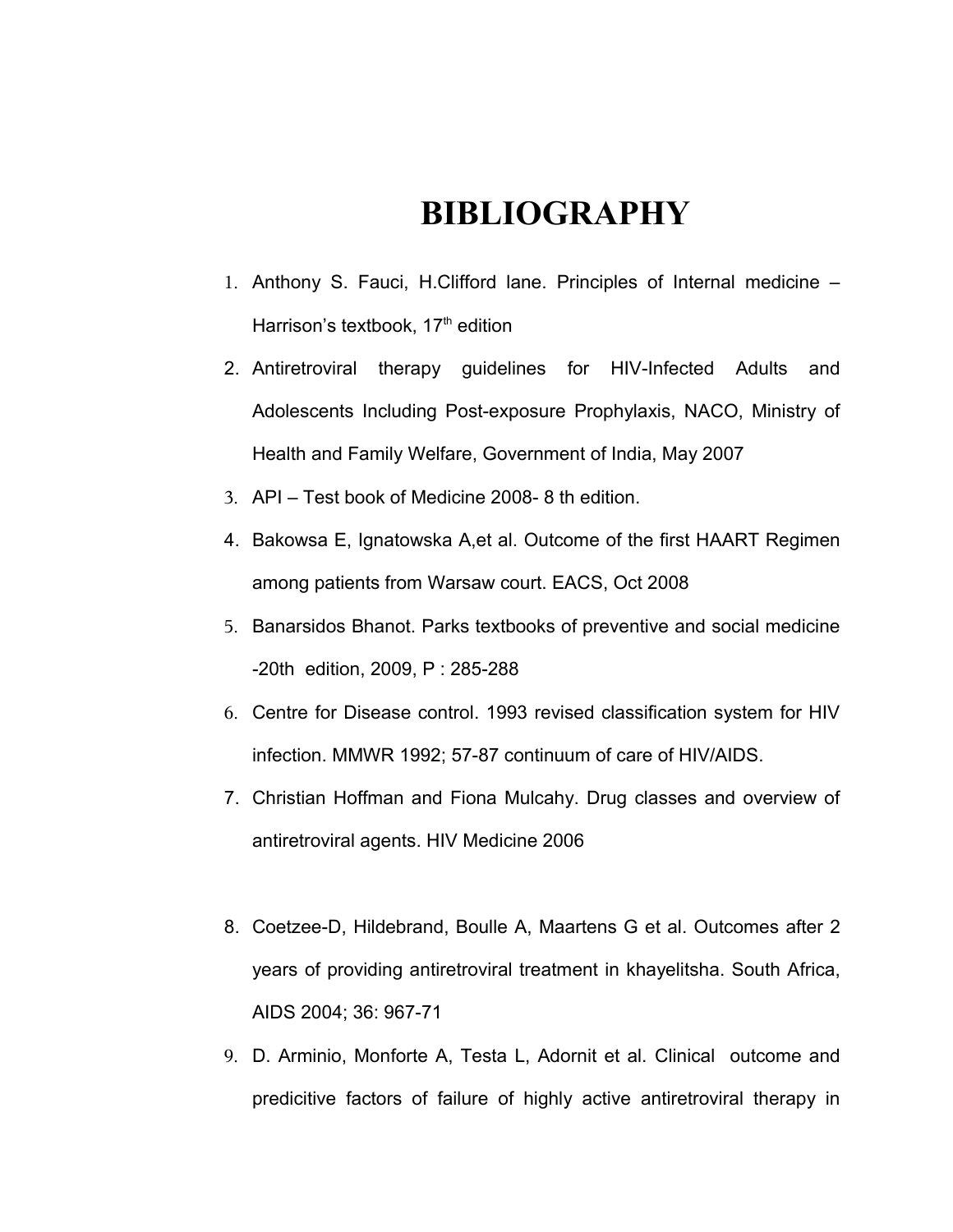antiretroviral therapy experienced patients in advanced stages of HIV - 1 infection. AIDS 1998, 12. 1631 – 1637.

- 10.Dean et al. Treatment of tuberculosis in HIV infected persons in the era of highly active antiretroviral therapy. AIDS. 2002; 16: 75-83
- 11.Dragsted UB, Mocroft A, etal. Predictors of immunological failure after initial response to highly active antiretroviral therapy in HIV – infected adults. A EUROSIDA Study. J Infect Dis 2004, 190:148-55
- 12. E.G.L Wilkins. HIV and AIDS : Principles and practice of medicine Davidson's  $20<sup>th</sup>$  edition, P : 380-400
- 13. Florence E, Lundgren J, et al. Factors associated with a reduced CD4 lymphocyte count response to HAART despite full viral suppression in the EUROSIDA Study. HIV Med 2003; 4:255-62
- 14. G.A. Luzzi, E.A. Pero, R.A. Weiss., C.P. Conlon edr. Milestones in the History of HIV and AIDS. Oxford Textfbook of Medicine  $4<sup>th</sup>$  edition 2003-pg, 424.
- 15. G.M. Dhaar Rubbani –foundation of Community Medicine -2<sup>nd</sup> edition
- 16.Govt of India 2006: National AIDS control programme 2007 -2012
- 17.Grabar S, Le Moing V, Goujard C, Leport C, et al. Clinical outcome of patients with HIV – 1infefection according to immunology and virologic response after 6 months of highly active anti-retroviral therapy. Ann Intern med 2000, 133:401-10
- 18.Guideliness for the use of Antiretroviral agent in HIV 1 Infected adults and Adolescents. Oct. 10,2006-A working group of the office of AIDS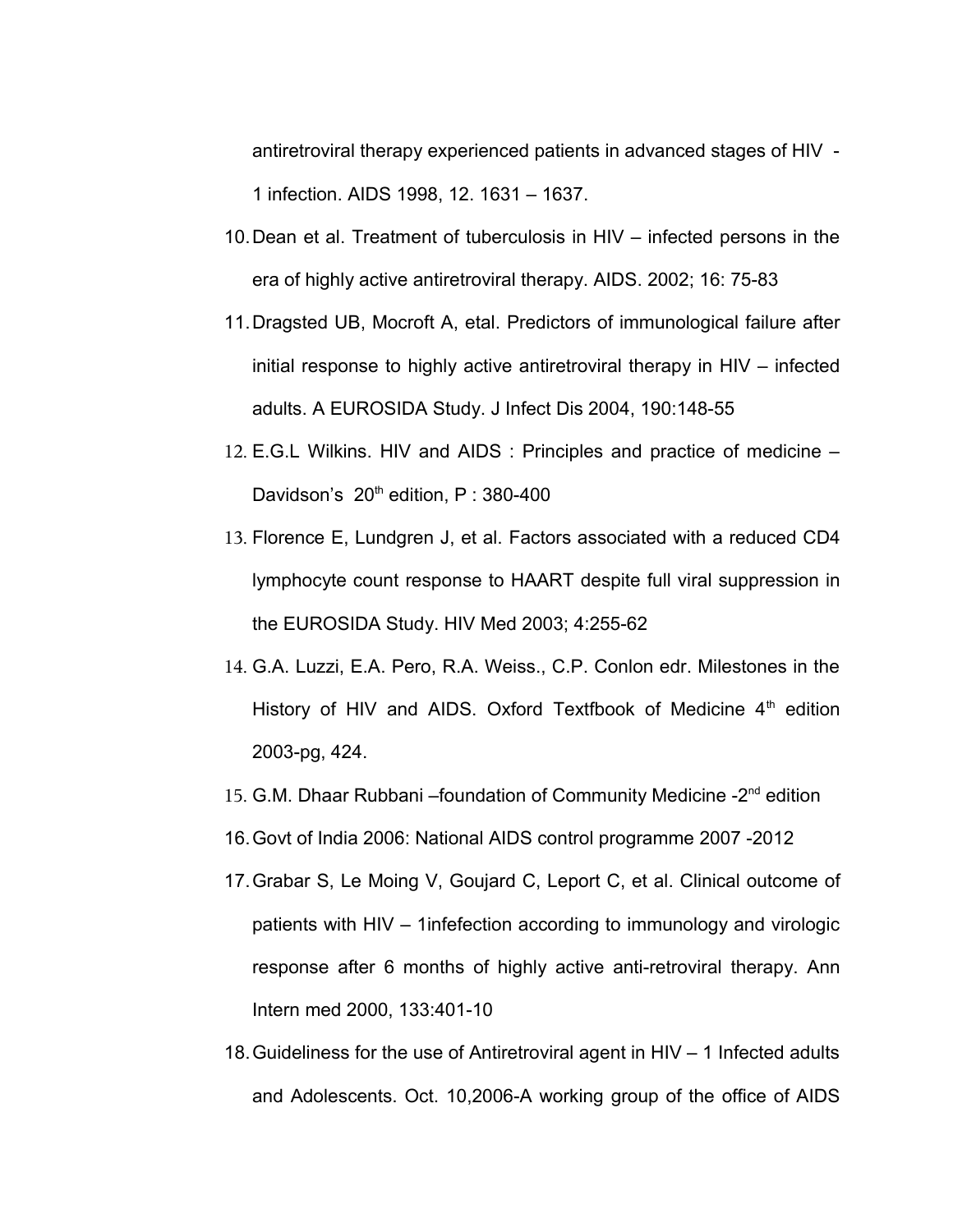research advisory council; (OARAC)

- 19.Haynes BF, Hale LP, Weinhold KJ et al. Analysis of the adults thymus in reconstitution of T lymphocytes in HIV – 1 infection. J Clinical invest. 1999,103;453-460
- 20.Hidalgo J, Benites C, Nunura J,Dedios, Martinos L. HAART outcomes in older HIV infected patients inLima Peru, IAS conference, July 2007
- 21.Hung cheienching, Hsiao chinfu, ChenMao Yuan et al. Improved outcomes of HIV-1 infected adults with Tuberculosis in the era of highly active retroviral therapy. AIDS,2003 vol(17) (no 18) 2615-2622.
- 22.L. Fardet M, Mary-Krause, I Heard and others. Influence of gender and HIV transmission group on initial highly active antiretroviral therapy prescription and treatment response. HIV Medicine 7 (8). 520-529 Nov.2006
- 23.Manfredi, Roberto, Chiodo, Francesco. A case control study of virological and immunological effects of highly active antiretroviral therapy in HIV-infected patients with advanced age. AIDS: Vol – 14 (10) 2000 pp. 1475-1477
- 24. Mezzaramo, Carlesima M, Printer E, et al. Lomg term evaluation of Tcell subsets and T-cell functions after HAART in advanced stage of HIV-1 Disease AIDS 1999;1187-93
- 25.Morris L, Martin DJ, Bredell H, Nyoka SN, et al; HIV 1 RNA levels and CD4 lymphocyte counts during treatment for active tuberculosis in South African patients. J Infect Dis. 2003, 187:1967-71.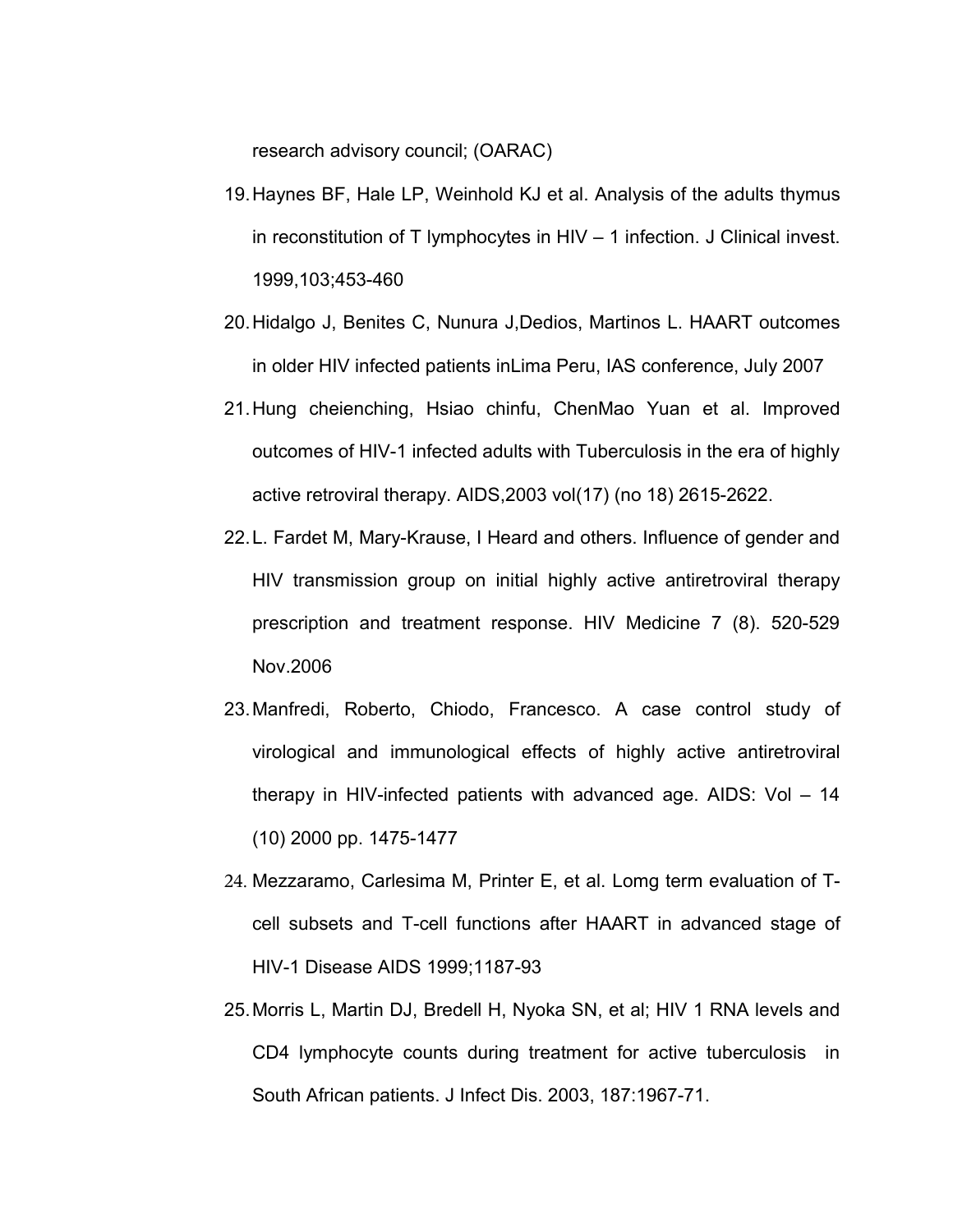- 26.M. Rooselinejad M, Hajabdolbaghi et al. Clinical outcome of HIVinfection patients according to immunological response after Highly active antiretroviral therapy. Acta Medica Iranica 43 (1) 25-31, 2005.
- 27.NACO (2006) internet site. www. NACO. nic. In
- 28.NACO (2006), monthly update on AIDS, 31 Aug 2006, Internet
- 29. O' Brien WA, Hartigan PM, Daar ES. Changes in plasma HIV RNA levels and CD4 lymphocyte counts predict both response to antiretroviral therapy and therapeutic failure, Ann Intern med, 1997; 126:939-45
- 30. Park test book of Preventive and Social medicine
- 31.Philips AN, Youle M et al. CD4 cell count changes in individuals with counts above 500 cells/mm and viral loads below 50 copies /ml on antiretroviral therapy.AIDS 2002, 16:; 1073-5
- 32.Piketty C, Weiss L,et al.Long term clinical outcome of HIV infected patients with discordant immunologic and virologic responses to protease inhibitor-containing regimen. J Infect Dis 2001, 183 : 1328-35
- 33.Poulin JF, Sekaly RP. Function of the thymus in HIV 1 infected adults. JAMA 1999,282 :219
- 34. Powderly WG edr. Acute HIV infection, Manual of HIV Therapeutics 2<sup>nd</sup> edition. Philadelpia, Lippincott Williams 2001.
- 35. Powderly WG, edr. Natural History. Manual of HIV therapeutics. 2<sup>nd</sup> edition. Philadelpia, Lippincott Williams 2001.
- 36.Preventive and Social medicine JS mathur.2006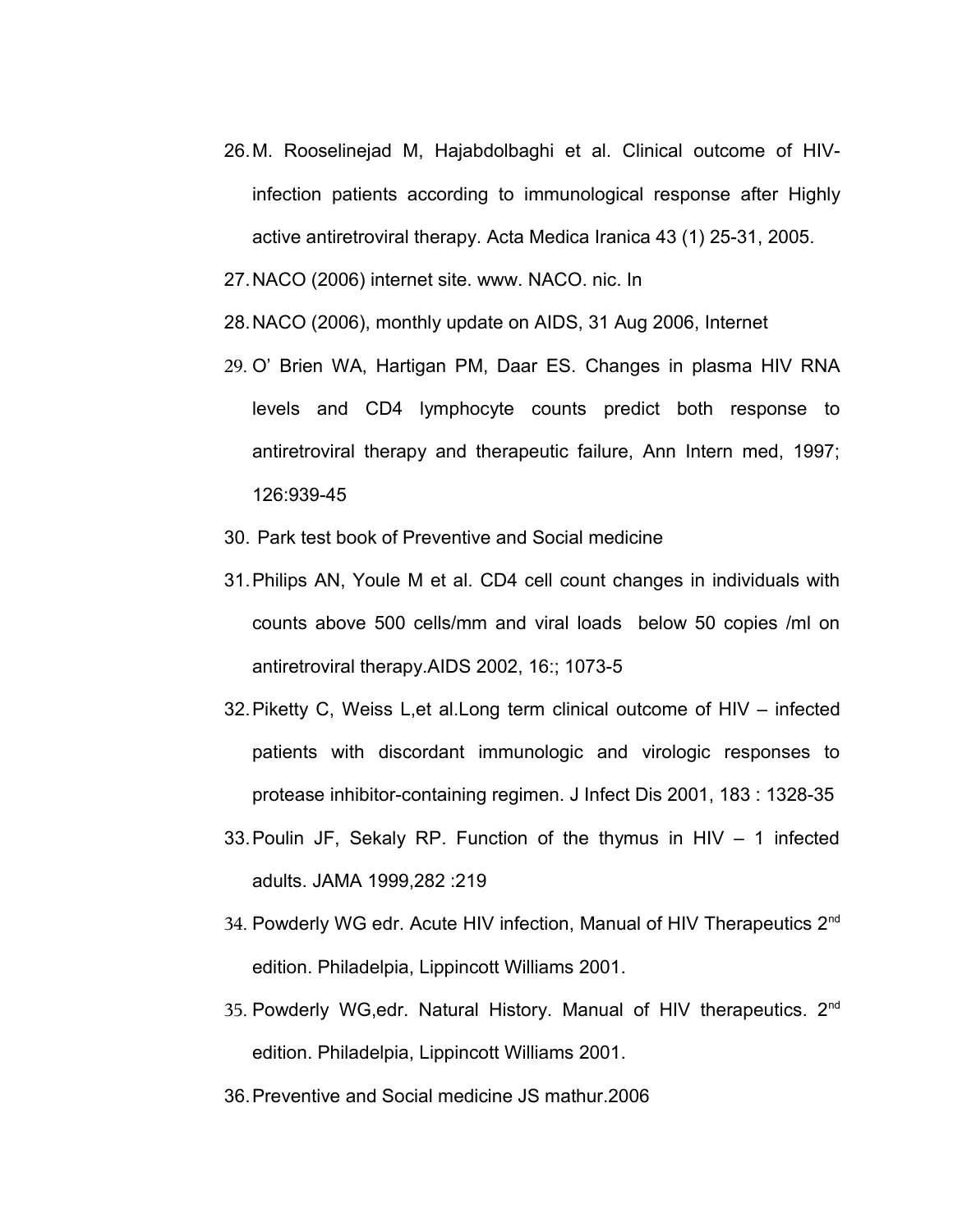- 37.Renaud M, Katlama C, et al Determinants of paradoxical CD4 cell reconstitution after protease – inhibitor containing antiretroviral regimen. AIDS 1999,13; 669-76
- 38.Schaker T, Collier AC, Hughes J, Shea T, Corey L. Clinical and epidemiological features of primary HIV infection. Ann intern Med. 1996;125-127
- 39.Smith CJ, Sabin CA, Youle MS et al. Factors influencing increases in CD4 cell counts of HIV positive persons receiving long term highly active retroviral therapy. J Infections Dis-2004.15, 190 (10) ; 1860-8
- 40.Sophie Grabar, Vincent Le moing, Cecile Goujard, Catherine leport, Michel et al, Clinical outcome of patients with HIV-1 infection according to immunological and virologic response after 6 months of Highly active antiretroviral therapy. Annals of Intern Med; Sep. 2000; pg, 401-410
- 41.Sterling TR, Chaission RE, Moore RD. HIV 1-RNA , CD4 T-lymphocyte and clinical response to highly active antiretroviral therapy. AIDS 2001 Nov.23.15(17) 2251-7
- 42. Test book of Microbilology-R.Ananatha narayanan
- 43.T.Hulgan and others: CD4 lymphocyte percentage predicts disease progression in HIV infected patients initiating HAART with CD4 lymphocyte count more than 50/cu.mm. The Journal of infectious diseases 192(6):945-947.2005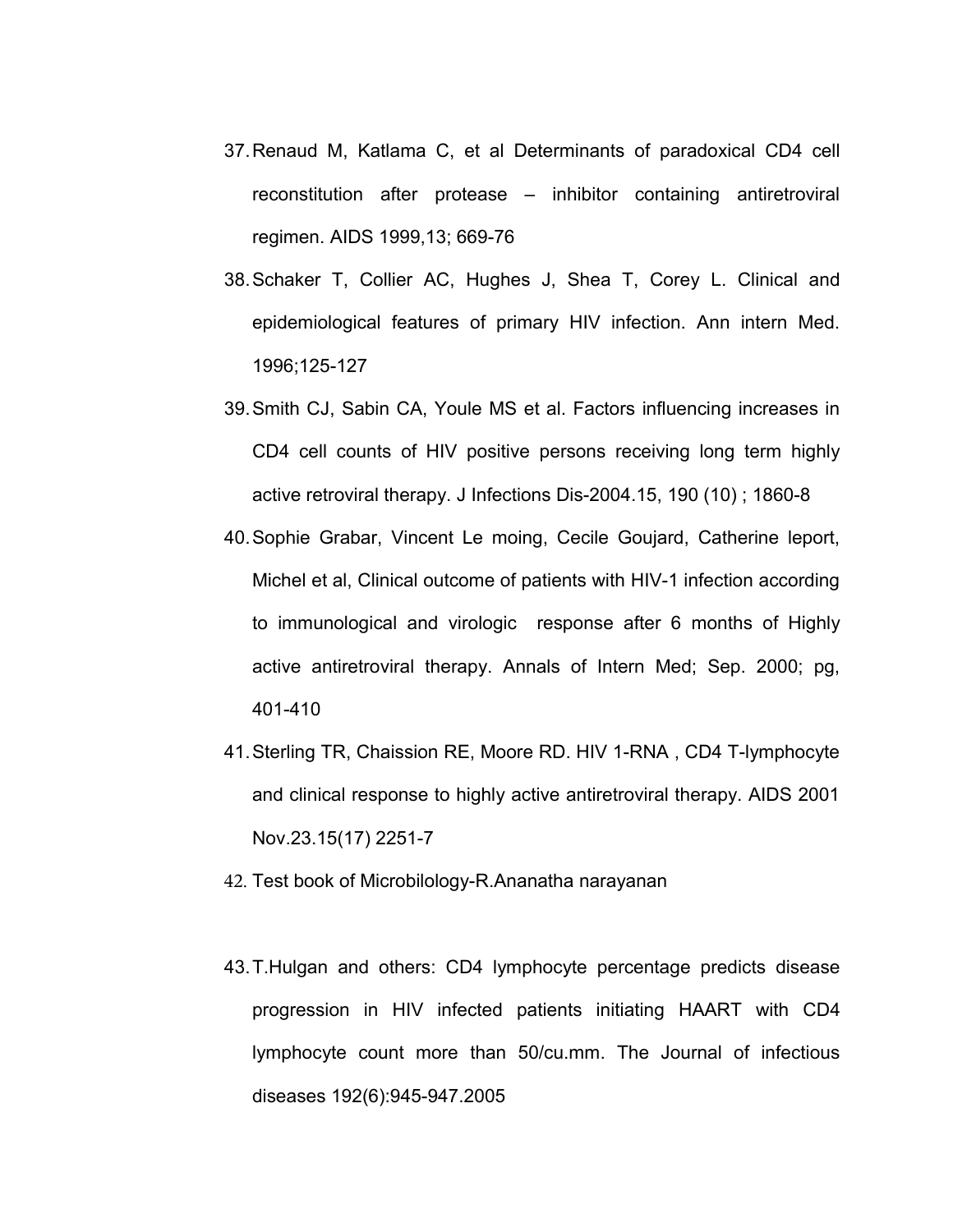44.UN AIDS, WHO (2006) AIDS epidemic update. Dec 2007

- 45.Vajpayee M,Kaushik S,Mojumdar K, Sreenivas V.Antiretroviral treatment in resource poor settings. A view from India. Indian J med Sci. 2007 ;61;390-397
- 46.Valdex H, Connick E, Smith KY, et al. Limited immune restoration after 3 years suppression of HIV – 1 replication in patients with moderately advanced disease. AIDS 2002, 1; 1859-66
- 47.Volberding, P.A.. Deeks S.D. (1998). Antiretroviral Therapy for HIV infection: Promises and Problems. JAMA 279: 1343-1344
- 48.Weidle PJ, Malamba S, Mwebaze R, Sozic, Rukundo G er al. Assessment of a pilot antiretroviral drug therapy programme in Uganda: Patients response, survival and drug resistance. Lancet 2002;360,34-40
- 49.Halen et al.Impact of pulmonary tuberculosis on survival of HIV infected adults: A prospective epidemiologic study in Uganda. AIDS 2000; 14: 1219-1228
- 50. W.Schrooten E,Florence, C.Dreezen er al. Five year Immunological outcome of Highly active antiretroviral treatment in a clinical setting results from a single HIV treatment centre, Intern J of STD & AIDS Vol. 15 2004, pp 523-8.
- 51.www.Japi.org / API consensus guidelines for use of antiretroviral therapy for adults, Endorsed by AIDS society of India.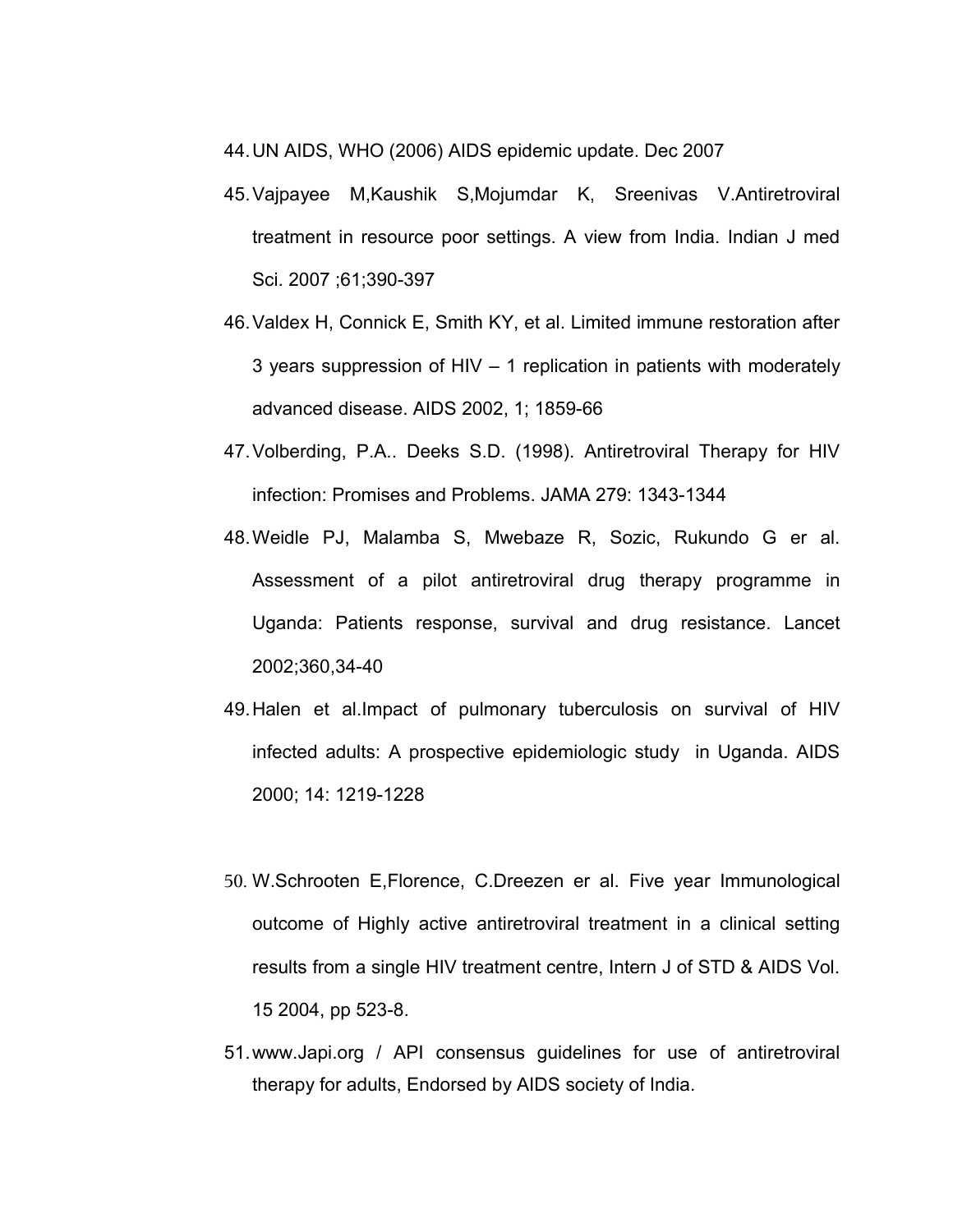- 52. [www.Medscape.com](http://www.Medscape.com/)
- 53. [www.Jac.oxfordj](http://www.Jac.oxford/)ournels .org
- 54.www.Gateway.n/m.nih.gov
- 55. [www.linking](http://www.linking/) hub. Elsevier.com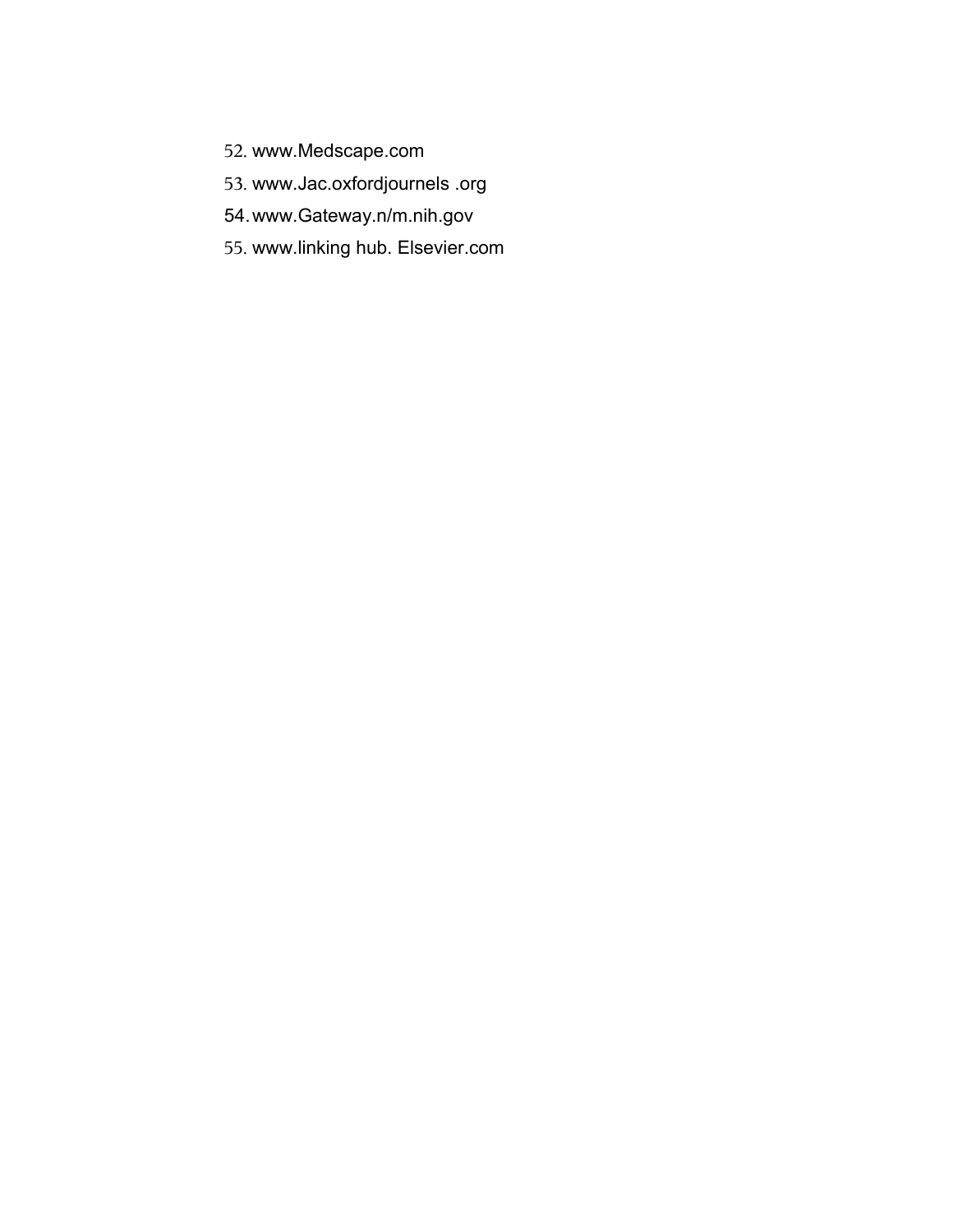## **PROFORMA**

### TO STUDY THE THERAPEUTIC RESPONSE FOLLOWING HIGHLY ACTIVE ANTI RETROVIRAL THERAPY-AGM HOSPITAL,

|   | 1. Name                                   |                |     |  | <b>ART NO:</b> |           |
|---|-------------------------------------------|----------------|-----|--|----------------|-----------|
|   | 2. Age                                    | $\ddot{\cdot}$ |     |  |                |           |
|   | $3.$ Sex<br>$\sim 10^{11}$ M $_{\odot}$   |                | M/F |  |                |           |
|   | 4. Address                                | $\ddot{\cdot}$ |     |  |                |           |
|   | 5. Date confirmation HIV+ test :          |                |     |  |                |           |
|   | 6. Place of HIV test:                     |                |     |  |                |           |
|   | 7. Entry point a) VCTC b)RNTCP c) O.P/I.P |                |     |  |                | d) Others |
|   | 8. Occupation                             |                |     |  |                |           |
| 9 | .Education                                |                |     |  |                |           |

12.complaints:

**13.Clinical stage assessment: (with available investigation in our hospital)**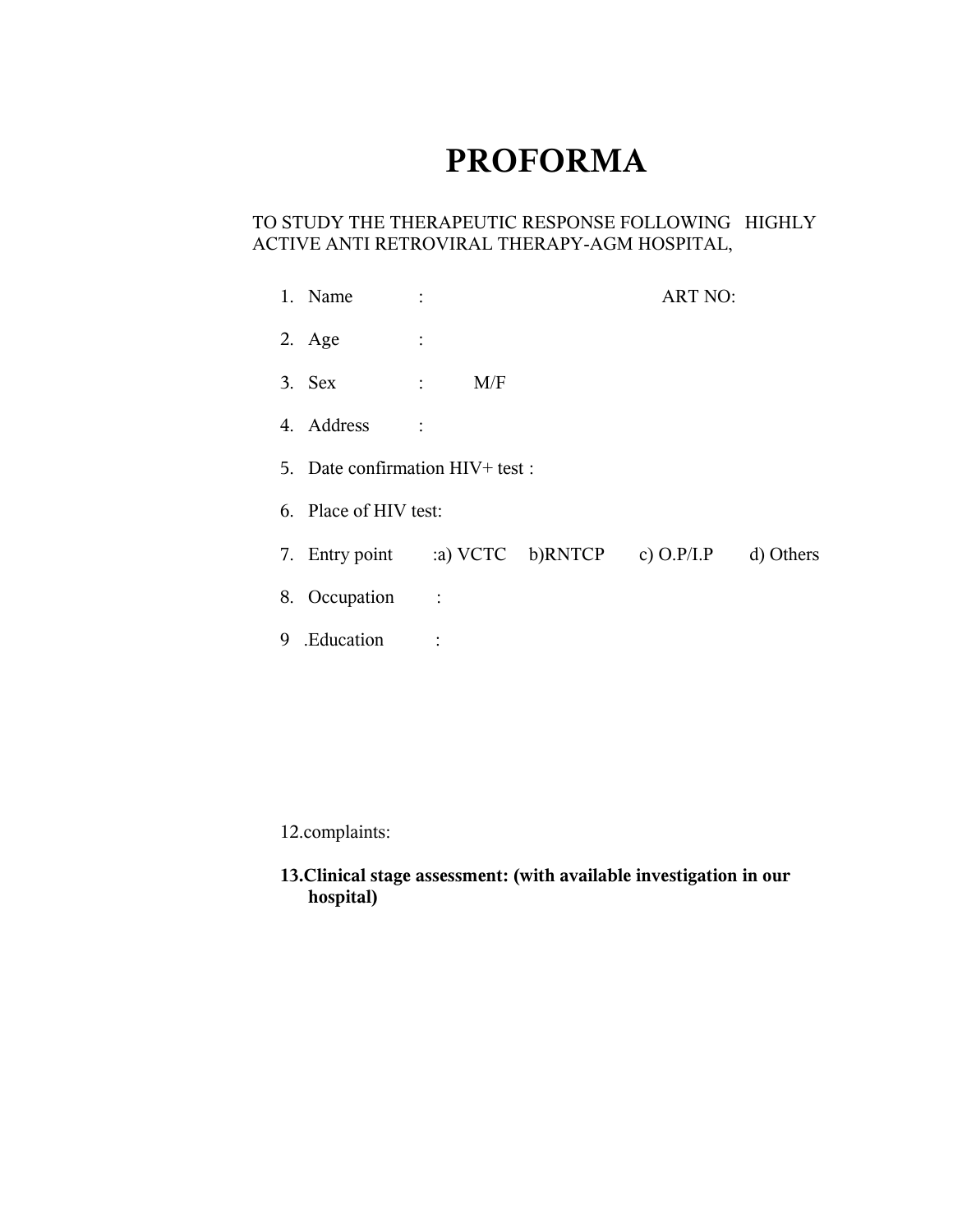## **Systemic examination:**

Respiratory system :

Cardiovascular system :

Abdomem :

Central nervous system:

## **WHO clinical stage :**

| 14. Antiretroviral Treatment (Summary)                                                  |               |                |              |       |         |            |  |  |
|-----------------------------------------------------------------------------------------|---------------|----------------|--------------|-------|---------|------------|--|--|
| SUBSTITUTION within $1st$ line, SWITCH to $2nd$ line, STOP,<br><b>Treatment started</b> |               |                |              |       |         |            |  |  |
|                                                                                         |               | <b>RESTART</b> |              |       |         |            |  |  |
| $\Box$                                                                                  | STV+LMV+NVP   | Date           | Substitution | Reaso | Date    | New regime |  |  |
|                                                                                         | STV+LMV+EFV   |                | Switch/Stop  | n     | restart |            |  |  |
|                                                                                         | ZDV+LMV+NVP   |                |              |       |         |            |  |  |
|                                                                                         | □ ZDV+LMV+EFV |                |              |       |         |            |  |  |
|                                                                                         | <b>Others</b> |                |              |       |         |            |  |  |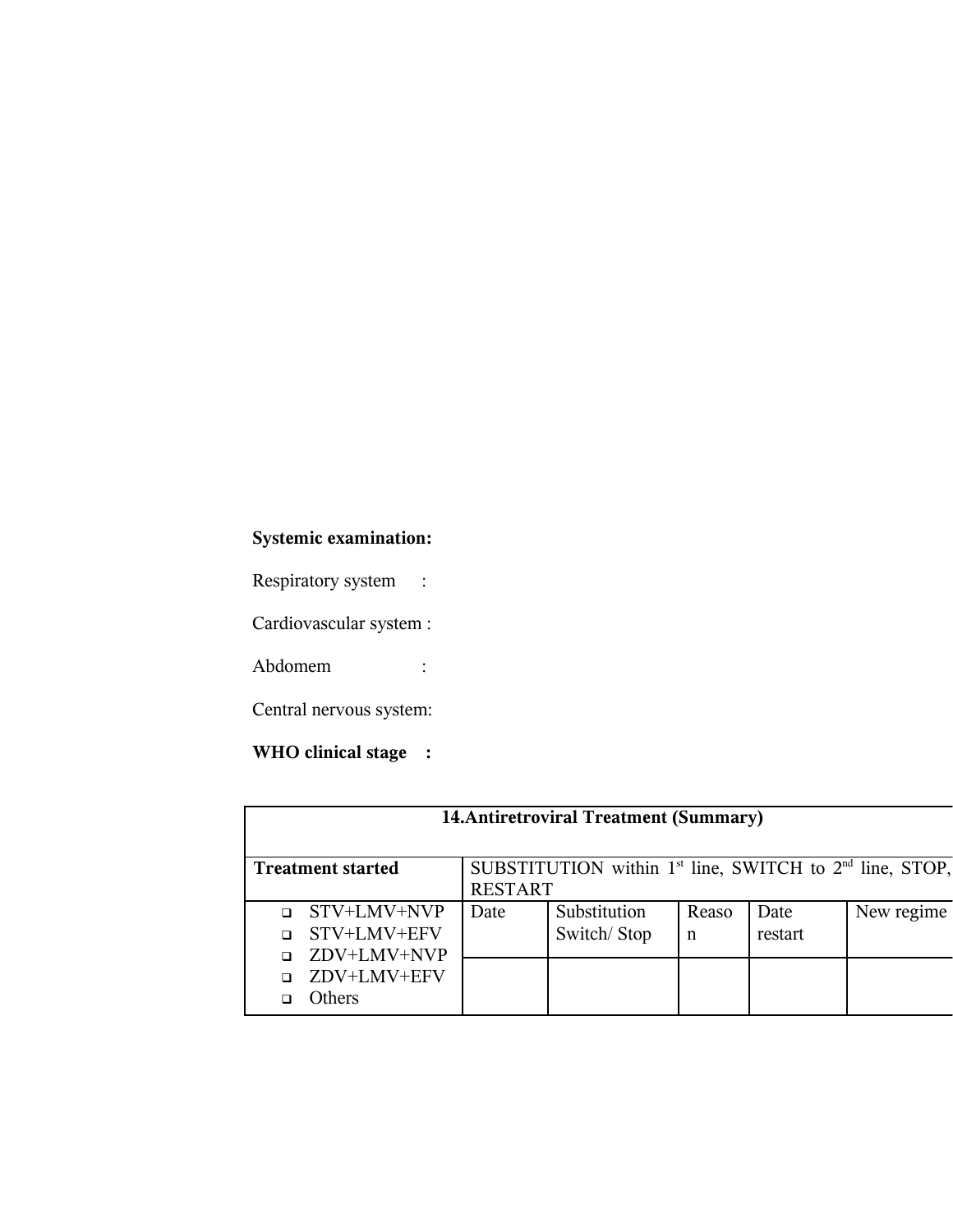**17.Patient's follow up :**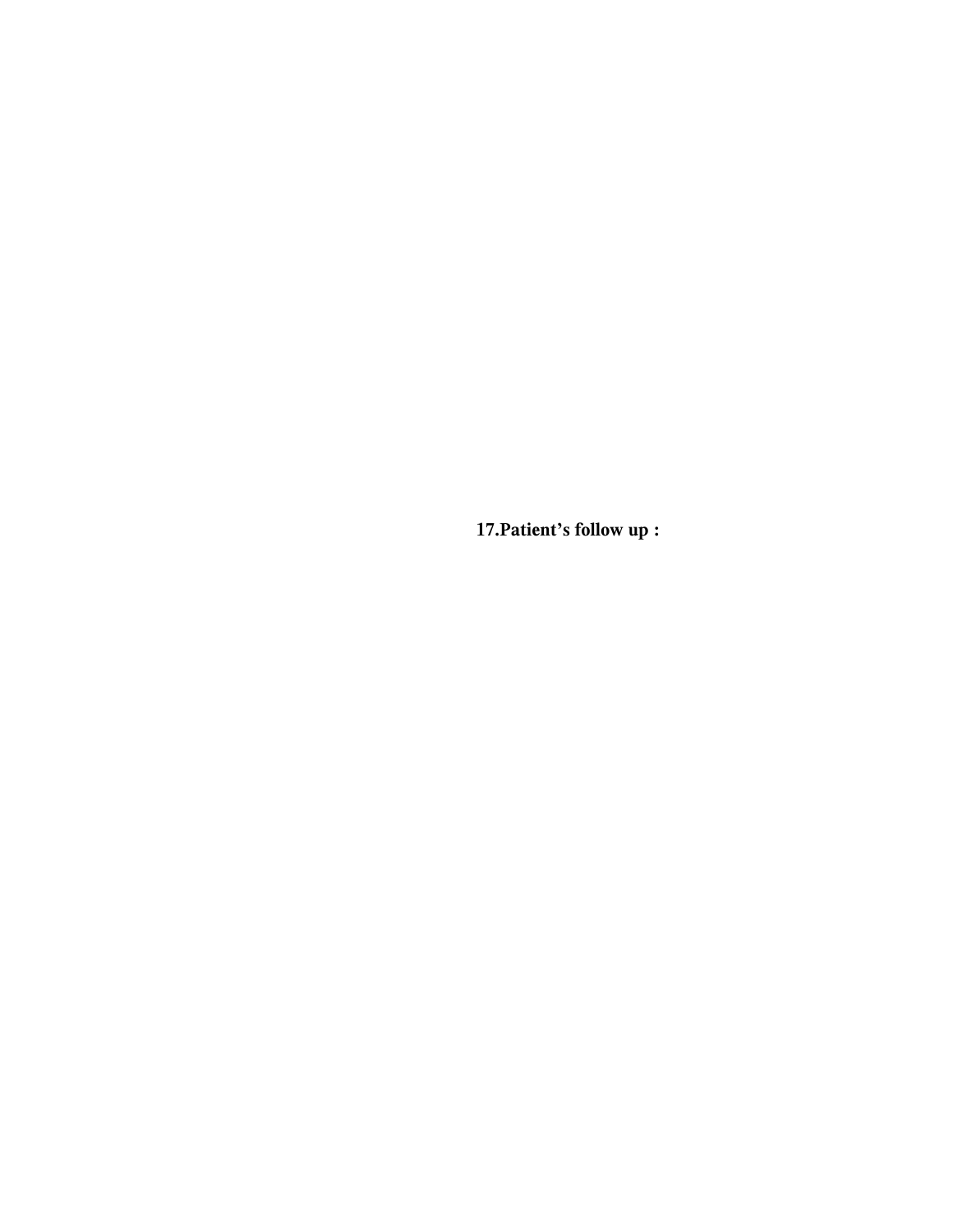### *Patient's follow up 18.Pre and post treatment investigation*

| ΗB                 | gms%      |   |
|--------------------|-----------|---|
| TC                 | cells/mm3 |   |
| DC                 | P         | E |
| <b>ESR</b>         | mm/hr     |   |
| Platelet count     | lakhs/mm3 |   |
| <b>Blood Sugar</b> | mg/dl     |   |
| Blood urea         | mg/dl     |   |
| Serum creatinine   | mg/dl     |   |
| LFT: Sr bilirubin  | mg/dl     |   |
| <b>SGOT</b>        | U/L       |   |
| <b>SGPT</b>        | $\rm U/L$ |   |
| хR                 |           |   |
|                    |           |   |

Sputum for AFB :

## **19.Others if needed** :

**20.Conclusion :**